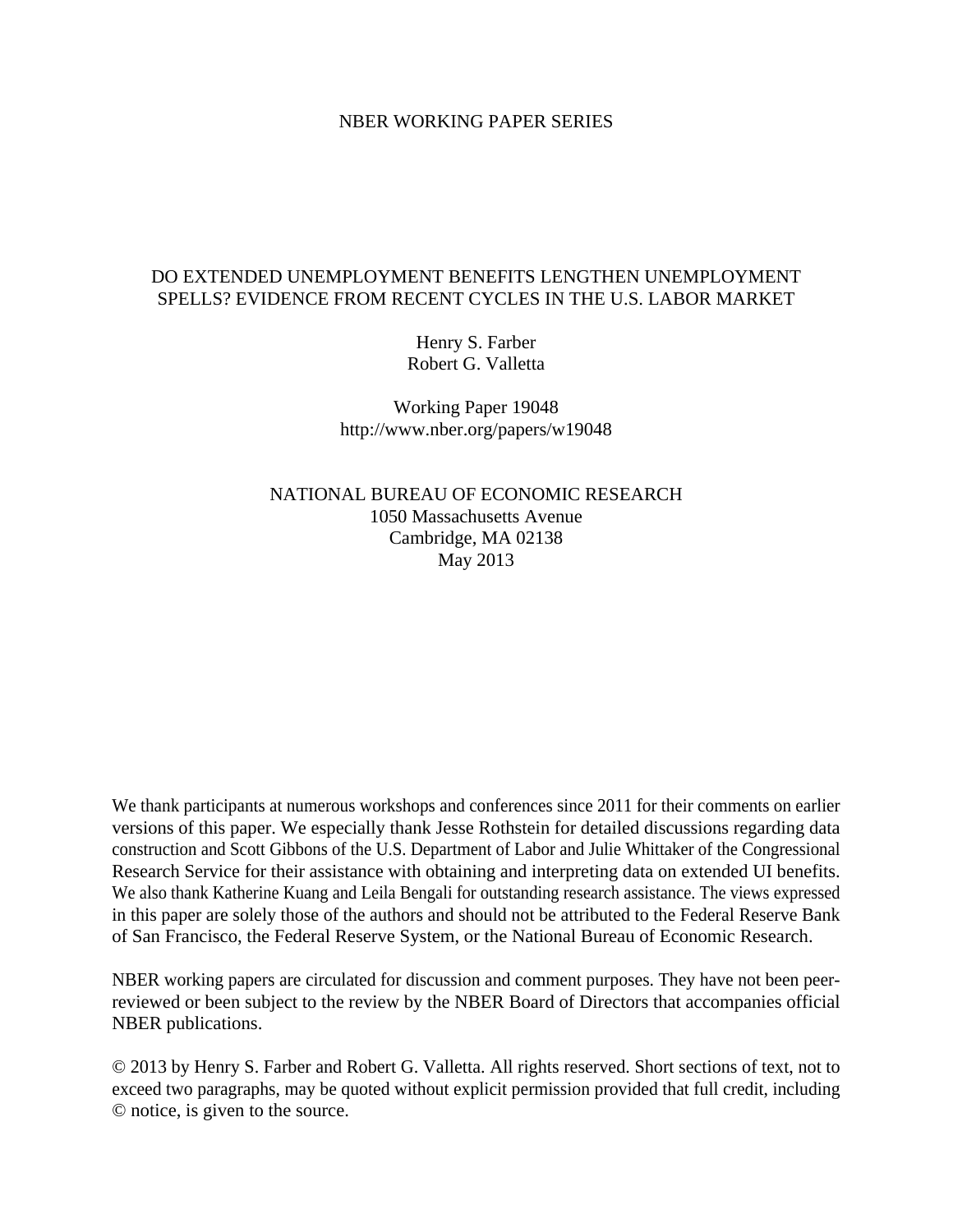Do Extended Unemployment Benefits Lengthen Unemployment Spells? Evidence from Recent Cycles in the U.S. Labor Market Henry S. Farber and Robert G. Valletta NBER Working Paper No. 19048 May 2013 JEL No. J64,J65

### **ABSTRACT**

In response to the Great Recession, the availability of unemployment insurance (UI) benefits was extended to an unprecedented 99 weeks in many U.S. states in the 2009-2012 period. We use matched monthly data from the CPS to exploit variation in the timing and size of the UI benefit extensions across states to estimate the overall impact of these extensions on individual exit from unemployment, and we compare the estimated impact with that for the prior extension of benefits during the much milder downturn in the early 2000s. In both periods, we find a small but statistically significant reduction in the unemployment exit rate and a small increase in the expected duration of unemployment. The effects on exits and duration are primarily due to a reduction in exits from the labor force rather than to a decrease in exits to employment (the job finding rate). Although the overall effect of UI extensions on exit from unemployment is small, it implies a substantial effect of extended benefits on the steady-state share of unemployment in the cross-section that is long-term.

Henry S. Farber Industrial Relations Section Firestone Library Princeton University Princeton, NJ 08544-2098 and NBER farber@princeton.edu

Robert G. Valletta Federal Reserve Bank of San Francisco 101 Market St. San Francisco, CA 94105 rob.valletta@sf.frb.org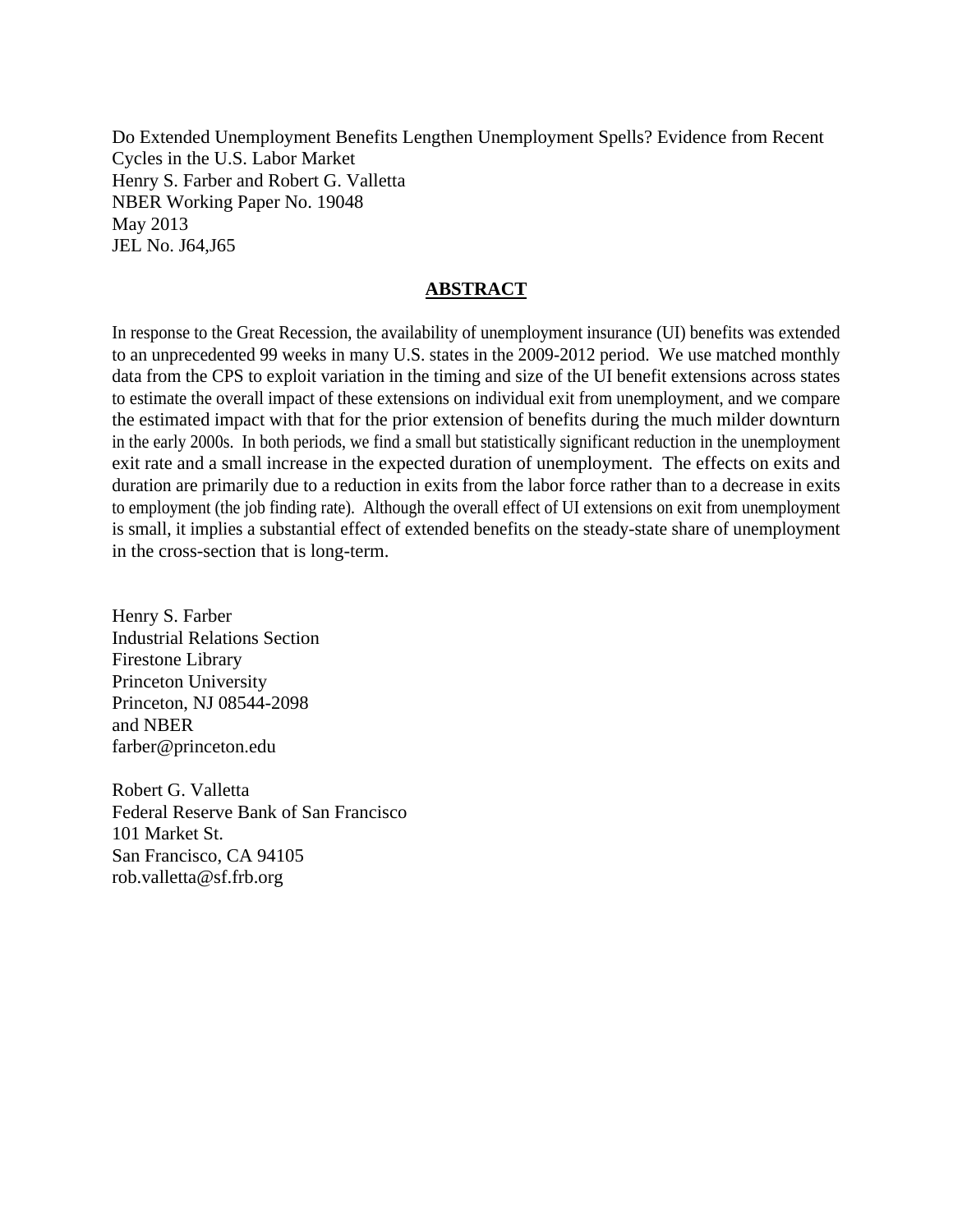# 1 Introduction

Compared with other advanced industrial countries, the United States is among the least generous with respect to the duration and level of unemployment insurance (UI) benefits (OECD 2007). Under normal economic circumstances, UI benefits in the United States are available for up to six months following job loss, compared with availability of a year or longer in many European countries. In response to the severe labor market downturn associated with "The Great Recession" of 2007-09, however, UI benefit availability was successively extended in the United States, reaching a maximum duration of 99 weeks as of late 2009 and continuing into 2012. This unprecedented expansion of UI availability has been the subject of intense policy debate, which has largely revolved around the incentive effects of UI payments on job search and prolonged labor force attachment.<sup>1</sup> In this paper, we provide an empirical assessment of the impact of extended UI on exit rates from unemployment and duration of unemployment in the United States. We focus in particular on a comparison between the effects of the recent UI extensions and those triggered by the earlier, less severe labor market downturn in the early 2000s.

Past empirical research has produced a range of estimates regarding the disincentive effects of UI benefits on job search in the United States (e.g., Moffitt 1985, Katz and Meyer 1990, Card and Levine 2000). However, as noted by others (e.g., Katz 2010), the impact of UI benefits on job search likely was higher in the 1970s and 1980s than it is now, due to the earlier period's greater reliance on temporary layoffs and the corresponding sensitivity of recall dates to unemployment insurance benefits. Moreover, recent research suggests that the disincentive effects of UI are limited by the reduced returns to job search under weak labor market conditions (e.g., Landais, Michaillat, and Saez 2010; Kroft and Notowidigdo 2011); it may be that such considerations loomed especially large during the Great Recession. Rothstein (2011), who presents an analysis of the effects of the recent UI extensions that is similar in approach to ours, reports small effects of the recent UI extensions on unemployment exits, duration, and the overall unemployment rate.

Because extended UI benefits were much more widely available during the Great Recession than during earlier periods and because of the severity of the recent labor market downturn, earlier empirical results cannot be reliably extrapolated to assess UI disincentive effects in the recent episode. We estimate these effects by developing a framework that relies on current labor market data and detailed information on the recent UI expansions. We

<sup>1</sup> Relevant prior research includes Chetty (2008) and Card, Chetty, and Weber (2007).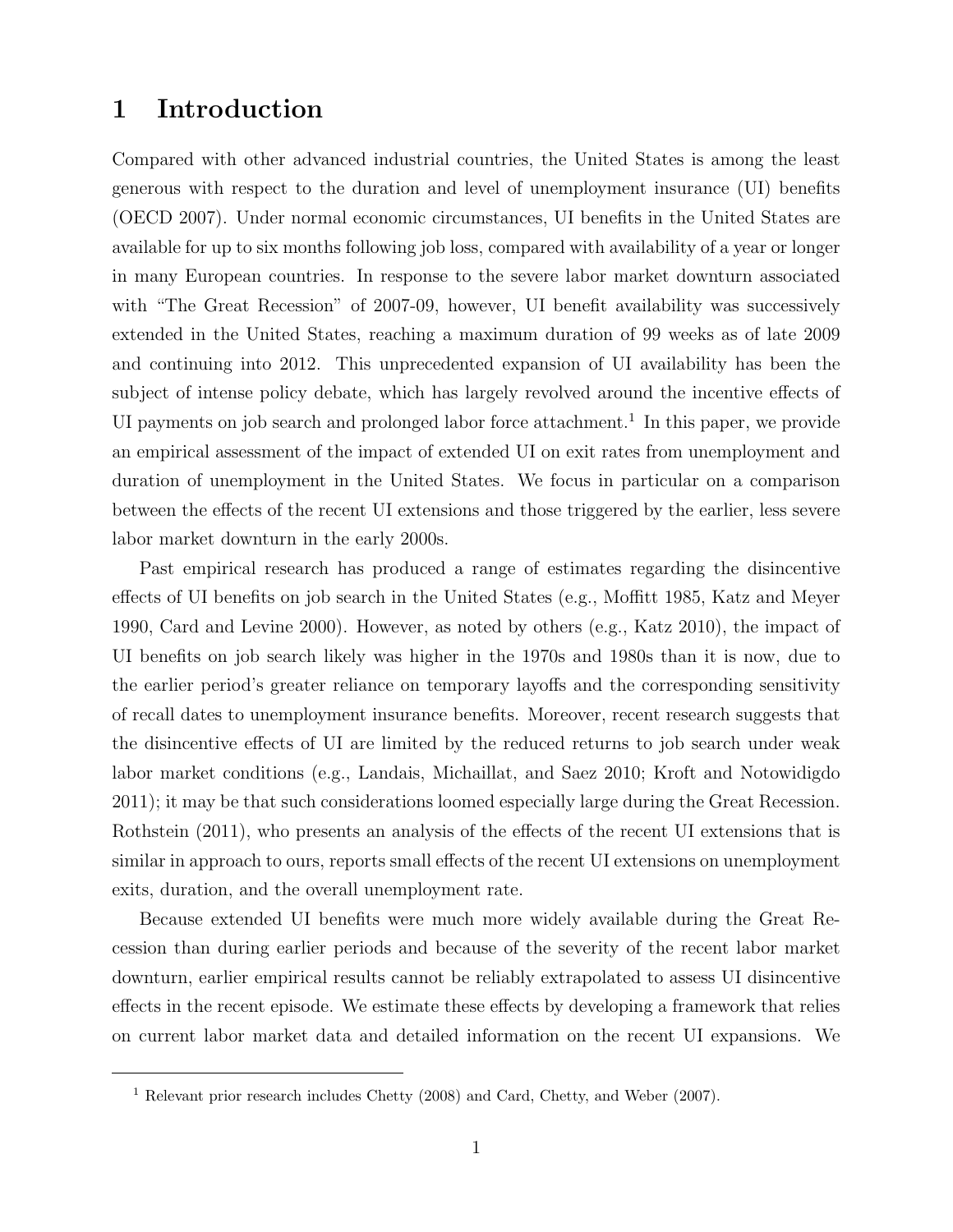use microdata at the individual level from the monthly survey of households and individuals that is used to construct official unemployment and labor force statistics in the United States (the Current Population Survey, or CPS). We match observations on individuals across consecutive months of the data, which enables us to analyze transitions out of unemployment (exits), distinguishing between new job finding and labor force withdrawal. To assess the impact of UI extensions, we have compiled a detailed database of trigger dates and maximum available UI weeks at the state level. The extension of UI availability proceeded gradually, and its extent and timing varied across states. Qualification for multiple UI extensions at the state level occurred based on the level and change in state unemployment rates and UI recipiency rates.

Exploiting the different timing and degree of extension activation across states, we estimate the effects of the extensions on unemployment exit rates and duration. We use both a single-risk framework based on overall exits from unemployment and a competing-risks framework that distinguishes between exits to employment and exits out of the labor force (the cessation of search activity). Identification of the UI effects is based on individual variation in benefit availability, conditional on state economic conditions and individual characteristics.

Our analysis has several key features:

- We identify the effects of UI through variation in individuals' time to exhaustion, a function at a point in time of total weeks of UI available in a state and individuals' duration of unemployment.
- We consider the effects of extended UI in the weak labor market resulting from the relatively mild 2001 recession as well as the weak labor market resulting from the Great Recession. This is important because the effects of UI benefits could depend on the depth of the recession. For example, generous UI benefits may reduce search activity and the rate of exit from unemployment more in a mild recession, when job-finding rates and hence the returns to job search are relatively high, compared with a more severe recession, when the return to search is lower.
- We distinguish between exiting unemployment through finding a job and exiting unemployment by exiting the labor force. This is important because the efficiency implications of extended benefits differ depending on whether these benefits delay job finding or simply label those not employed as unemployed rather than not participating in the labor force.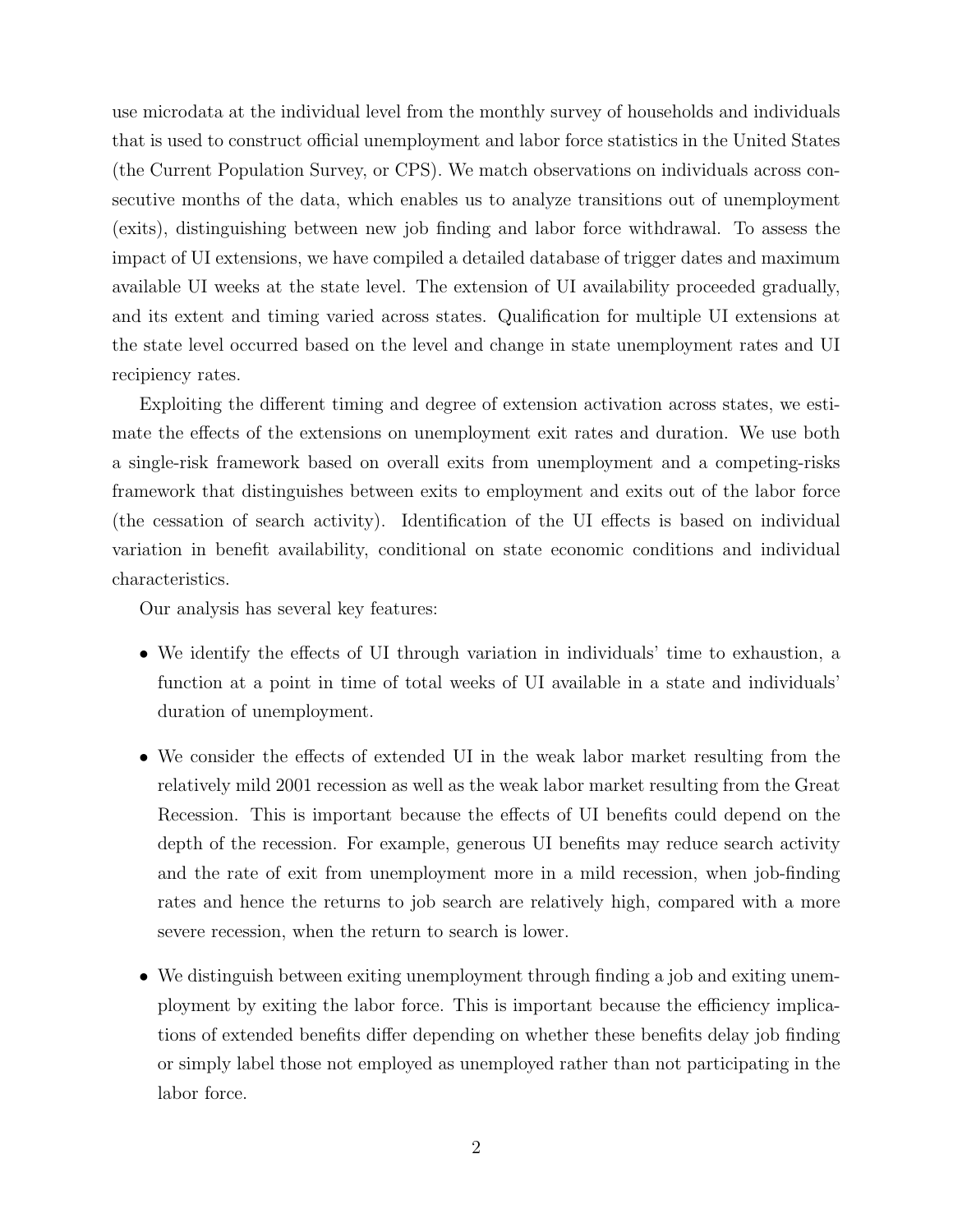- We analyze the experience of the unemployed through late 2012. Our analysis therefore incorporates a period during which the labor market was slowly recovering from the Great Recession and extended benefits were being phased out on a state-by-state basis, through legislative changes and state-specific improvements in labor market conditions. The scaling back of extended UI that occurred in the latter part of our sample frame has the potential to provide important identifying information relative to expansion of extended UI that occurred earlier.
- We reconcile the duration of unemployment derived from our flow-based sample of ongoing unemployment spells (from the matched monthly CPS data) with the steadystate distribution of unemployment durations of spells in progress obtained from the monthly CPS cross-sections.

To preview our results, we estimate small but statistically significant reductions in the unemployment exit rate arising from both sets of unemployment extensions, and we find that the magnitudes of these effects are similar across the two episodes of UI extensions. Our estimates further imply a small increase in the expected duration of completed unemployment spells. While the implied increase in expected duration is larger in the later (Great Recession) episode of UI extensions, this difference in magnitudes is due entirely to the fact that extended unemployment benefits were more widespread and and more generous in the Great Recession period. Our competing risks analysis reveals that the effects of extended benefits on exit from unemployment occur primarily through a reduction in labor force exits rather than a reduction in job finding, with a particularly pronounced effect on labor force attachment in the recent episode. Interestingly, despite the relatively small effect of extended benefits on the expected duration of completed spells, our estimates imply a substantial effect of extended benefits on the steady-state share of unemployment in the cross-section that is long-term.

# 2 UI Program Characteristics and Research

## 2.1 Normal and extended benefits

UI benefits are normally available for 26 weeks in the United States under the joint federalstate Unemployment Compensation (UC) program established under the Social Security Act of 1935. Unemployed individuals are eligible to receive benefits if they lost a job through no fault of their own (typically a permanent or temporary layoff) and they meet state-specific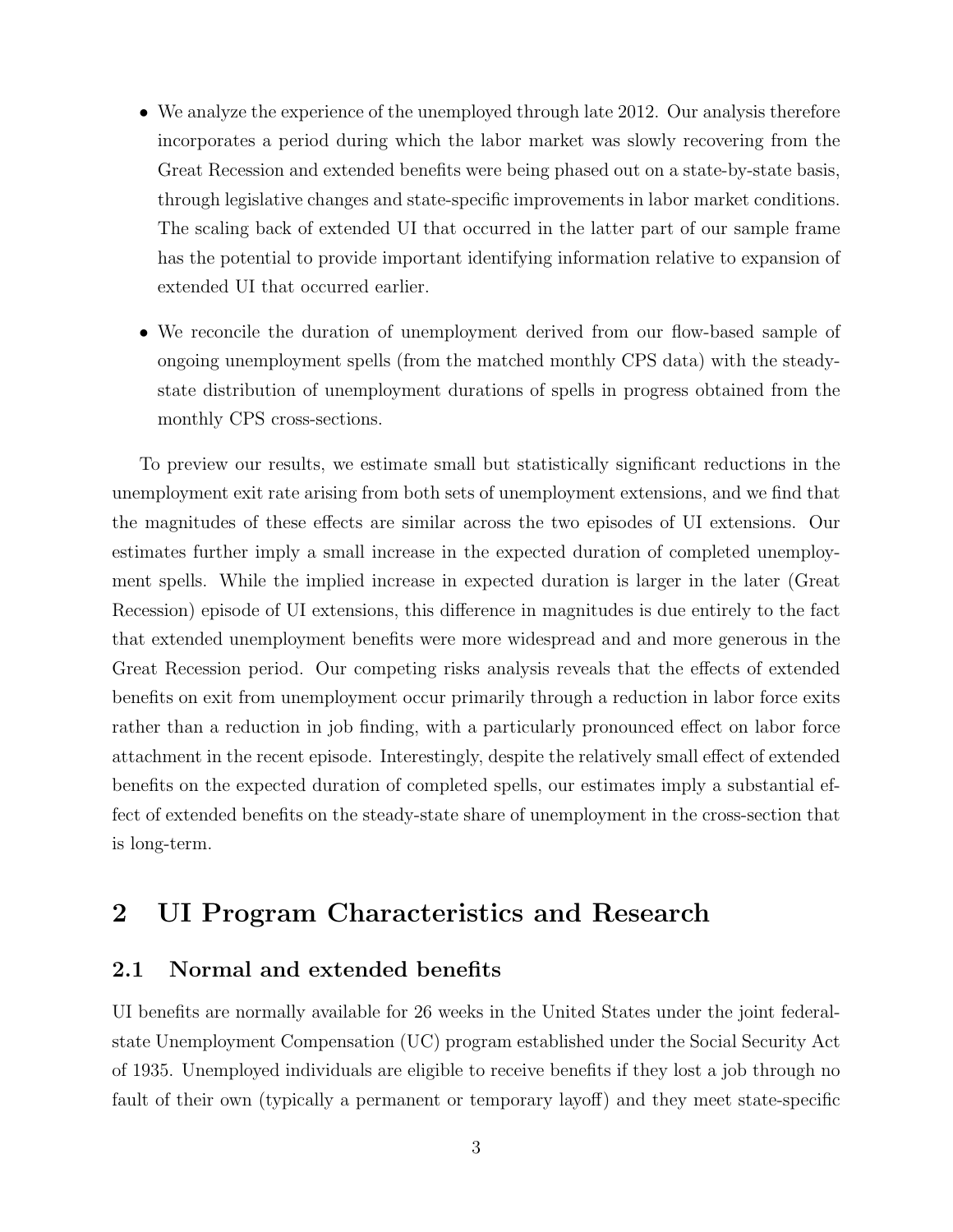minimum requirements regarding work history and wages during the 12 to 15 month period preceding job loss. Availability for work and active job search typically are required for ongoing receipt of UI benefits, although the exact rules vary across states.

Normal UI benefits periodically are supplemented and extended during episodes of economic distress, through a combination of permanent and temporary legislation.<sup>2</sup> The federal Extended Benefits (EB) program, permanently authorized beginning in 1970, provides up to 20 weeks of additional unemployment compensation for unemployed individuals who lost jobs in states where the level and change in the state unemployment rate is above a specified threshold. The thresholds or triggers are state specific but most commonly are based on an overall unemployment rate of 6.5 percent (for a 13-week extension) or 8.0 percent (for 20 weeks), combined with a 10-percent increase in the unemployment rate over the previous two years. The EB program has been supplemented by temporary programs that have been used eight times since 1958, with the most recent episode beginning in 2008. We focus on the two episodes of UI extensions since 2002.<sup>3</sup>

The severity of job loss and persistent labor market weakness during and after the recession of 2007-2009 resulted in an unprecedented expansion of UI benefit availability and takeup. Between mid-2008 and late 2009 a set of expansions resulted in availability of UI benefits up to a maximum of 99 weeks in many states. A similar but much more limited extension of UI benefits occurred through the Temporary Extension of Unemployment Compensation (TEUC) legislation that was effective from March 2002 through early 2004. A maximum of 72 weeks of total benefits were phased in during this period. We describe the timing of these expansions in detail in Appendix I.

As suggested by this discussion and the detailed description in Appendix I of the TEUC (2002-04) and EUC (2008-forward) programs, the timing of the extended UI triggers and consequent maximum duration of UI eligibility has varied substantially across states and over time. Different states surpassed the trigger levels for EB and TEUC/EUC availability at different times; some states never achieved the unemployment rates necessary for the complete extensions; and states saw available weeks rolled back as labor market conditions improved in 2011-12 and also as a result of the legislated rollback of maximum weeks available through the EUC program in late 2012.

<sup>2</sup> See Whittaker (2008) and Whittaker and Isaacs (2012) for details regarding the various historical and current programs that provide extended UI benefits.

<sup>&</sup>lt;sup>3</sup> Analysis of UI extensions prior to 2002 is precluded by the difficulties of obtaining precise data on the timing of state-level extensions.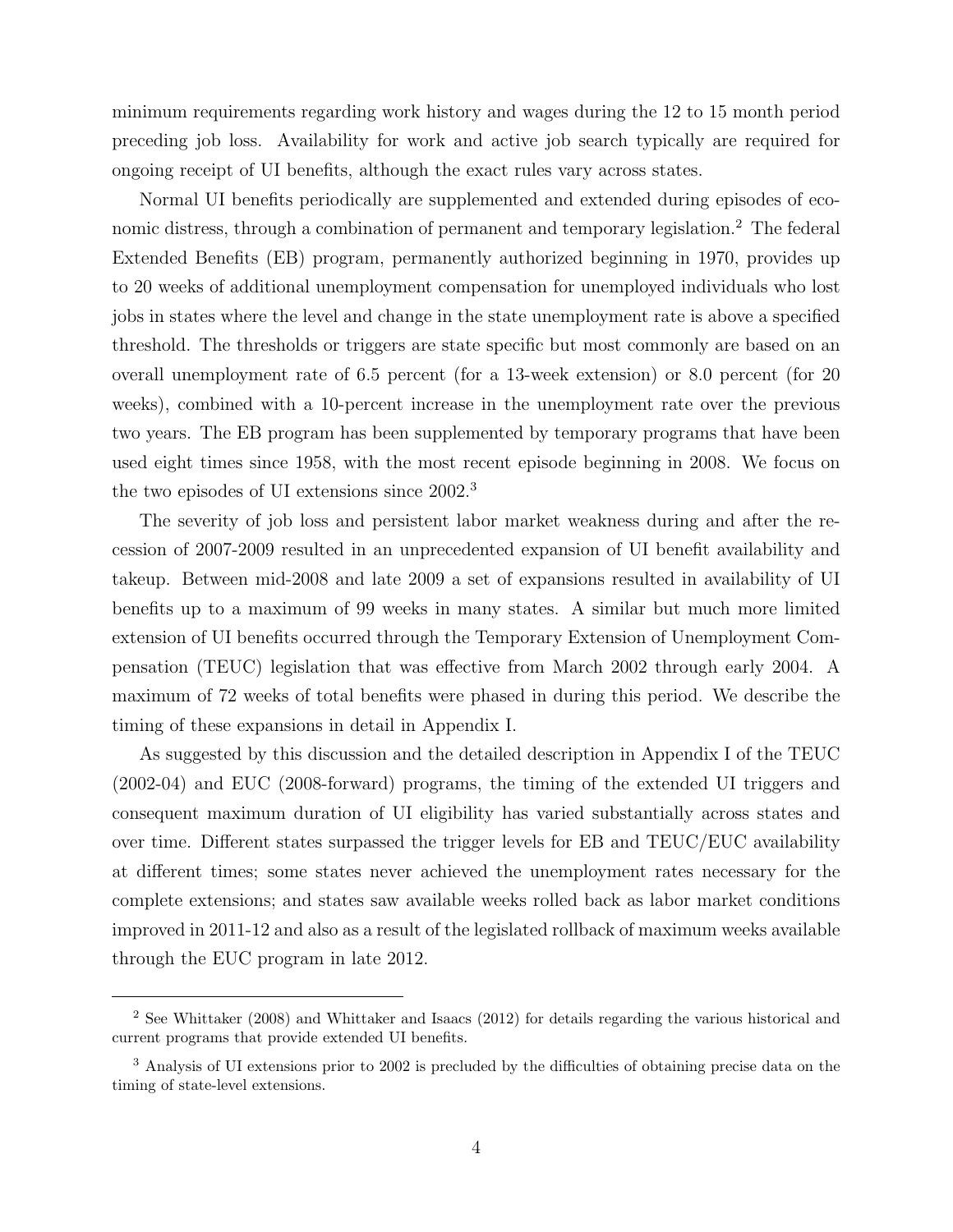

Note: Panel B series calculated using monthly CPS observations (weighted) for UI-eligible unemployed individuals (see Section 3.1).

Figure 1: Variation in Total Weeks of UI Available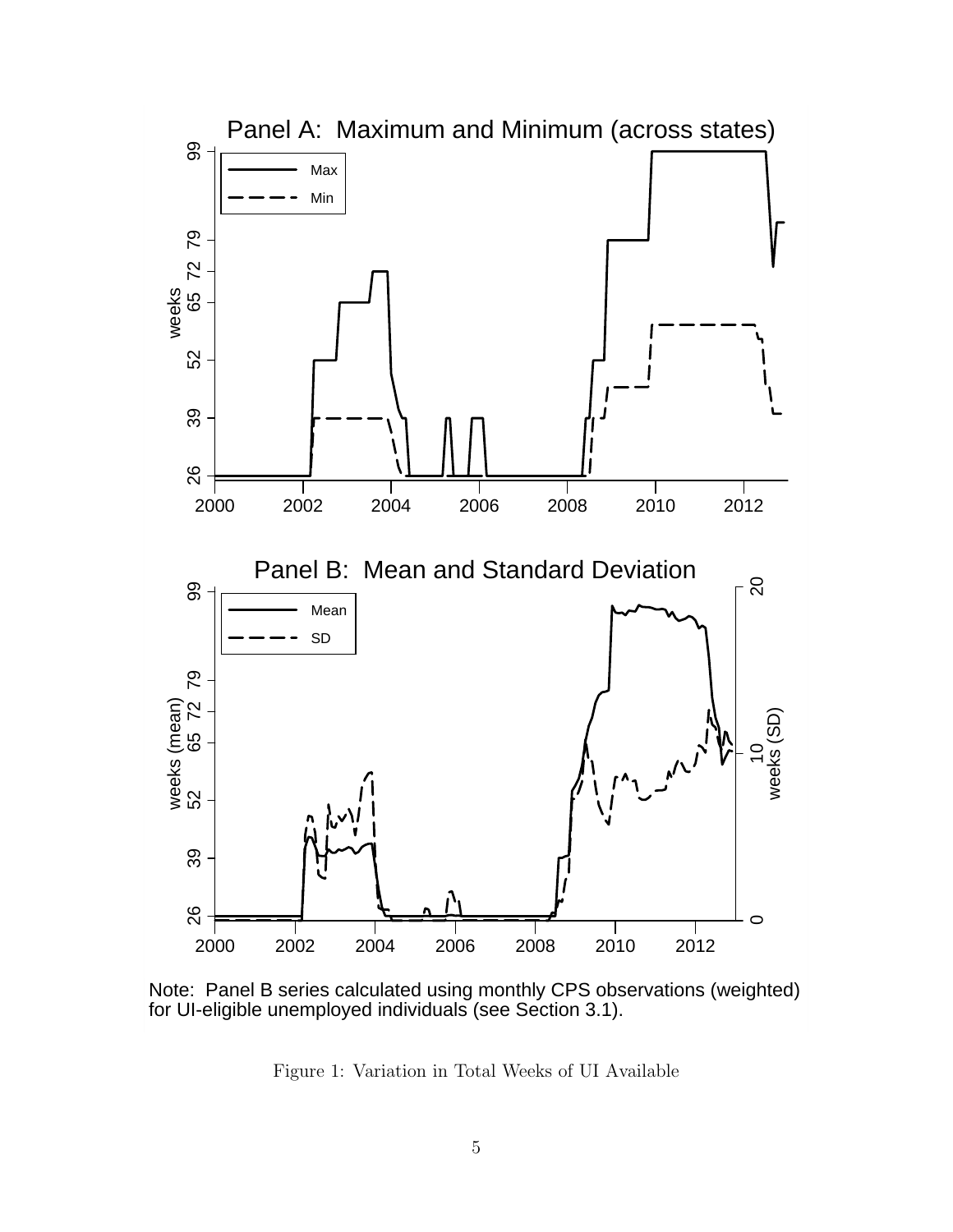Figure 1 illustrates the variation in eligibility for extended UI over time (years 2000-2012) based on the various programs in effect. Panel A displays the maximum and minimum number of total UI weeks available across states, and Panel B displays the average and standard deviation of the distribution of total weeks of UI available across unemployed individuals (measured using a sample of all individuals identified as unemployed and eligible to receive UI in the CPS microdata; see our definition of eligibility below). The spread between the maximum and minimum number of weeks was similar between the most recent episode and the preceding episode in the early 2000s, at about 26-27 weeks. However, the number of states at or near the minimum in the recent episode, and their size, was much smaller than in the preceding episode. This is reflected in Panel B, which shows that the average weeks of total UI eligibility reached about 96 in late 2009, implying that the typical unemployed individual was located in a state in which maximum UI eligibility was 99 weeks. In the early 2000s, maximum weeks of eligibility reached 72, but few states triggered on to the maximum extensions, and only about 13 additional weeks of UI beyond the normal 26 were available to the typical unemployed individual. The standard deviation displayed in Panel B (on a separate scale, on the right side of the graph) indicates that the dispersion in total weeks available was only slightly higher in the recent episode than in the preceding one, implying that there is a similar degree of cross-state variation used for our estimates in both episodes. Panel B shows a sharp drop in 2012 in the average number of weeks of UI for which unemployed individuals qualify, as implied by the discusion of the legislation in Appendix I.

Figure 2 illustrates the expansion of UI receipt during the recent recession and subsequent reduction as the labor market recovery has proceeded. The weekly flow of new UI claims peaked at about 660 thousand in early 2009 (slightly below the peak of nearly 700 thousand reached in late 1982; not shown). As of early 2013, new UI claims had declined to nearly their pre-recession level. In addition to the weekly flow of new UI claims, two series for the level of ongoing UI claims are displayed in figure 2: 1) regular UI claims (26 or fewer weeks) and 2) regular UI claims plus UI claims available through extensions. The level of both series has declined by about half since peaking in late 2009 and early 2010. The sharp, temporary drop in mid-2010 corresponds to the suspension period of June-July 2010. A much smaller but still substantial number of extended claimants also were present during the earlier episode of UI extensions during 2002-2004.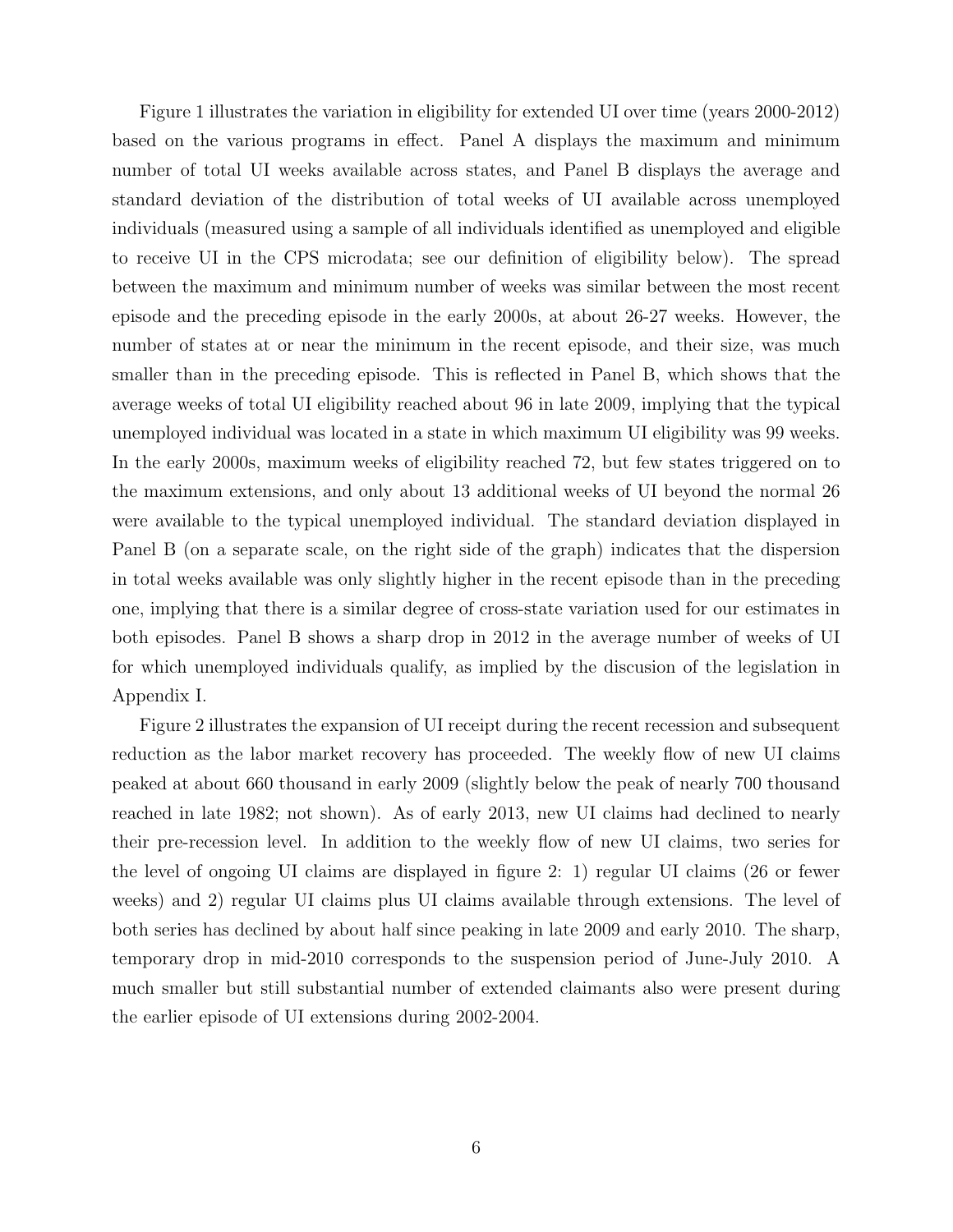

Figure 2: Unemployment Insurance Claims (Regular and Extended)

## 2.2 Past research on UI disincentive effects

Standard search models of unemployment imply that UI payments are likely to reduce job finding and prolong unemployment spells for eligible individuals, and a voluminous empirical literature exists that attempts to quantify the size of such effects. Much of this research has focused on unemployment exit rates around the time of UI benefit exhaustion, often using administrative data on UI recipients (e.g., Mofftt 1985, Katz and Meyer 1990, Meyer 1990, Card and Levine 2000, Jurajda and Tannery 2003). The findings from this research generally reveal the expected disincentive effects of UI availability on unemployment exits. Some analysts have relied on such estimates to simulate the likely effects of extended UI on unemployment durations and the unemployment rate during the recent downturn (e.g. Fujita 2010a, Mazumder 2011). However, the estimated magnitude of such effects has varied widely across different studies. Recent research suggests that the disincentive effects of extended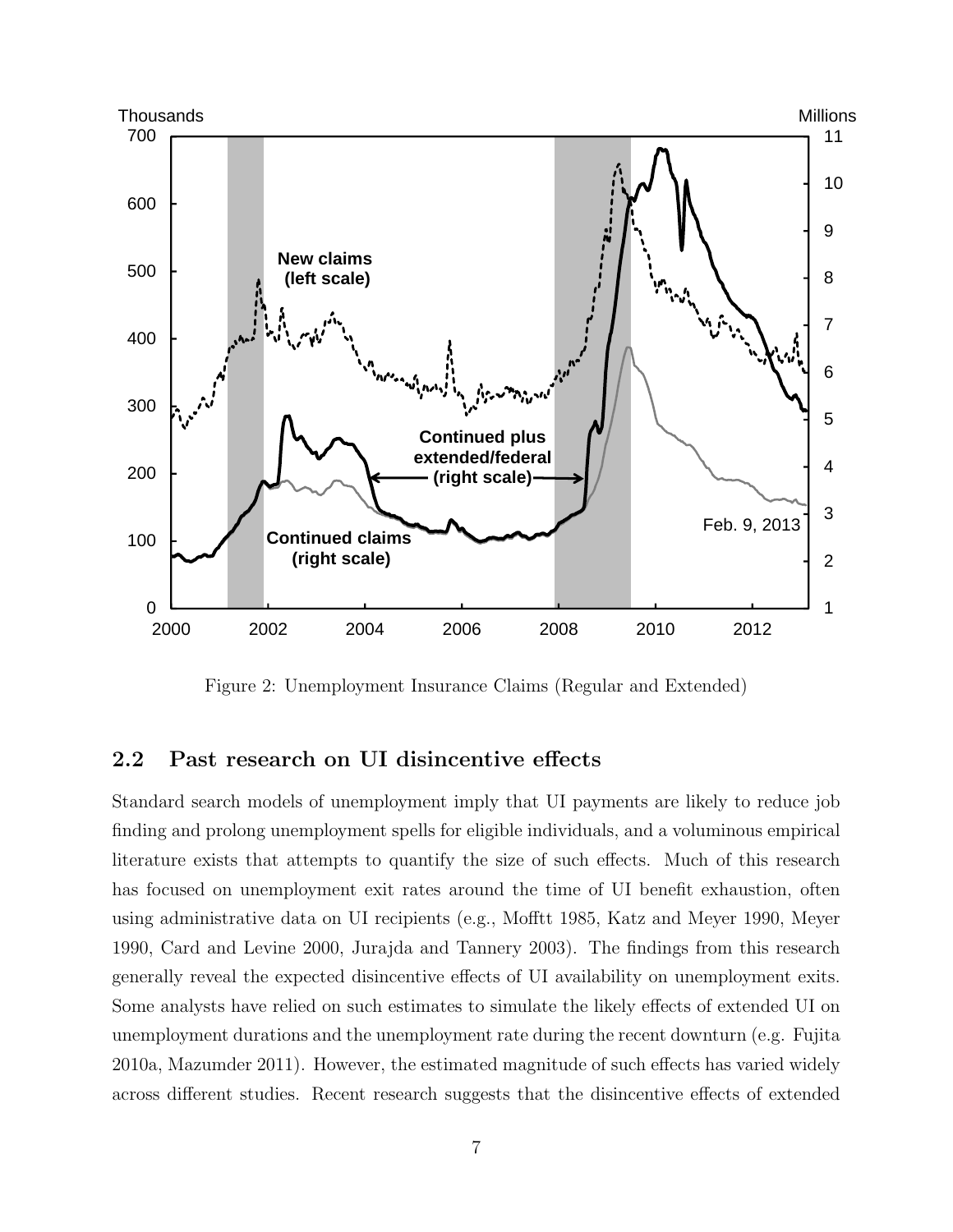UI are likely to be muted relative to the effect implied by earlier research based on the exhaustion of regular UI benefits. This may be due to the decreased reliance on temporary layoffs over the past few decades and the unusually weak labor market conditions prevailing during the recent extension episode (see e.g., Katz 2010, Landais, Michaillat, and Saez 2010, and Kroft and Notowidigdo 2011).

Given the difficulty in relying on past research findings to assess disincentive effects of extended UI in the recent episode, some researchers have relied on concurrent labor market data to directly assess the impact of extended UI. These analyses have focused on comparing unemployment durations for unemployed individuals distinguished by their likely eligibility for UI (Valletta and Kuang 2010) and examining changes in transition rates out of unemployment measured across duration spans that are distinguished by their exposure to extended UI (e.g. Fujita 2010b, Howell and Azizoglu 2011). Such studies provide broad empirical guidance about the likely impacts of extended UI. However, they are not based on formal statistical analyses that attempt to isolate the direct effects of UI extensions while controlling for the effects of labor market conditions and individual characteristics that are related to extended UI eligibility and receipt. As such, it is difficult to conclude that the relationships between extended UI and exit from unemployment found in these papers are causal.

We build on the existing literature by exploiting directly variation in the duration of extended UI available in different months in different states. In addition, our matched CPS data enable us to incorporate detailed controls for state economic conditions and individual characteristics into the analyses. Rothstein (2011) conducted an investigation that is closely related to ours for the recent episode of extended benefits only.<sup>4</sup>

## 3 Econometric Framework and Specification

The rotation group structure of the CPS allows us to follow individuals for four consecutive months if they have not changed residence. Respondents are asked their labor force state (employed, unemployed, not in the labor force (NILF)) in each month, and the unemployed are asked how long they have been unemployed.<sup>5</sup> In this way, spells are "joined in progress,"

<sup>4</sup> Our work goes beyond Rothstein's by including the earlier (2002-04) episode in our analyses and by covering the period of both the growth and rollback of extended UI availability in 2008 forward. We also rely on a different set of identification conditions and perform different simulations to assess the overall impact of the programs, as described in more detail below.

<sup>&</sup>lt;sup>5</sup> The CPS documentation implies that the unemployed are asked their duration only in the first month they report being unemployed and that this duration is automatically incremented in subsequent months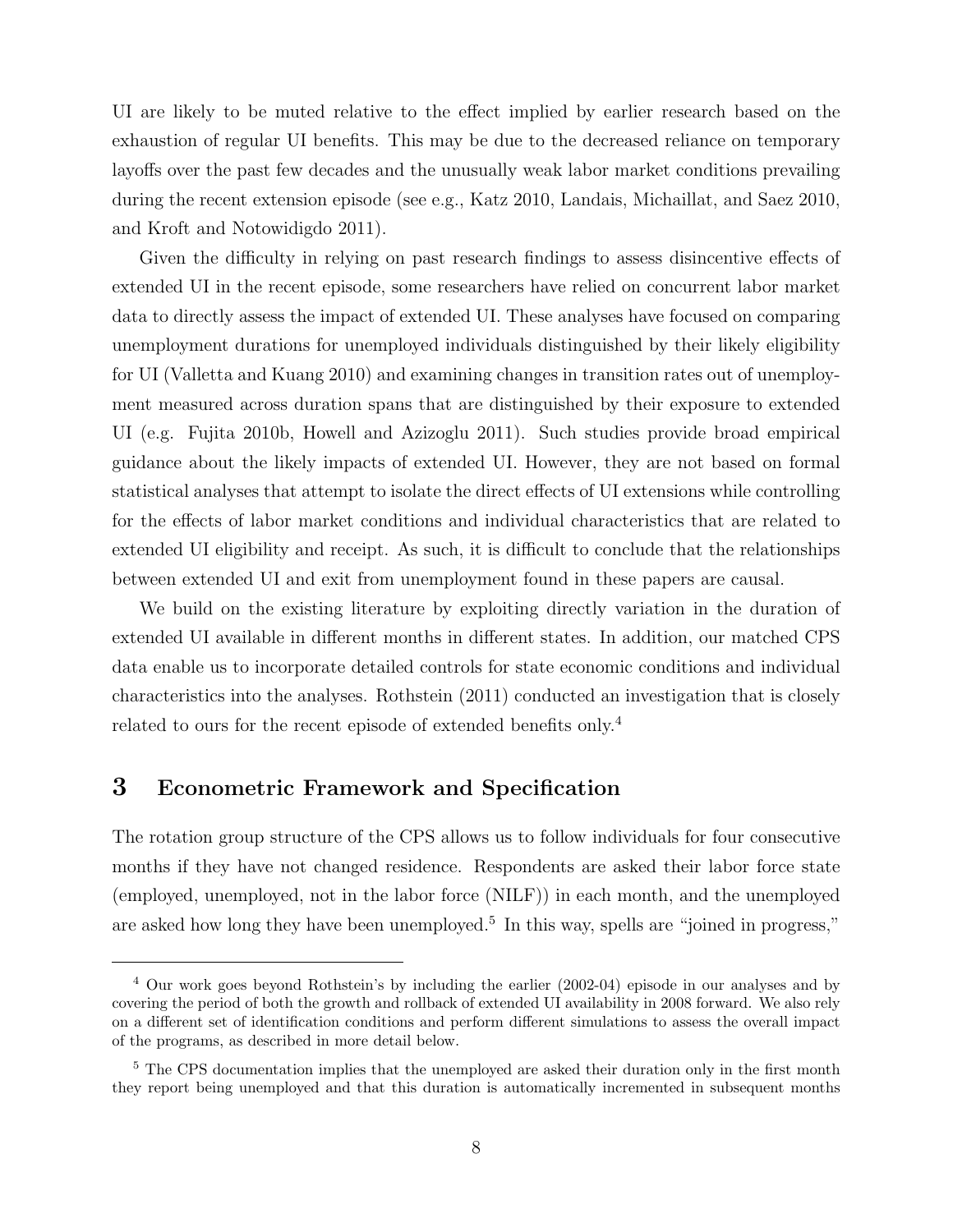leading to the classic problem of length-biased sampling. This produces a sample of longer spells than the overall distribution of unemployment spells, and our econometric model needs to account for this.<sup>6</sup>

We use a simple discrete-time hazard specification to model the probability that an unemployment spell ends at duration S given that it has lasted at least until S. This hazard function is  $h(S)$ , where  $h(\cdot)$  is a probability function (e.g., probit or logit) that will also depend on a set of individual and labor market characteristics as well as the duration of unemployment. Assuming independence across months, the unconditional probability that a spell of unemployment ends at duration  $S$  (to either employment or NILF) is

$$
P(D = S) = h(S) \prod_{t=1}^{S-1} (1 - h(t)).
$$
\n(1)

In the case where a spell remains in progress with duration  $S$  at the last survey in which it is observed, what is known is that the duration of the spell is at least  $S$ . The unconditional probability that a spell of unemployment has duration at least S (the survivor function) is

$$
G(S) = P(D \ge S) = \prod_{t=1}^{S} (1 - h(t)).
$$
\n(2)

The short-panel structure of the CPS implies that only unemployment spells lasting long enough to make it to the survey date are measured. Let  $S_0$  represent the duration of an unemployment spell when it is first observed in the CPS. Now suppose there are n observations subsequent to the first observation of the unemployment spell where the individual remains unemployed or is first observed to have exited unemployment (either to employment or NILF). Given that spells are not observed unless they reach duration  $S_0$ , the appropriate conditional probability of a spell ending with duration  $S$  is

$$
P(D = S|D \ge S_0) = \frac{h(S) \prod_{t=1}^{S-1} (1 - h(t))}{\prod_{t=1}^{S_0 - 1} (1 - h(t))} = h(S) \prod_{t=S_0}^{S-1} (1 - h(t)).
$$
\n(3)

for which they report being unemployed. In fact, the sequences of spell durations are not this clean. In addition, as reported by Elsby, Hobijn, Sahin, and Valletta (2011), in the matched CPS data many individuals identified as newly unemployed in a month report durations of unemployment that substantially exceed one month.

<sup>6</sup> The durations-to-date of the spells in progress in a cross-section is a misleading guide to the duration of a randomly selected set of completed spells. Later, we use our estimates of the model of exit from unemployment to simulate the effect of extended benefits on the steady-state distribution of duration of spells in progress in a cross-section.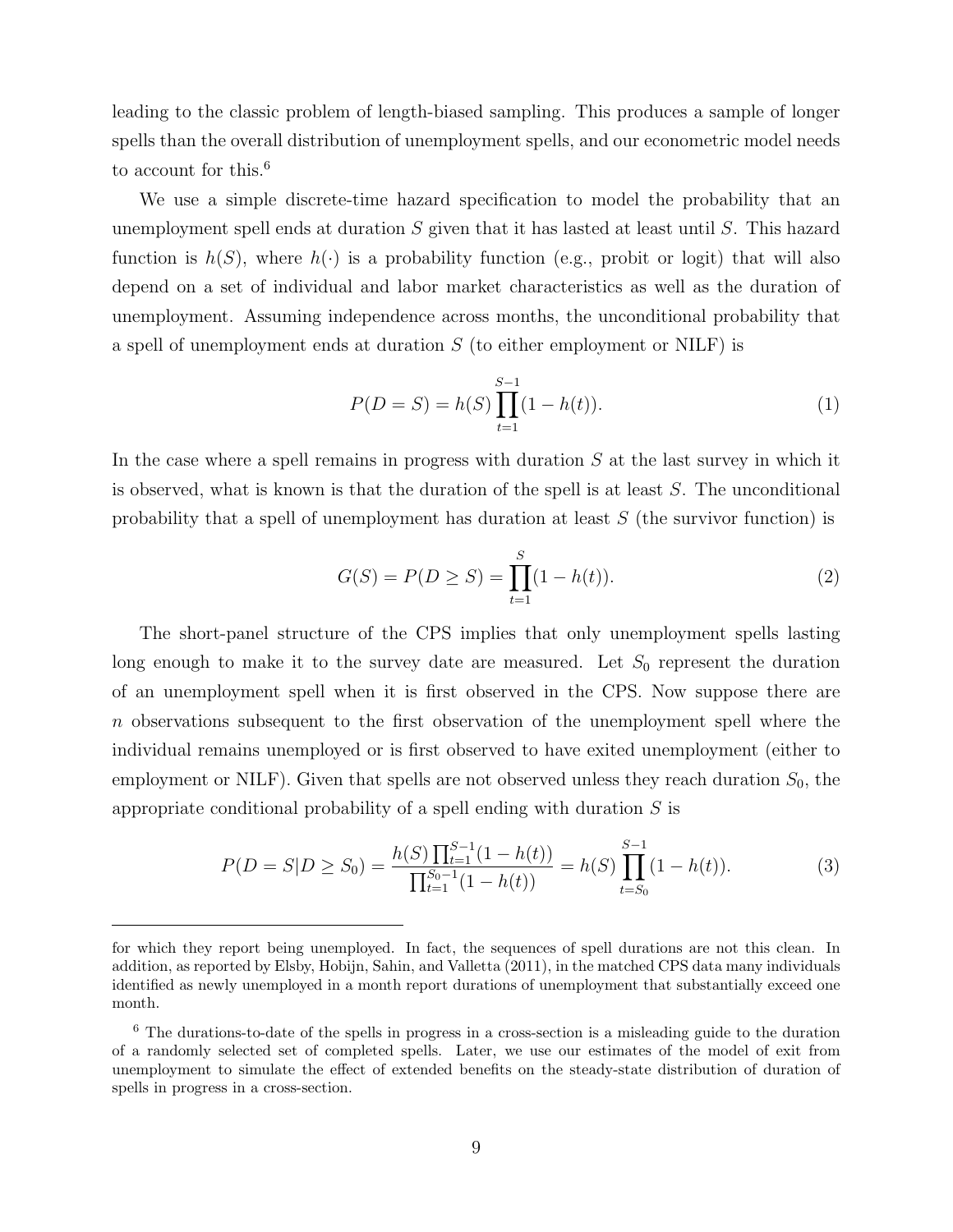Analogously, the appropriate conditional probability for a spell that remains in progress with duration S when it is last observed is

$$
P(D \ge S | D \ge S_0) = \frac{\prod_{t=1}^{S} (1 - h(t))}{\prod_{t=1}^{S_0 - 1} (1 - h(t))} = \prod_{t=S_0}^{S} (1 - h(t)).
$$
\n(4)

These conditional probabilities appropriately account for the length-biased sampling problem and allow inference about the overall distribution of unemployment durations.

The likelihood function appropriate to this model is derived from equations 3 and 4. Assuming a standard normal CDF for the hazard probability, the result is a probit model where each monthly observation on an unemployment spell (matched to the succeeding month) contributes to the likelihood function. Monthly observations where the spell has not ended by the next month have a "zero" outcome with the probability specified in equation 4. Monthly observations where the spell has ended by the next month have a "one" outcome with the probability specified in equation 3. Each spell in the sample has at most one observation with a "one" outcome (the end of the spell).

A specification choice must be made regarding how to characterize the availability of extended benefits in the model. Based on past research findings regarding exhaustion spikes and our preliminary specification search, the approach we selected includes two indicator variables for the availability of unemployment insurance benefits to the worker.

- 1.  $EB_{it}$  An indicator for availability of extended benefits at time t which equals one if 1) individual i has been unemployed for fewer months than the number of months of UI available (including extended benefits) in the relevant state and months and 2) some extended benefits are available in the relevant state and month.<sup>7</sup>
- 2.  $Last_{it}$  An indicator which equals one if individual i is in the last month of his/her UI availability at time t. This is meant to allow for a spike in the exit hazard at exhaustion.

The probit model is specified by assuming a spell ends in a given month if an unobserved latent variable for spell i in month  $t(y_{it})$  is positive. This latent variable is

$$
y_{it} = X_{it}\beta + \delta_1 EB_{it} + \delta_2Last_{it} + \epsilon_{it},\tag{5}
$$

<sup>7</sup> Our empirical models include indicator (dummy) variables for each of the first six months of unemployment. The EB availability indicator therefore captures the marginal effect of extended benefits. Rothstein (2011) found that the recent episode of extended benefits had significant effects on exit rates only for individuals unemployed for at least 6 months, which suggests that we are not missing an important effect of extended benefits with our specification choice.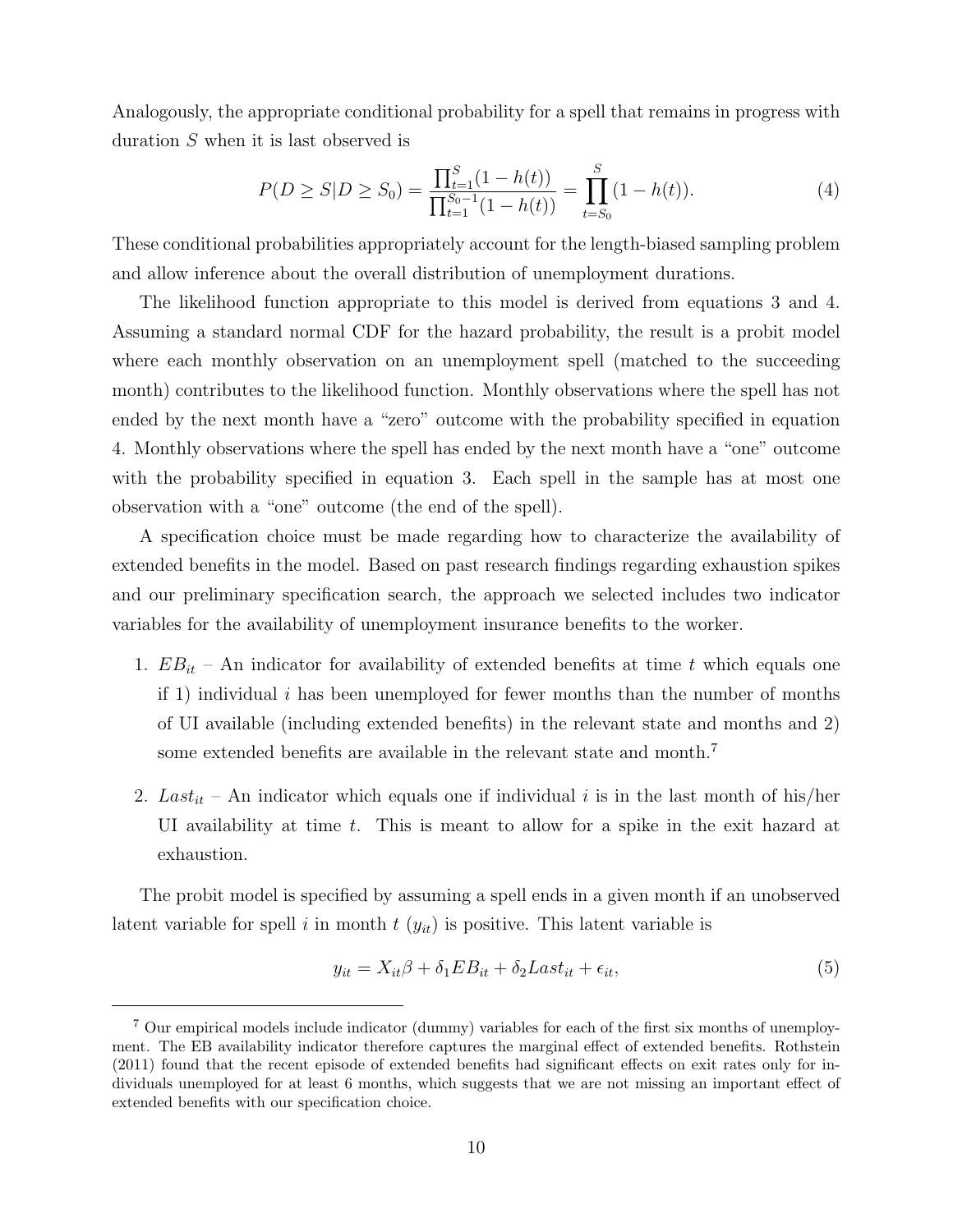where  $X_{it}$  is a vector of individual and economic variables,  $\beta$  is a vector of parameters,  $\delta_1$  is a parameter measuring the marginal effect of extended benefits on the hazard of an unemployment spell ending,  $\delta_2$  is a parameter measuring the marginal effect on the hazard of being in the last month of UI eligibility, and  $\epsilon_{it}$  is an error term with a standard normal distribution. The hazard of a spell ending is then

$$
h(t) = P(Y_{it} > 0) = P(-\epsilon_{it} < X_{it}\beta + \delta_1 EB_{it} + \delta_2Last_{it}) = \Phi(X_{it}\beta + \delta_1 EB_{it} + \delta_2Last_{it}),
$$
 (6)

where  $\Phi(\cdot)$  is the standard normal cumulative distribution function.

The estimated model includes in the  $X$  vector a set of standard personal characteristics that are systematically related to labor market outcomes: 4 education categories, 5 age categories (covering the included ages 20-64), and indicators for female, married, female\*married, and nonwhite individuals. In order to account for local labor market conditions, the model includes a cubic in the monthly seasonally adjusted state unemployment rate and a cubic in the 3-month annualized growth in seasonally adjusted log non-farm payroll employment. To allow for a flexible baseline hazard and to account for the effects of normal UI benefits, the model also includes a set of indicators for the first 6 months of unemployment (0-6) and single indicators for months 7-9, months 10-12, and months 13-28 (9 categories in total). We also include a complete set of date (year-month) and state indicators, which provide additional controls for relative economic conditions that are shared across all states but vary over time and relative conditions that are state-specific and fixed over time.

To summarize, our hazard model of the exit from unemployment includes fixed effects for each state and each month, along with individual duration, demographic characteristics, and measures of local economic conditions. As such, identification of the effect of extended benefits in this model comes from within-state variation over time and cross-state variation at a point in time in the availability of extended benefits, conditional on the other factors in the model.

### 3.1 A Competing Risk Model

We apply the probit model developed here to the probability that an individual exits unemployment, regardless of the subsequent labor force state. It is also interesting to explore how extended benefits affect both the probability of exiting unemployment to a job (employment) and probability of exiting unemployment to leave the labor force (cease searching). A competing risk framework is natural for this purpose and can be implemented as a straightforward generalization of the discrete choice hazard model outlined above. The key is to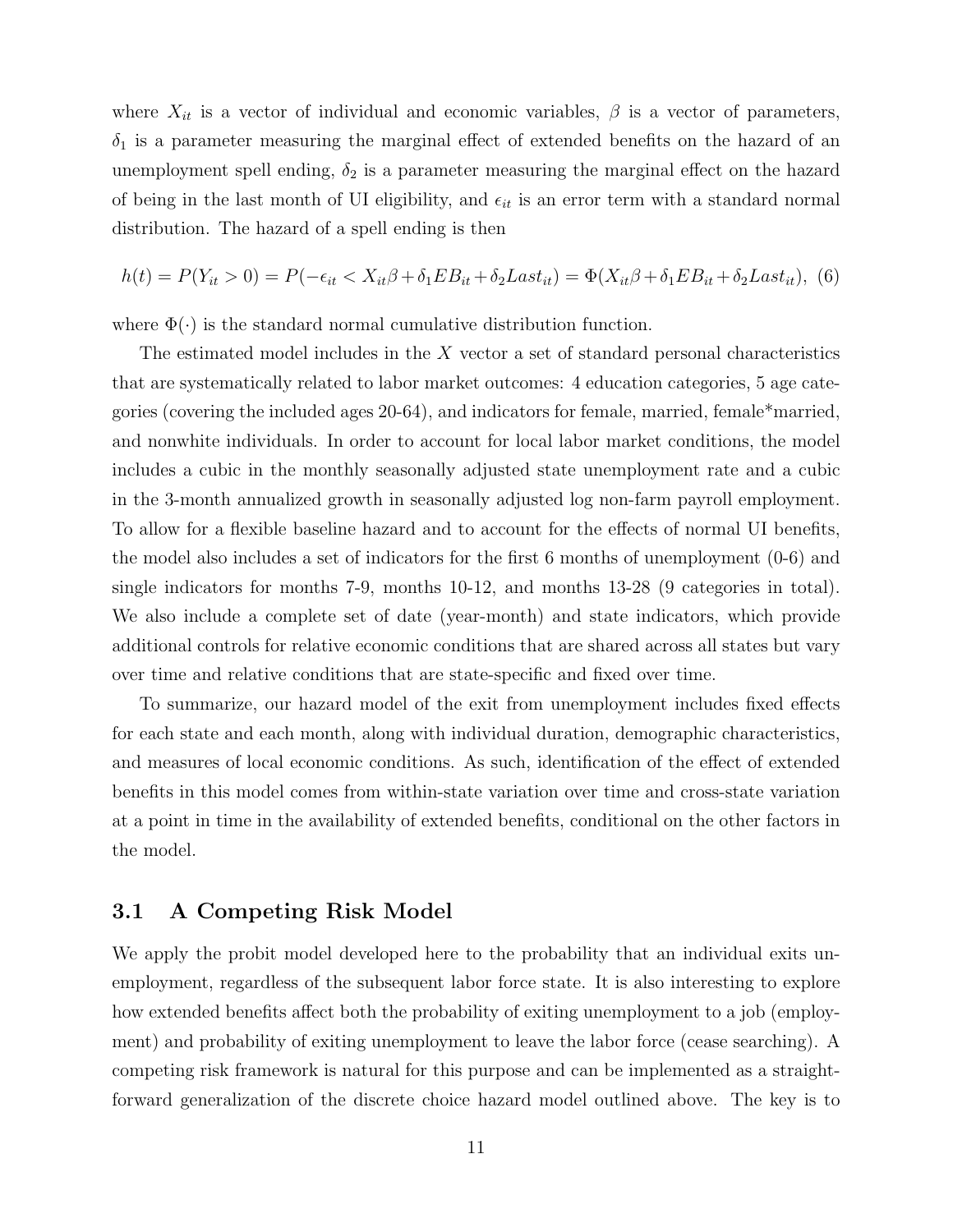define cause-specific hazard functions and use them in the same likelihood context.

In the competing risk framework, there are two durations associated with each spell of unemployment:

- 1. Time until exit to employment. Call this time the UE duration.
- 2. Time until exit to NILF. Call this time the UN duration.

There are three types of spells in the data.

- 1. Spells that end in employment. For these spells, we observe the end of a UE spell. The UN spell is censored at the duration of the UE spell.
- 2. Spells that end in exit to NILF. For these spells, we observe the end of a UN spell. The UE spell is censored at the duration of the UN spell.
- 3. Spells that do not end during the observation period. For these spells, both the UE and UN durations are censored at the last observed unemployment duration.

We estimate three versions of the unemployment exit model: 1) exit to either employment or NILF, 2) exit to employment, and 3) exit to NILF in order to determine the effect of extended benefits on each of these exit rates.

# 4 Sample Definition and Data Issues

We use CPS data from January 2000 to December 2005 (2000m1-2005m12) and from January 2007 to December 2012 (2007m1-2012m12) for individuals ages 20-64 to examine the effects of the two episodes of extended benefits in the 2000s.

### 4.1 Defining the Relevant Sample: UI-Eligibility

An appropriate sample for analysis of the effect of UI benefits is a sample of unemployed individuals who are eligible to receive UI. However, there is no direct information in the CPS on UI eligibility, and we rely on a proxy measure based on the reported reason for unemployment.

Unemployed individuals who report having lost a job as the reason for unemployment are, in principle, eligible to receive UI. In contrast, individuals who report voluntarily leaving a job or new- or re-entry into the labor force as the reason for unemployment are, in principle,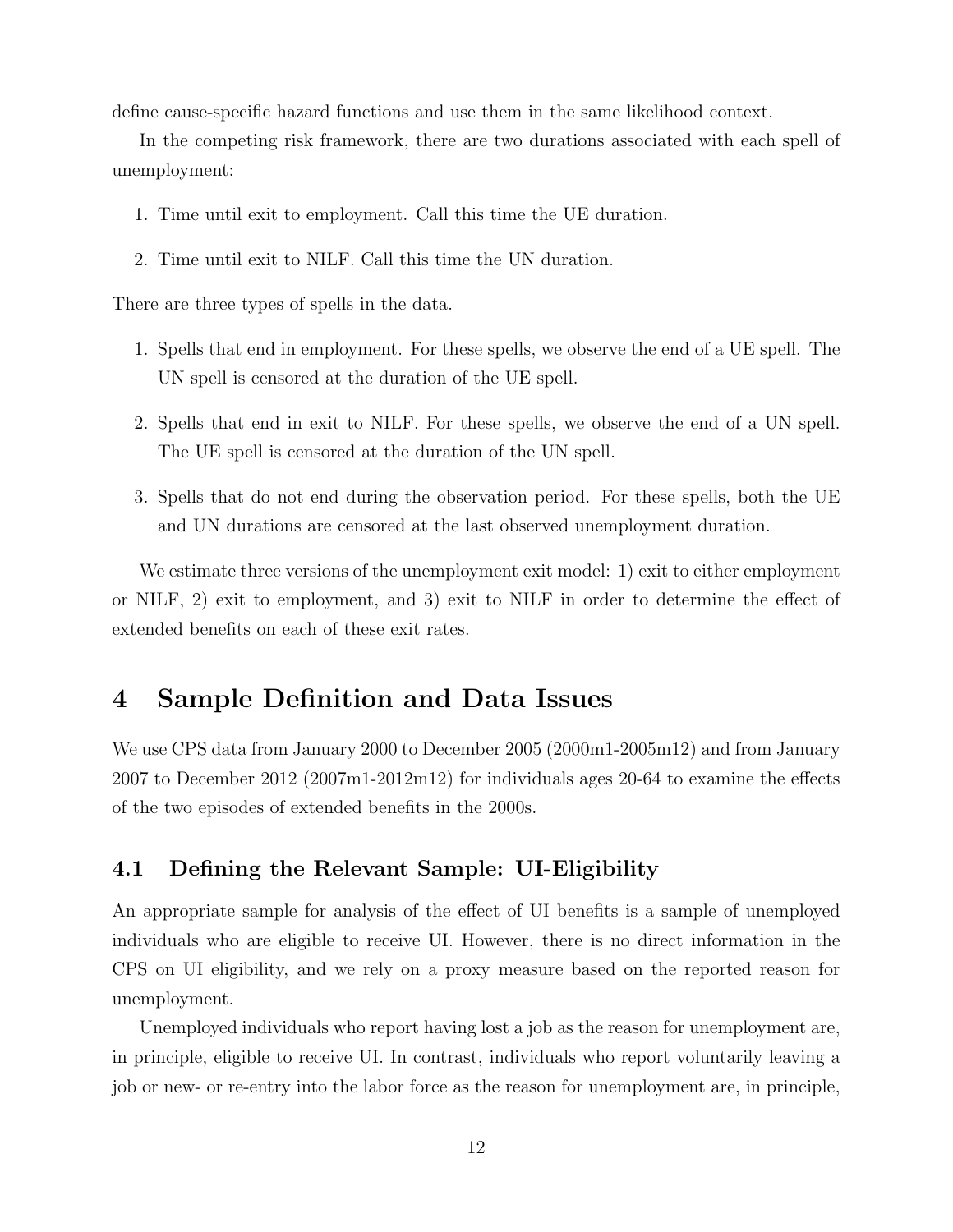not eligible to receive UI. While losing a job is a necessary condition for being eligible to receive UI benefits, it is not sufficient. For example, a worker who reports a job loss may not have sufficient previous employment experience to qualify for unemployment insurance or may have been fired for cause.<sup>8</sup>

Because we do not have the detailed work-history information needed to impute eligibility, we proceed by classifying unemployed job losers as the UI-eligible group that we use in our analysis. Job leavers and new labor force entrants are classified as UI-ineligible and are not included in our analysis. Later, we present a "placebo" analysis of the effect of extended benefits on exit from unemployment for the UI-ineligible sample (job leavers and new entrants to the labor force). We expect the effects of extended UI for this group to be smaller than for UI eligible individuals. However, if there is variation in economic conditions across states over time that is correlated with the availability of extended benefits but that is not accounted for by the variables in the model, we could find that exits from unemployment for the ineligible group is related to extended UI simply due to this omitted variable problem. Such a finding would imply that our estimates of the effect of extended UI on the UI-eligible group may be too large and would represent an upper bound on the true effect. Working in the opposite direction, there may be spillover effects on job search and job finding from eligible to ineligible individuals that would show up as a positive relationship between exit from unemployment and extended UI for the UI-ineligible group (Levine, 1993).<sup>9</sup>

Table 1 provides supporting evidence for our working definition of UI eligibility. Each March, the regular monthly CPS is accompanied by an extensive set of supplemental questions regarding income receipt in the prior calendar year; UI is separately identified as an individual income source. The rotating sample structure of the CPS enables matching of observations on unemployed individuals for selected months in year t with the information on their income receipt in year t recorded in the year  $t + 1$  March supplement. Based on this match, table 1 provides a breakdown of UI income receipt (percent reporting positive UI income) by measured eligibility status for individuals who are unemployed in March or December of the calendar year corresponding to reported income receipt, for income years

<sup>8</sup> Another consideration is that an eligible worker may choose not to take up benefits. However, the decision to take up benefits may be affected by the structure of the UI program, including the availability of extended benefits, so that is would not be appropriate to restrict the analysis only to those eligible workers who choose to take up benefits. And since we have no data in the monthly CPS that would allow us to determine actual UI receipt, we cannot make this sample distinction in any case.

<sup>9</sup> Levine's empirical results suggest that the UI-induced reduction in job finding within the group of UI-eligibles increases job availability and hence the job-finding rate for ineligibles.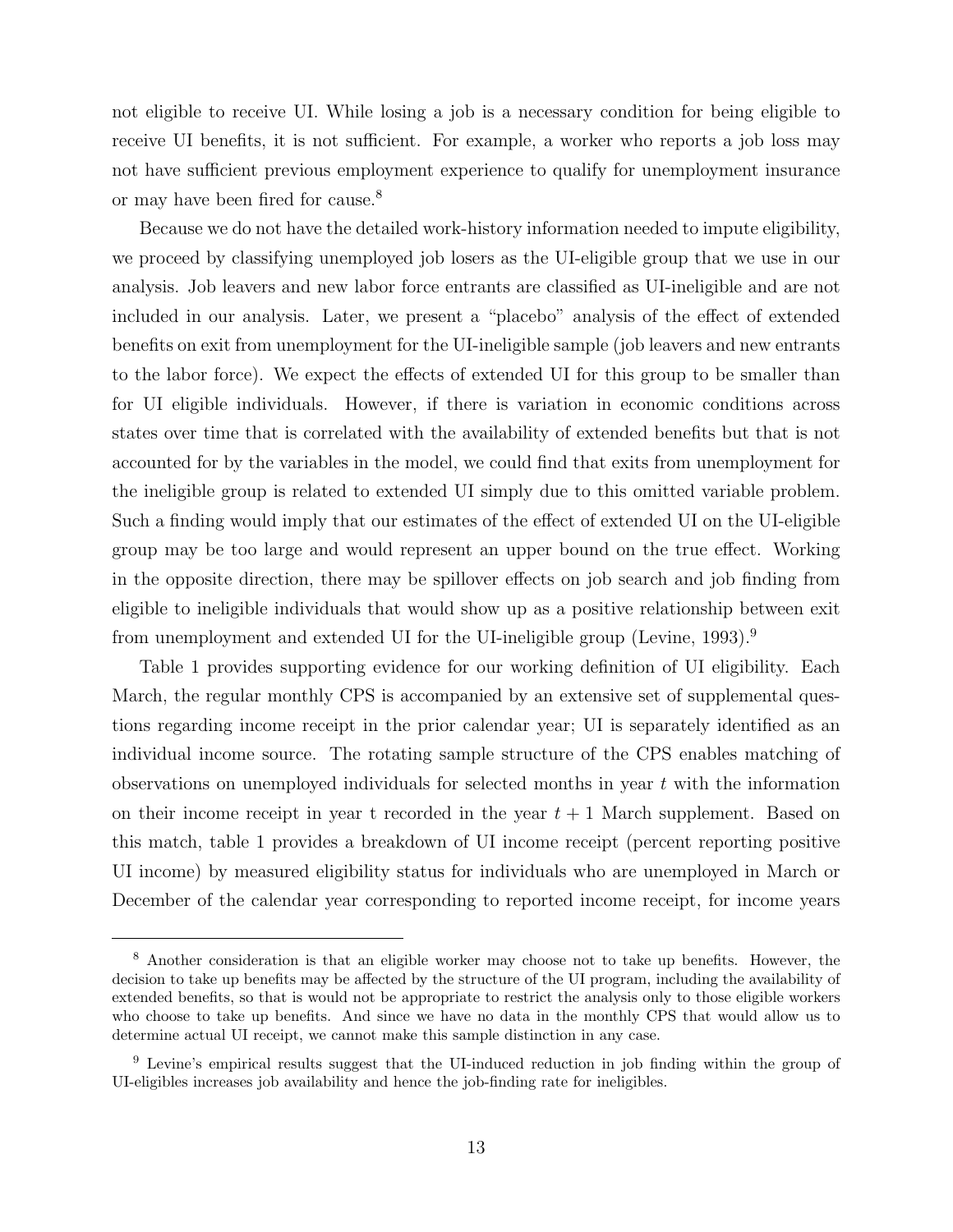|             |            |          | March to March |          | December to March |
|-------------|------------|----------|----------------|----------|-------------------|
|             | UI status: | Eligible | Ineligible     | Eligible | Ineligible        |
| Income year |            |          |                |          |                   |
| 2005        |            | 0.298    | 0.052          | 0.264    | 0.049             |
| 2006        |            | 0.281    | 0.038          | 0.335    | 0.054             |
| 2007        |            | 0.299    | 0.052          | 0.297    | 0.074             |
| 2008        |            | 0.319    | 0.088          | 0.438    | 0.068             |
| 2009        |            | 0.490    | 0.069          | 0.505    | 0.144             |
| 2010        |            | 0.474    | 0.117          | 0.456    | 0.122             |
| 2011        |            | 0.401    | 0.055          | 0.353    | 0.087             |

Table 1: UI Income Receipt, by Eligibility Status (unemployed in base month, matched to subsequent March survey)

Note: Fraction of unemployed individuals from monthly CPS (as indicated) who report receiving annual UI income in subsequent matched March CPS (weighted). Eligibles are job losers/layoff, ineligibles are quits/entrants.

2005-2011. The percentage of the UI-eligible who report receiving UI income reached about 50 percent in 2009 and has declined somewhat since then. The percentage of the UI-ineligible who report receiving UI income is much lower, usually at about 5-10 percent, with a few higher values recorded. Because individuals may be subject to multiple unemployment spells over a calendar year, an unknown proportion of individuals identified as ineligible in a particular month may have received UI income based on a separate spell of unemployment that year, for which they were eligible for UI receipt based on their stated reason for unemployment. On balance, we interpret these figures as suggesting that our eligibility indicator is strongly correlated with actual eligibility status, although take-up of unemployment insurance by those eligible is clearly not universal.<sup>10</sup>

## 4.2 Sample Construction: Matching the Monthly CPS

The rotation group structure of the CPS visits a given address (housing unit) for four months, does not interview for eight months, and revisits the address for four more months. In other words, over a 16 month period, the household is surveyed for four months, left alone for eight months, and surveyed for four more months. This sample structure allows us to match

<sup>10</sup> See Blank and Card (1991) and Anderson and Meyer (1997) for earlier studies of incomplete take-up rates for unemployment insurance.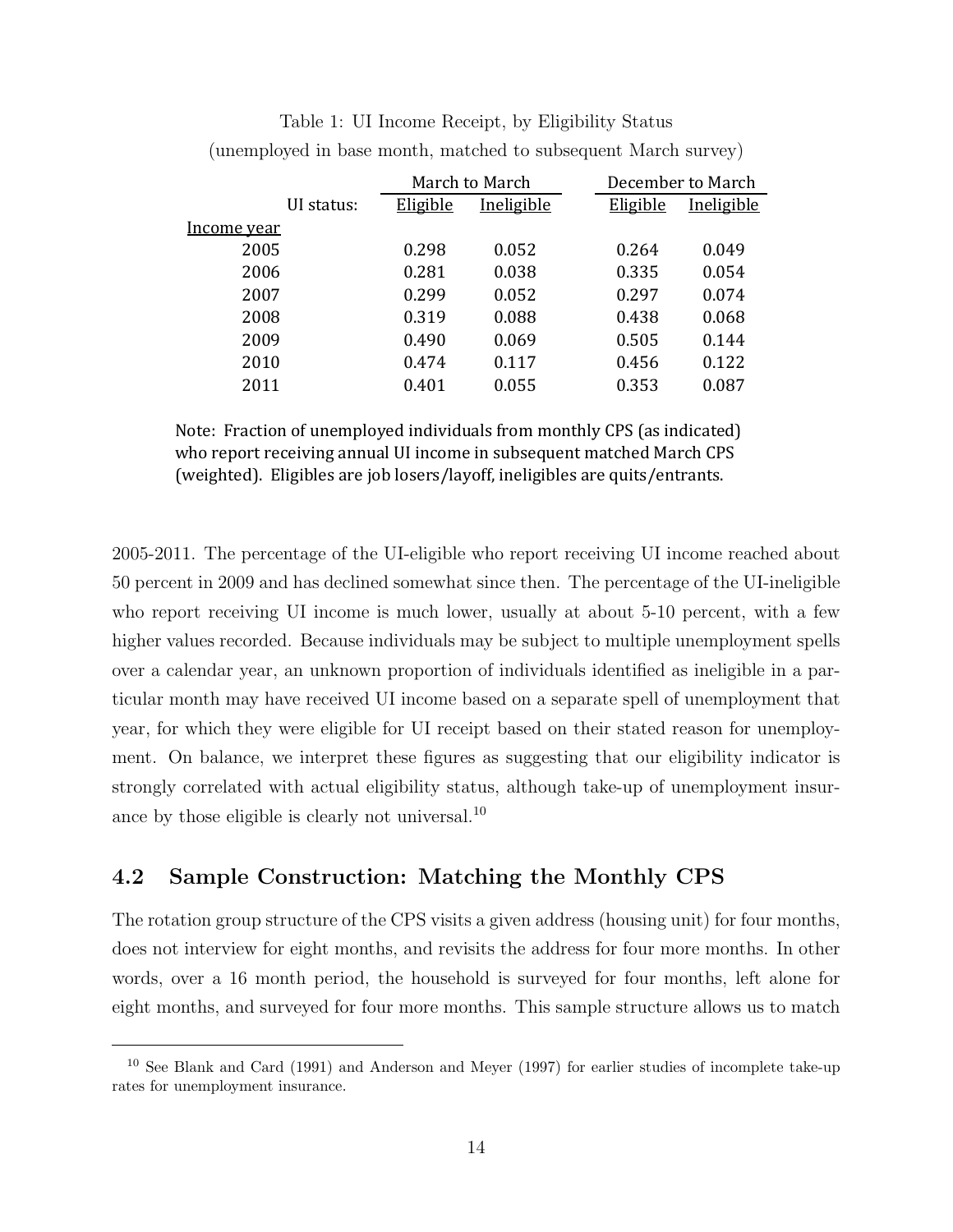households in consecutive months up to three times. Failures to match primarily occur when a household moves to a new housing unit between interviews. This generally occurs less than five percent of the time.

One key concern with regard to use of the matched data is the likelihood of spurious transitions in labor force status, particularly spurious exits from unemployment, that can lead to an overestimate of the probability of exit from unemployment (e.g., Abowd and Zellner, 1985; Poterba and Summers, 1986, 1995). As demonstrated by Rothstein (2011), the unemployment durations implied by the frequency and duration structure of exits from unemployment are much lower than the reported durations of spells in progress in the cross-section.<sup>11</sup> This difference in distributions is due in part to the length-biased sampling inherent in an analysis of durations of spells in progress in a cross-section. But the difference is also the result of the likely presence of spurious transitions. These spurious transitions are potentially problematic for the estimation of our models, since errors in the identification of exit from unemployment could seriously bias the estimates of the effects of extended benefits.

Following Rothstein (2011), we address this problem through direct adjustments to reported transitions following specific patterns that are indicative of reporting errors. In particular, for individuals who report a transition out of unemployment in month one followed immediately by an entry back to unemployment in month three, we recode the intervening month as a continuation of the initial unemployment spell. We do this whether the unemployment exit is due to job finding or labor force withdrawal. In other words, letting U represent unemployment, E employment, and N out of the labor force, we recode 3-month transition patterns of UEU and UNU to UUU, and we retain both of the resulting UU "transitions" in the matched data. We recoded 3,016 UEU transitions and 7,119 UNU transitions (a total of 10,135 transitions) in our estimation samples in this way.<sup>12</sup>

Some support for the idea that UEU and UNU transitions are likely to be spurious is that reported unemployment durations in the third month of observed UEU and UNU transitions is, on average, far greater than one month (average of 5.7 months, median of 3 months). As noted by Elsby et al. (2011), it is likely that individuals' reported unemployment duration reflects the time elapsed since the loss of a salient job, which is likely the one that enabled

<sup>&</sup>lt;sup>11</sup> We confirmed that this is not due to the construction of the matched CPS sample. The distribution of reported durations from the sample, treated as a series of cross-sections, is essentially identical to the distribution from the complete CPS cross sections.

<sup>&</sup>lt;sup>12</sup> Of these 10,135 recoded transitions, 5,008 were for UI-eligible spells and 5,127 were for UI-ineligible spells.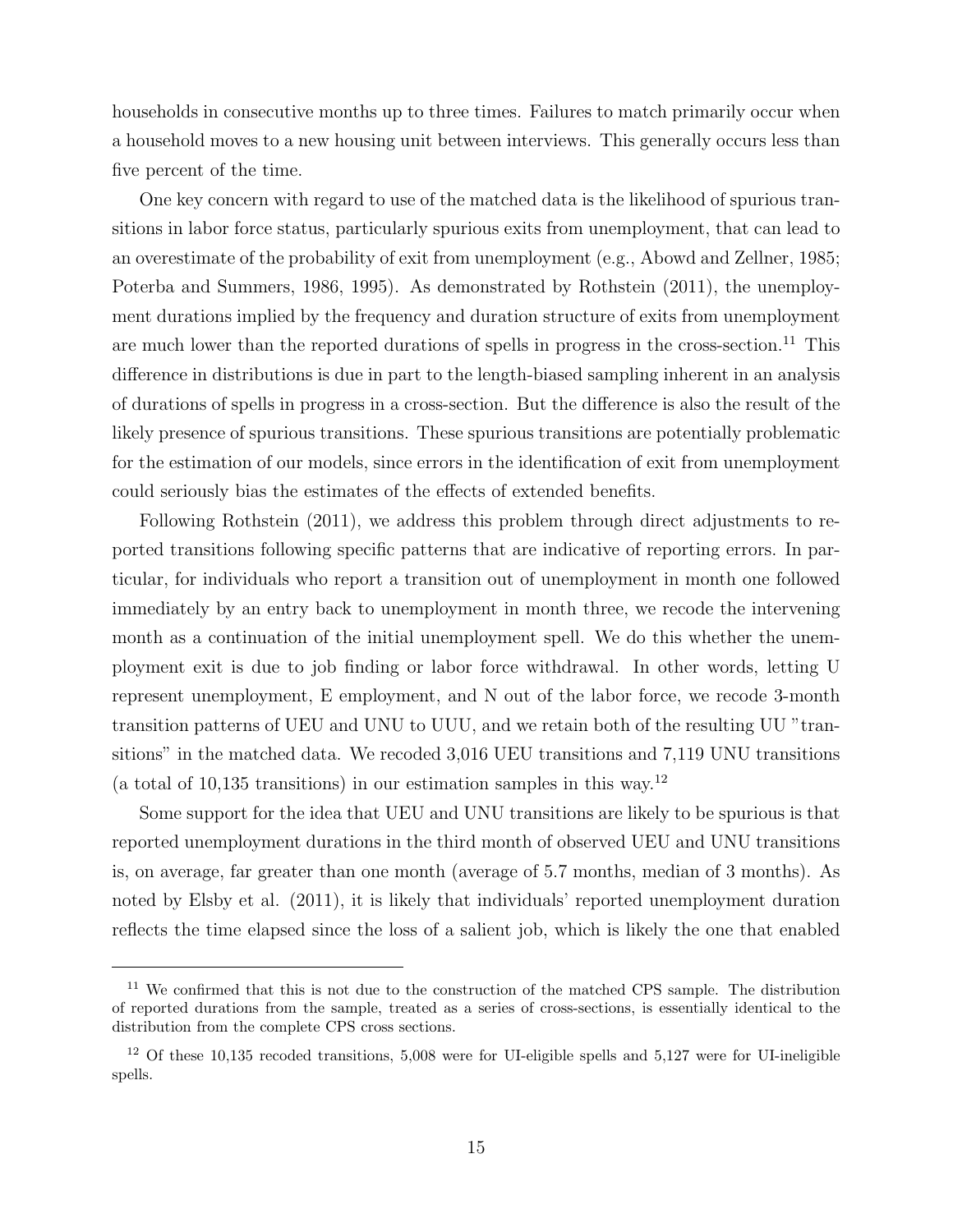

Figure 3: Exit Rate from Unemployment, Observed and Adjusted (UEU,UNU  $-$  > UUU)

them to qualify for UI benefits. The reported durations are therefore much more likely to capture the duration of a spell of ongoing UI receipt than are the durations implied by reported unemployment exits, which may reflect stopgap jobs and temporary labor force withdrawals in additional to direct reporting errors (see also Poterba and Summers, 1995).

Figure 3 contains a plot of average (over the 2000-2012 period) exit rates from unemployment by duration of unemployment. Two exit rates are presented: 1) the observed exit rate and 2) the exit rate adjusted by recoding UNU and UEU sequences to UUU (no exit). Clearly, the adjustment substantially reduces the exit rates from unemployment, implying an increase in the survivor function and associated unemployment durations.<sup>13</sup>

Imposing this adjustment to observed transitions requires restricting the set of observations we use to those from the first two of each set of four consecutive CPS rotation groups, so that we have at least two subsequent matched observations. We impose this restriction and the transition adjustment for all of our analysis samples. As such, although we have CPS data through December 2012, our final observation is for October 2012. In addition, to ensure valid matches of individuals across months, we dropped a small number of observations for which reported age, gender, race, and educational attainment are not consistent across months (i.e., age changes by more than 1 year, etc.).

<sup>13</sup> Rothstein (2011) presents a graph (Figure 7, page 182) of the Kaplan-Meier survivor functions with and without recoding of the UEU and UNU transitions to UUU.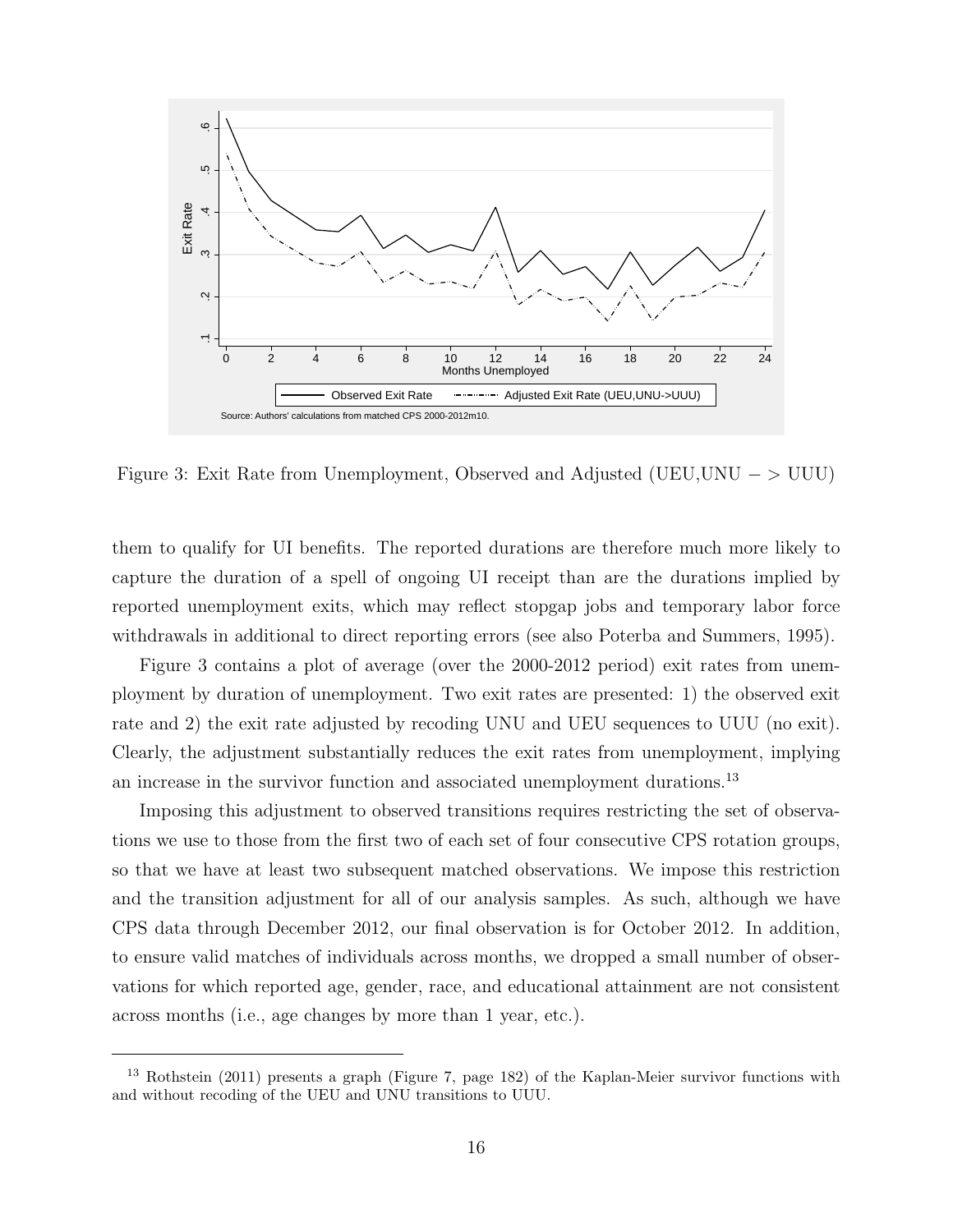|               |               | ZUUU-ZUUƏ    |           |          |
|---------------|---------------|--------------|-----------|----------|
| Sample        | <b>Spells</b> | End in UE    | End in UN | Censored |
| UI-Eligible   | 39,155        | 13,499       | 5,775     | 19,881   |
| UI-Ineligible | 41,810        | 11,666       | 13,233    | 16,911   |
| All Spells    | 80,965        | 25,165       | 19,008    | 36,792   |
|               |               | 2007-2012m10 |           |          |
| Sample        | <b>Spells</b> | End in UE    | End in UN | Censored |
| UI-Eligible   | 59,157        | 15,387       | 7,978     | 35,792   |
| UI-Ineligible | 46,747        | 9,554        | 14,580    | 22,613   |
| All Spells    | 105,904       | 24,941       | 22,558    | 58,405   |
|               |               |              |           |          |

Table 2: Sample Breakdown by Eligibility for Unemployment Insurance 2000-2005

Table 2 contains, for each period and by eligibility status, counts of the number of spells that end with employment, end with NILF, and are censored. When considering the competing risk model, 1) the number of censored UE spells is the sum of the number of spells that end in NILF and the number that do not end within the observation period, and 2) the number of censored UN spells is the sum of the number of spells that end in employment and the number that do not end within the observation period.

Our matched CPS sample covering the 2000m1-2005m12 period contains 109,190 monthly observations on 80,965 spells of unemployment for workers ages 20-64. The analogous sample for the 2007m1-2012m10 period contains 151,189 monthly observations on 105,904 spells of unemployment. In order to examine the representativeness of our matched sample, we compared the reported unemployment duration in our sample, based on the survey responses regarding in-progress spells, with published statistics on unemployment duration from the U.S. Bureau of Labor Statistics (BLS). Figure 4 contains plots of three statistics from the two distributions of unemployment durations. These are mean duration, median duration, and the fraction long-term unemployed (at least six months). While the BLS series is seasonally adjusted and our series is not, it is clear that there is little difference between our sample of unemployment durations from the matched CPS and the BLS reported statistics from all sampled unemployment spells in the CPS.

Figure 4 also provides a sense of changes in unemployment duration over the 2000-2012 period. The sharp increase in duration during and after the most recent recession is evident in all panels, with each of the duration measures increasing by about double or more relative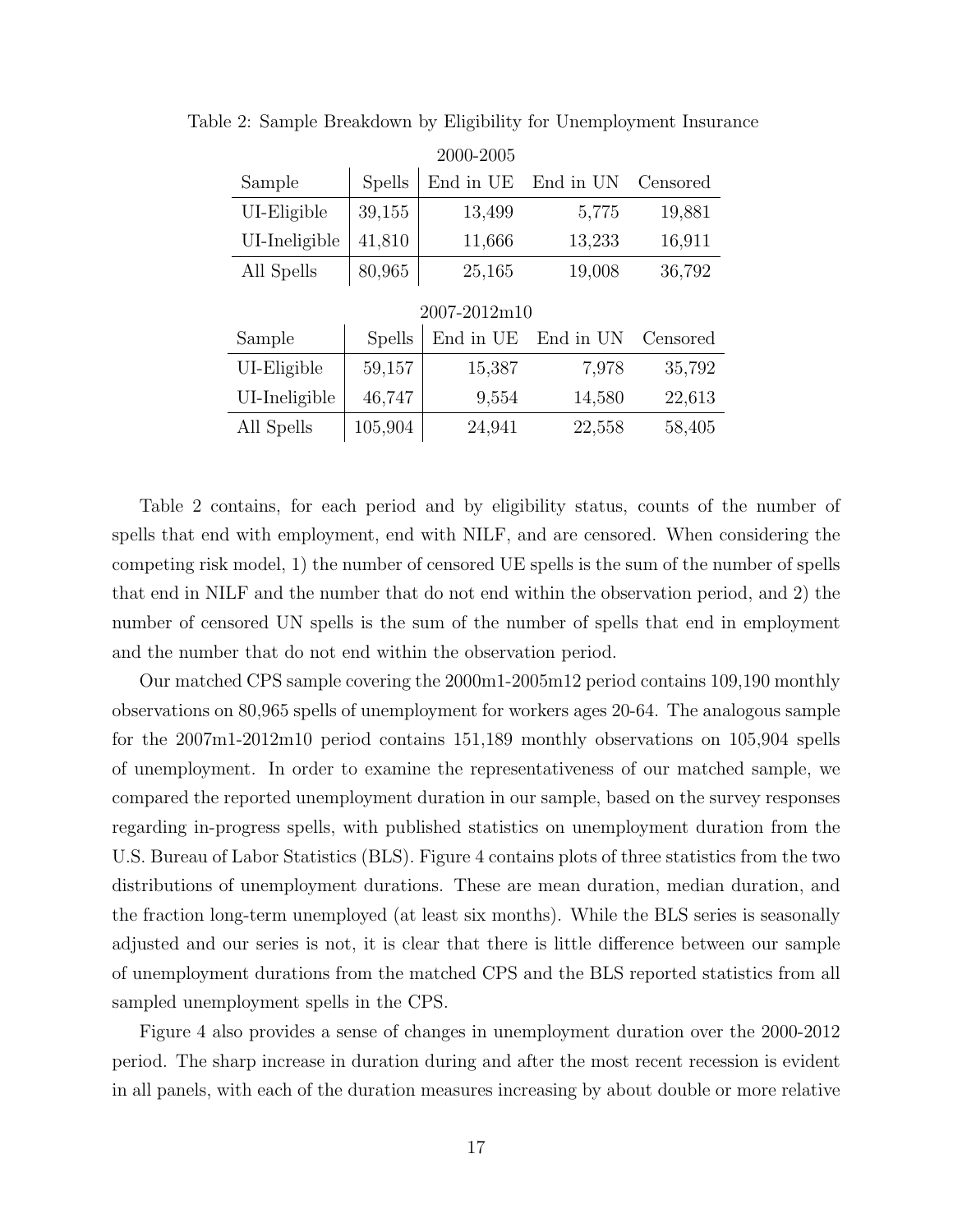

Note: From U.S. BLS (seasonally adjusted) and authors' tabulations of matched CPS data (weighted). Based on reported duration of in-progress spells. Gray areas denote NBER recession dates.

Figure 4: Unemployment Duration, BLS and Matched CPS Data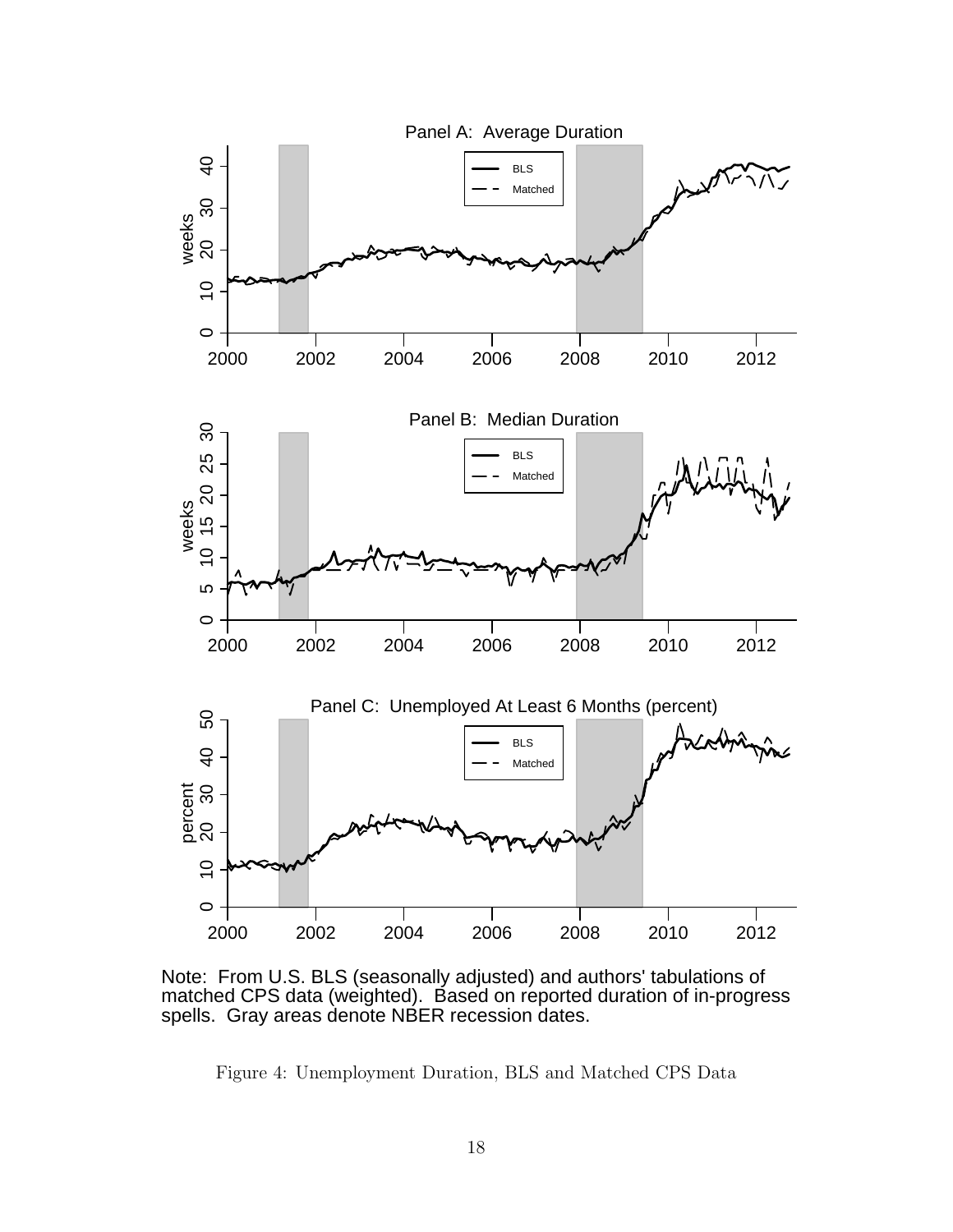| Months         | (1)       | $\left( 2\right)$ | (3)                      | $\left( 4\right)$ |
|----------------|-----------|-------------------|--------------------------|-------------------|
| Duration       | 2000-2005 | 2002m3-2004m2     | $2007 - 2012 \text{m}10$ | 2009-2011         |
| 1              | 0.474     | 0.499             | 0.501                    | 0.523             |
| $\overline{2}$ | 0.296     | 0.328             | 0.337                    | 0.366             |
| 3              | 0.202     | 0.233             | 0.246                    | 0.276             |
| 4              | 0.143     | 0.166             | 0.185                    | 0.215             |
| $\overline{5}$ | 0.105     | 0.127             | 0.143                    | 0.168             |
| 6              | 0.077     | 0.099             | 0.113                    | 0.137             |
| 7              | 0.053     | 0.074             | 0.088                    | 0.111             |
| 8              | 0.041     | 0.059             | 0.072                    | 0.092             |
| 9              | 0.030     | 0.044             | 0.059                    | 0.076             |
| 10             | 0.023     | 0.035             | 0.048                    | 0.062             |
| 11             | 0.018     | 0.027             | 0.040                    | 0.053             |
| 12             | 0.013     | 0.021             | 0.033                    | 0.044             |
|                |           |                   |                          |                   |

Table 3: Unemployment Survivor Rates, by Duration in Months (UI Eligible Sample)

Note: Authors' calculations from matched CPS data (weighted).

to their pre-recession values.

The unemployment durations in figure 4 come from the cross-sectional distribution of spells in progress. As noted earlier, due to the length-biased sampling problem, this distribution is likely to overstate the duration distribution for all spells of unemployment. This is implied by the tabulations of survivor rates of unemployment spells in table 3, for which we used our matched data to calculate survivor rates across months during the first year of unemployment. This table displays the tabulations separately for our two estimation samples (2000-2005 in column 1 and 2007-2012m10 in column 3). In order to highlight the higher unemployment survivor rates in the weakest labor market periods, the table also displays survivor rates for sub-periods with availability of extended benefits and relatively high unemployment rates (2002m3-2004m2 in column 2 for the earlier period and 2009-2011 in column 4 for the later period). The exit rates from unemployment are sufficiently high that only a small fraction of individuals remain unemployed after the first six months. In the weak labor market from 2002-2004, only about 10 percent of unemployment spells for job losers (our UI-eligible sample) lasted past 6 months. In the very weak labor market from 2009-2011, 13.7 percent of job losers remained unemployed for at least 6 months.

On inspection, it appears that the survivor rates presented in table 3 are not consistent with the cross-section distribution of durations of incomplete spells calculated directly from the CPS. For example, in the 2009-2011 period, the survival rate at 6 months 13.7 percent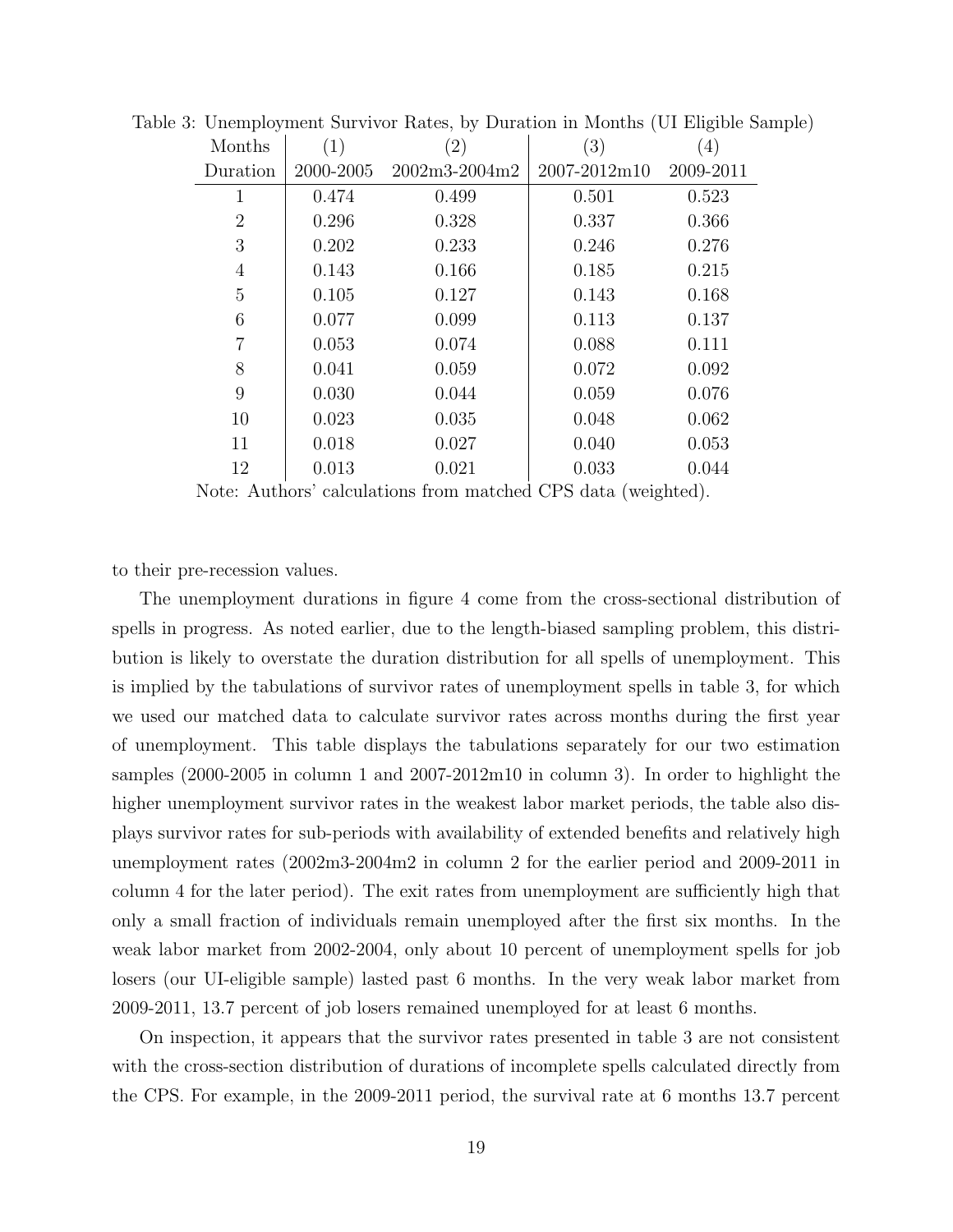while 39.8 percent of spells in progress in the cross-section in this period were at least 6 months. This is largely a result of the length biased sampling built into the cross-section that results in over-sampling of long spells. Later we present estimates of the cross-section distribution of spells in progress implied by our model of exits that reconciles much of this difference. Our analysis highlights the inappropriateness of making inferences about the distribution of completed spells from the cross-section distribution of spells in progress.

Figure 5 complements table 3 by showing monthly exit rates from unemployment over our complete sample tabulated for all exits in Panel A and exits by type (to employment or out of the labor force) in Panels B and C. In each case, we display the exit rates for all unemployed individuals and also for UI eligible and ineligible individuals separately. A sharp decline in exit rates, particularly exits to employment, is evident during the recent recession, with a minor rebound evident beginning in 2010. Overall exit rates are higher for UI-ineligible individuals than for eligible individuals, which reflects the large gap between the two groups for exits out of the labor force (Panel C). The rates of labor force exit from unemployment exhibit very little cyclicality, with only a slight net decline evident during the recent recession and essentially no cyclicality evident for UI ineligibles.

## 5 Estimation of the Probit Model of Exit

We present estimates of the probit model, specified in equations 5 and 6, of the probability that an unemployment spell ends in a given month. The key parameters we estimate representing the effect of extended benefits on the unemployment exit probability are  $\hat{\delta}_1$ (the coefficient on the EB indicator) and  $\hat{\delta}_2$  (the coefficient on the Last indicator for the final month of UI eligibility). As specified in equation 5, the underlying estimated probit parameter on EB is  $\delta_1$ , and the average marginal effect of EB on the probability of exit from unemployment is computed from this as

$$
\hat{\delta}_1^* = \hat{\delta}_1 \frac{1}{N} \sum_{i,t} \phi(X_{it}\hat{\beta} + \hat{\delta}_1 EB_{it} + \hat{\delta}_2Last_{it}),\tag{7}
$$

where  $\phi(\cdot)$  is the standard normal probability density function and N is the sample size. Analogously, the average marginal effect of exhaustion of UI (indicated by Last) on the probability of exit is

$$
\hat{\delta}_2^* = \hat{\delta}_2 \frac{1}{N} \sum_{i,t} \phi(X_{it}\hat{\beta} + \hat{\delta}_1 EB_{it} + \hat{\delta}_2Last_{it}). \tag{8}
$$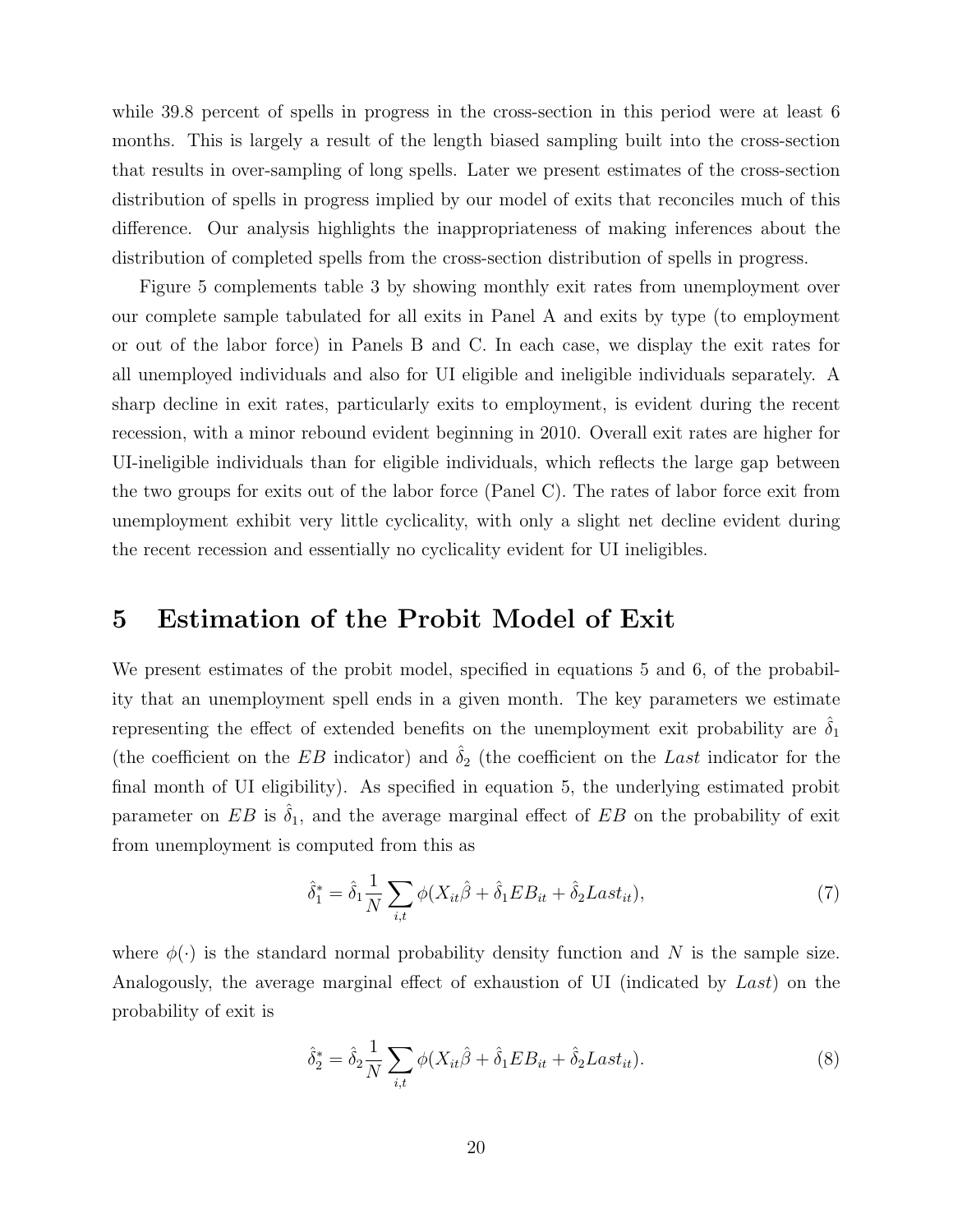

Note: Authors' tabulations from matched CPS data (weighted), expressed as 3-month moving averages. Gray areas denote NBER recession dates.

Figure 5: Unemployment Exit Rates, Matched CPS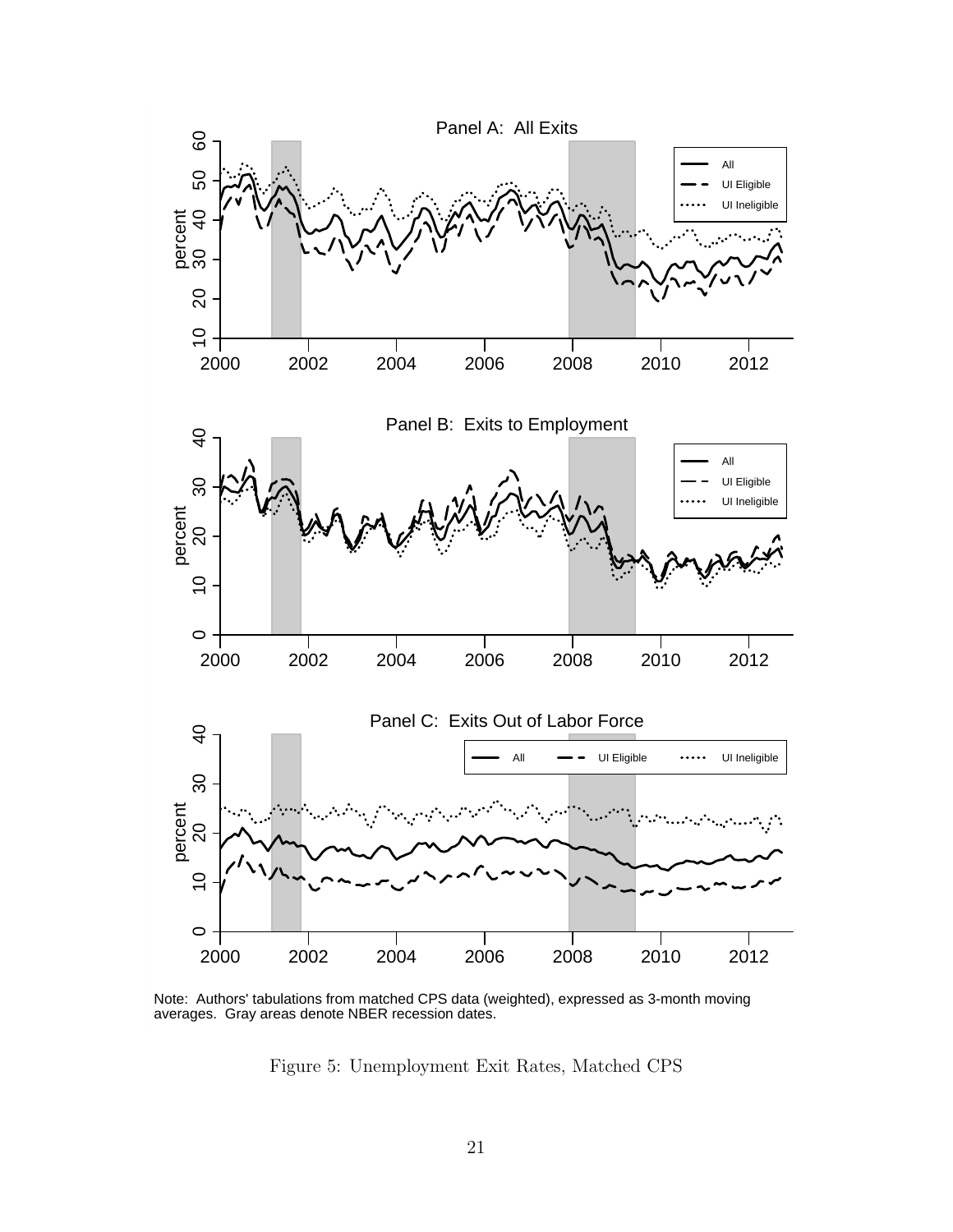|              | 2000-2005m2          |                  | 2007-2012m10       |                    |
|--------------|----------------------|------------------|--------------------|--------------------|
| Model        | $\hat{\delta}^*_{1}$ | $\hat{\delta}^*$ | $\hat{\delta}_1^*$ | $\hat{\delta}^*_2$ |
| Single Risk  | $-0.0583$            | 0.0538           | $-0.0500$          | 0.0220             |
|              | (0.0138)             | (0.0156)         | (0.0064)           | (0.0199)           |
| Exit to Emp  | $-0.0212$            | 0.0263           | $-0.0099$          | 0.0208             |
|              | (0.0121)             | (0.0150)         | (0.0065)           | (0.0129)           |
| Exit to NILF | $-0.0372$            | 0.0287           | $-0.0340$          | 0.0040             |
|              | (0.0106)             | (0.0098)         | (0.0033)           | (0.0109)           |

Table 4: Estimated Average Marginal Effects on Probability of Exit from Unemployment UI Eligible Sample

Note:  $\hat{\delta}_1^*$  is the average marginal effect on the exit probability of the indicator for availability of extended benefits.  $\hat{\delta}_2^*$  is the average marginal effect of the indicator for the last month of availability of benefits. These are calculated using equations 7 and 8. The probit model also includes controls for 4 education categories, 5 age categories (covering the included ages 20-64), female, married, female\*married, nonwhite, year-month indicators, state indicators, a cubic in the monthly seasonally adjusted state unemployment rate, a cubic in the 3-month annualized growth in seasonally adjusted log non-farm payroll employment, a set of indicators for the first 6 months of unemployment (0-6) and single indicators for months 7-9, months 10-12, and months 13-28 (9 categories for duration in total). The estimates are weighted by the CPS sampling weights, and robust asymptotic standard errors clustered by state are in parentheses. The sample for 2000- 2005m12 includes 44,367 matched monthly observations on 31,925 spells of unemployment for job losers. The sample for 2007-2012m10 includes 81,472 matched monthly observations on 54,928 spells of unemployment.

Note that both of these marginal effects could be important in measuring the effect of extended benefits because extended benefits increase the number of periods for which an individual can receive UI and any spike in the exit probability at exhaustion is pushed further into the unemployment spell when extended benefits are available.

Estimates of the key parameters from six versions of the probit model of exit from unemployment are presented in table 4. There are three models for each of the two time periods (2000-2005 and 2007-2012m3) with a period of extended benefits. Within each time period, there is a model of exit from unemployment and two models representing the competing risks of exit to employment and exit to NILF. There is a clear pattern to the estimates. In both time periods and in the single risk and in the competing risk model for exit from the labor force, the availability of extended benefits has a substantial negative effect on the probability of exit from unemployment (indicated by  $\hat{\delta}_1^*$ ). These effects are comparable across the two time periods. There is no significant effect of extended benefits on the probability of exit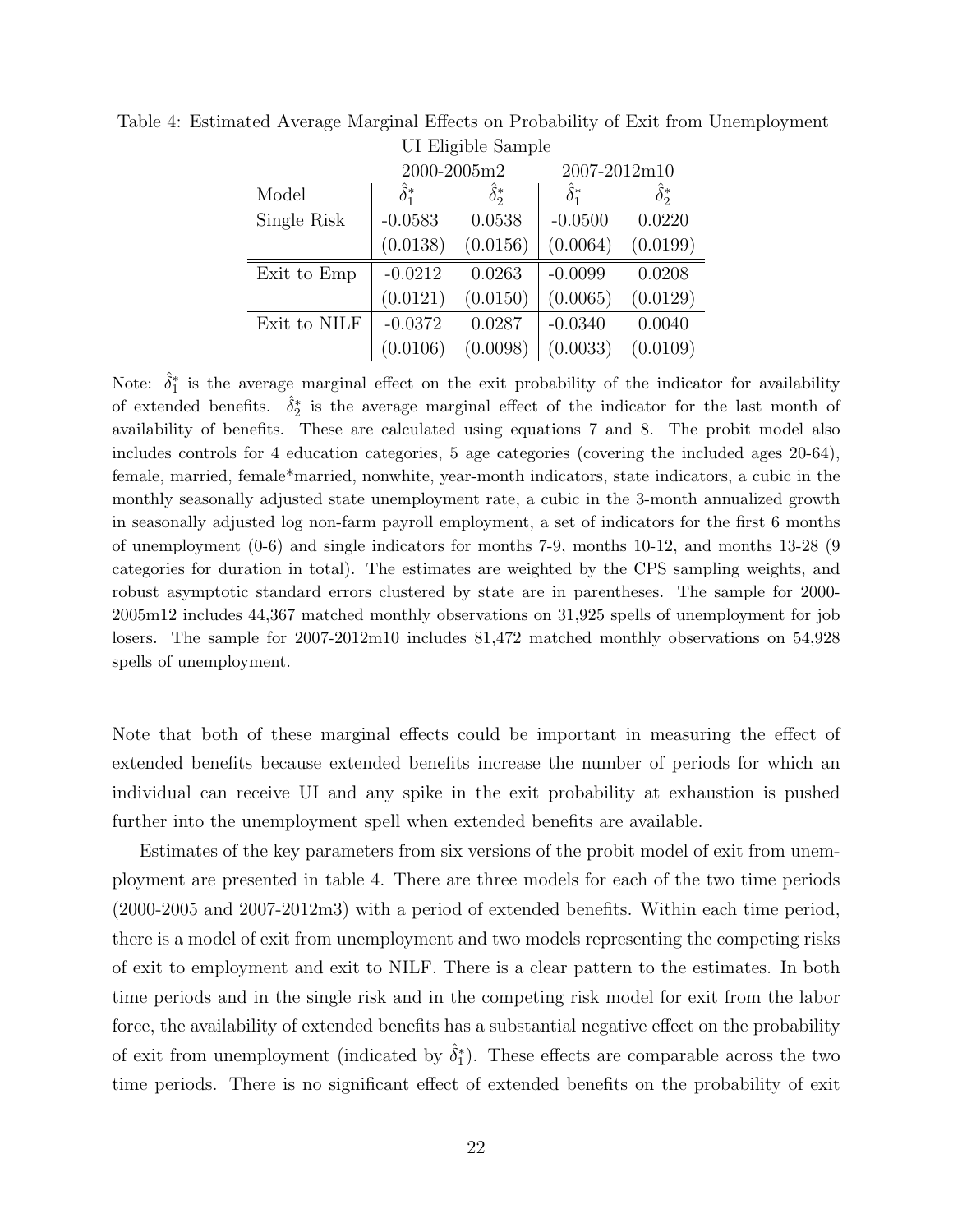to employment (the job-finding rate). This suggests that the negative effect of extended benefits on the exit rate from unemployment is driven largely by individuals staying in the labor force longer, perhaps to collect benefits, rather than by individuals reducing search effort and taking longer to find jobs. This pattern is consistent across the two time periods.

The evidence in table 4 on the effect of exhaustion of benefits on exit from unemployment is mixed. This is represented by  $\hat{\delta}_2^*$ , the average marginal effect of being in the last month of UI eligibility on the probability of exit. In the earlier time period, the exit rate from unemployment and the exit to NILF are significantly higher in the last month of eligibility for UI. This is another mechanism through which extended benefits can increase the duration of unemployment spells. The availability of extended benefits pushes the exhaustion spike deeper into the spell of unemployment. There is no significant effect of exhaustion of benefits on exit to employment (the job-finding rate) in the earlier period. The exhaustion of benefits does not have a statistically significant effect on any of the exit measures in the later period.

## 5.1 A Placebo Test: UI-Ineligible Spells

We defined the UI eligible group to be those who report a job loss as their reason for unemployment. The remaining unemployed report being a job leaver (quit) or a labor force entrant (new entry or re-entry) as their reason for unemployment, and we classify these individuals as UI ineligible. While this classification scheme is not perfect, we presented evidence in table 1 based on the March CPS that only a small fraction of job leavers and new entrants report having received UI. This group should be largely unaffected by the availability of extended benefits. On this basis, we re-estimate our probit model of exit from unemployment on samples of UI ineligible unemployed individuals in order to provide a placebo test of our estimation strategy. If we find effects of extended benefits on exit from unemployment for the ineligible that are similar to those we present in table 4, it could be that we have not adequately controlled for state/month specific economic conditions and that our estimates of the effect of extended benefits are too large. A potential factor working in the opposite direction is that there may be a positive effect of extended benefits on exit from unemployment among the UI-ineligible resulting from spillovers from the eligible to the ineligible. As we noted earlier, the reasoning is that, if extended benefits reduce the job finding rate among the UI-eligible, there may be improved job opportunities for the UI-ineligible that increase their exit rate from unemployment (Levine, 1993).

Table 5 contains the estimates of the key UI parameters  $(\delta_1^*$  and  $\delta_2^*)$  estimated for the sample of UI ineligible spells. In the earlier period, we estimate there to be no effect of either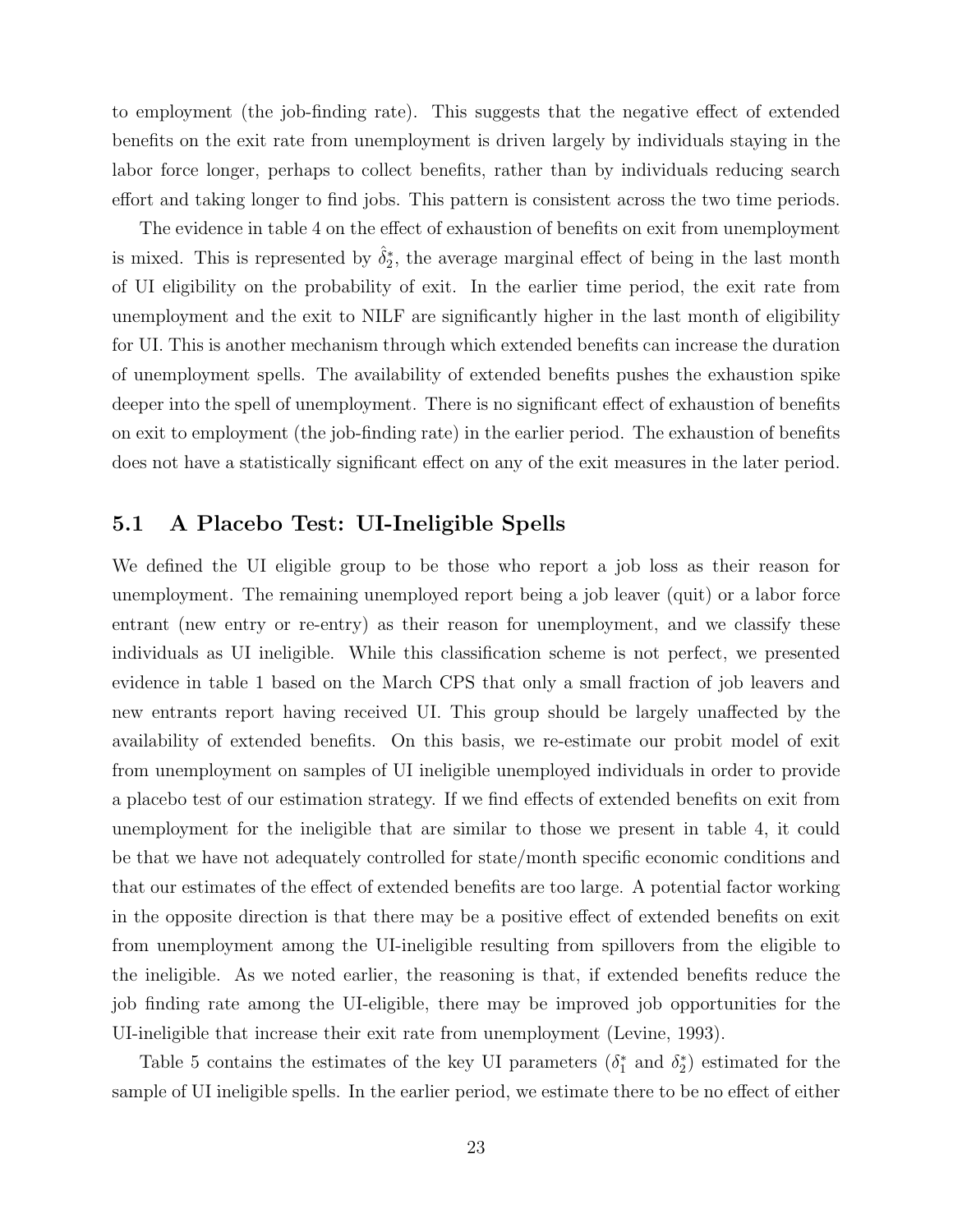|              | 2000-2005m2        |                  | 2007-2012m10       |                  |
|--------------|--------------------|------------------|--------------------|------------------|
| Model        | $\hat{\delta}_1^*$ | $\hat{\delta}^*$ | $\hat{\delta}_1^*$ | $\hat{\delta}^*$ |
| Single Risk  | $-0.0053$          | 0.0138           | $-0.0320$          | $-0.0065$        |
|              | (0.0195)           | (0.0252)         | (0.0098)           | (0.0330)         |
| Exit to Emp  | 0.0034             | $-0.0080$        | 0.0152             | $-0.0181$        |
|              | (0.0184)           | (0.0208)         | (0.0084)           | (0.0184)         |
| Exit to NILF | $-0.0094$          | 0.0251           | $-0.0466$          | 0.0123           |
|              | (0.0189)           | (0.0206)         | (0.0101)           | (0.0243)         |

Table 5: Estimated Average Marginal Effects on Probability of Exit from Unemployment UI Ineligible (Placebo) Sample

Note:  $\hat{\delta}_1^*$  is the average marginal effect on the exit probability of the indicator for availability of extended benefits.  $\hat{\delta}^*_2$  is the average marginal effect of the indicator for the last month of availability of benefits. See note to table 4 for details. The sample for 2000-2005m12 includes 30,722 matched monthly observations on 23,445 spells of unemployment. The sample for 2007-2012m10 includes 44,590 matched monthly observations on 32,290 spells of unemployment for job leavers and new entrants to the labor force.

the availability of extended benefits or the exhaustion of benefits on the exit rate in either the single risk or the competing risks model. In the later period, we do find a statistically significant negative effect of the availability of extended benefits on the unemployment exit rate in the single risk model and in the exit-to-NILF model. These estimates suggest that our estimates for the UI eligible sample in table 4 may be biased upward.

Interestingly, our estimates show a marginally significant (though small) increase in the exit rate to employment due to extended benefits for the UI ineligible individuals in the 2007-2012 period. This may reflect a spillover from those eligible for UI to those not eligible for UI. If more generous extended benefits lead to longer durations of unemployment for those eligible, this may increase opportunities for those who are not eligible.<sup>14</sup>

Our conclusion from the placebo exercise is that in the earlier period we appear to have adequately controlled for labor market conditions while in the later period it may be the case that the availability of extended benefits is correlated with unmeasured (unfavorable) economic conditions. As such, our estimates of the effect of extended benefits on exit from unemployment in the later period could be considered an upper bound on the true effect.

<sup>14</sup> Levine (1993) makes this argument and presents evidence on this point.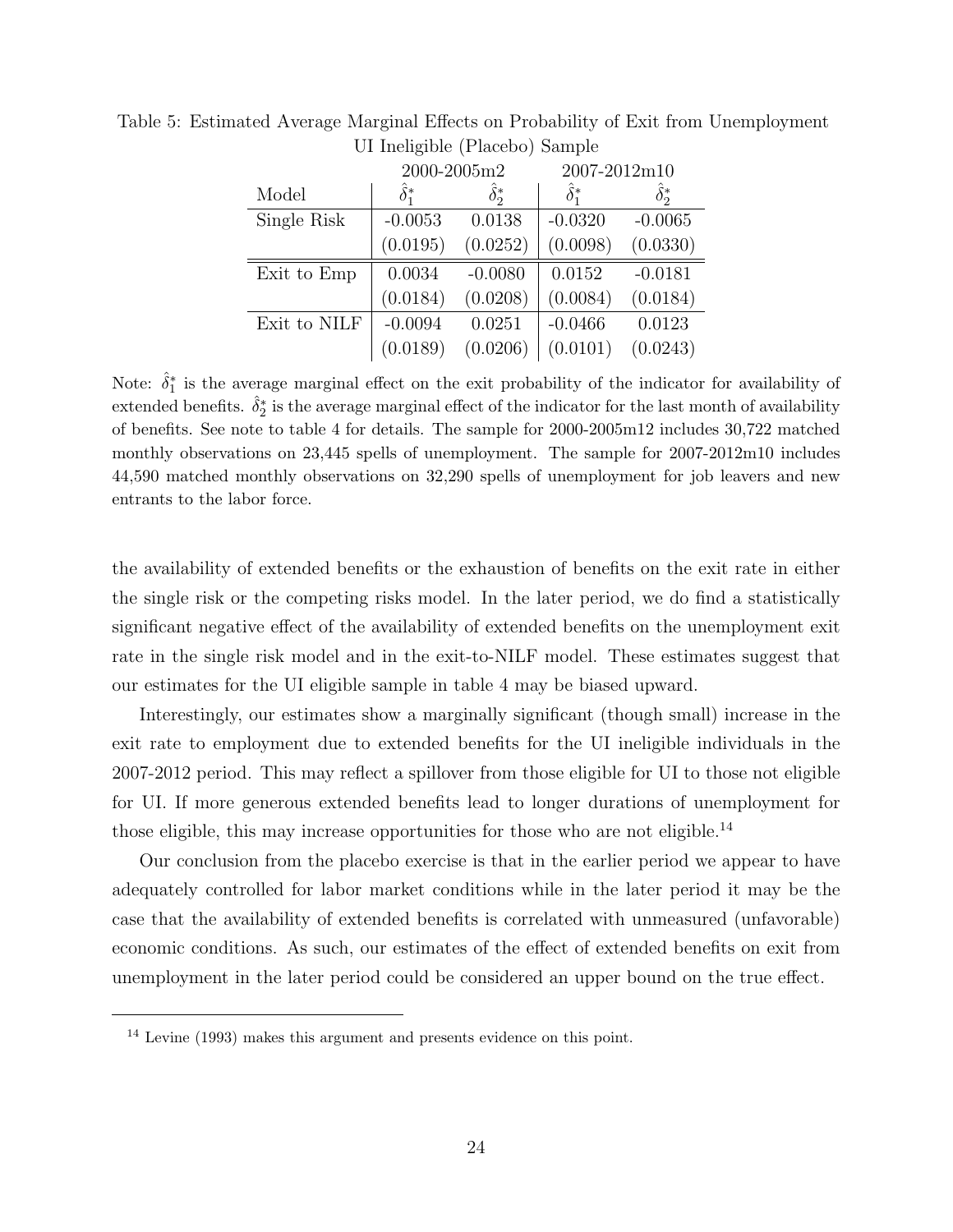# 6 How Large is the Effect of Extended Benefits?

In order to quantify the effect of extended benefits on unemployment duration, we use our estimates to calculate the distribution of duration of unemployment spells under a set of three alternative scenarios regarding the availability of extended benefits. We select these alternative scenarios to facilitate comparison across the two episodes of extended benefits we study of 1) the effects of the observed extended benefit programs and 2) the potential effects of comparably-sized extended benefit programs. The three scenarios are

- 1. Observed-EB: An baseline scenario that uses the actual availability of extended benefits in each state in a given month. This is meant to provide a reference prediction of the survivor function and the expected duration.
- 2. No-EB: A scenario that assumes no extended benefits were available in any state in any month, regardless of local labor market conditions. In comparison with the baseline, this provides a measure of the extent to which the actual program of extended benefits affected the distribution of duration of unemployment spells.
- 3. Full-EB: A scenario that assumes that 99 weeks of extended benefits were available in all states and months during the hypothetical spells. In comparison with the noextended-benefits scenario, this provides a measure of the extent to which a universal unemployment insurance program offering 99 weeks of benefits would affect the distribution of duration of unemployment spells. Without this comparison, it would be difficult to compare the 2002-2004 with the 2008 and later experiences with extended benefits because extended benefits in the earlier period were much less widespread.

For each scenario we estimate the expected duration of unemployment spells  $(E(D))$  and various quantiles of the distribution of unemployment durations (the complement of the survivor function). We also use our estimates to calculate estimates of the distribution of unemployment durations that would be observed in a cross-section in a steady state and how this steady state distribution is affected by the availability of extended benefits.

We begin by creating a set of individuals starting unemployment spells based on the characteristics of unemployed workers over the 2000m1-2012m10 period. We create a spell for each unemployed job loser (the "eligible" group) aged 20-64. This set of 96,575 spells reflects the wide distribution of observable characteristics among the unemployed including demographics, human capital, and state of residence. We use this set of individuals to create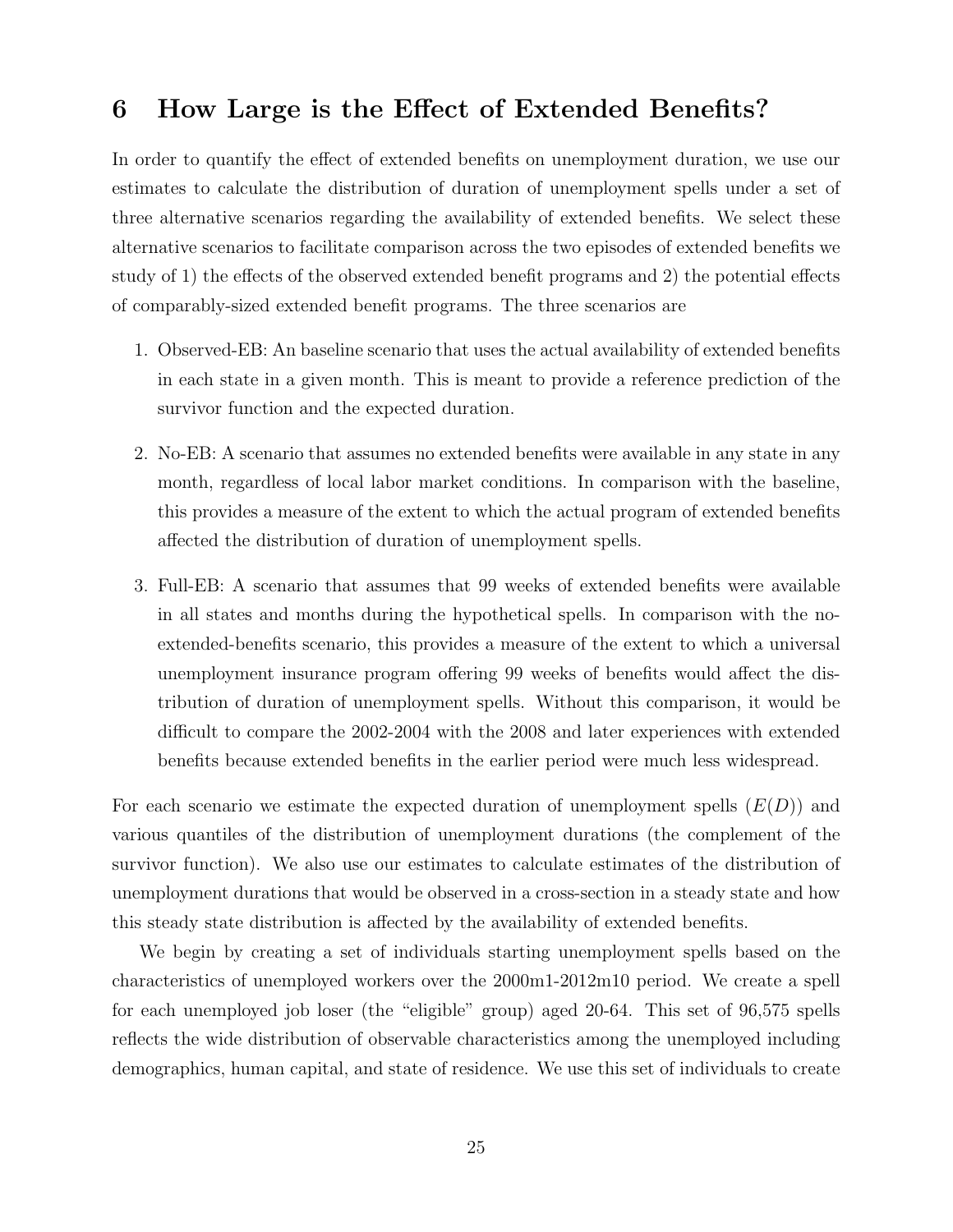two hypothetical sets of unemployment spells that cover the two periods of extended benefits in our sample:

- 1. March 2002 June 2004. This period covers the early period of extended UI benefits (running from March 2002 through Febuary 2004).<sup>15</sup>
- 2. January 2009 April 2011. This period covers the end of the Great Recession and the immediate post-recession period. Extended benefits were generally available at a very high level throughout this period. We consider this period because the labor market generally lags the NBER business cycle dates. For example, the peak unemployment rate since 2007 was in 2009q4, while the NBER dated the end of the Great Recession as 2009q2.<sup>16</sup>

For each of the three scenarios regarding extended benefits described above and based on the estimates from the relevant probit model of unemployment exit, we predict for each spell the monthly hazard of exit from unemployment for each month for the first 28 months of the spell.<sup>17</sup> We use these predicted hazards to estimate the expected duration and the survivor function of each spell, and we present the average across spells of these quantities.

The estimated survivor function of spell  $i$  at duration  $t$  is

$$
\hat{G}_i(t) = \prod_{s=1}^t (1 - \hat{h}_i(s)),\tag{9}
$$

where  $\hat{h}_i(s)$  is the estimated unemployment exit probability for individual i in month s. In order to compute the expected spell duration, we need to assume something specific about the distribution of long spells. We assume that the monthly hazard of a spell ending after month 28 is constant for each individual at the average value for that individual of the

<sup>&</sup>lt;sup>15</sup> There were also extended benefits available in Alaska in March and April 2005 due to a weak seasonal labor market and in Louisiana October 2005 through January 2006 due to Hurricane Katrina. These are included in the estimation of the model for the earlier period (2000-2005), but no effort is made to quantify the effects of these small episodes.

<sup>&</sup>lt;sup>16</sup> We also investigated hypothetical spells for two other time periods related to the great recession. One ran from July 2008 – October 2010. Given the fact that the labor market lags recession timing, this turns out to be a bit early to see the very low unemployment exit rates characteristic of the weak labor market subsequent to the Great Recession. Another ran from July 2010 – October 2012. Given that the maximum extended benefits only began to phase out late in this period, the effects of extended benefits on the duration distribution are virtually identical to those for the January 2009 – April 2011 period.

<sup>&</sup>lt;sup>17</sup> We use the exit model estimated over the 2000-2005m12 period for the March 2002 – June 2004 hypothetical spells. We use the model estimated over the 2007-2012m10 period for the later spells. See table 4.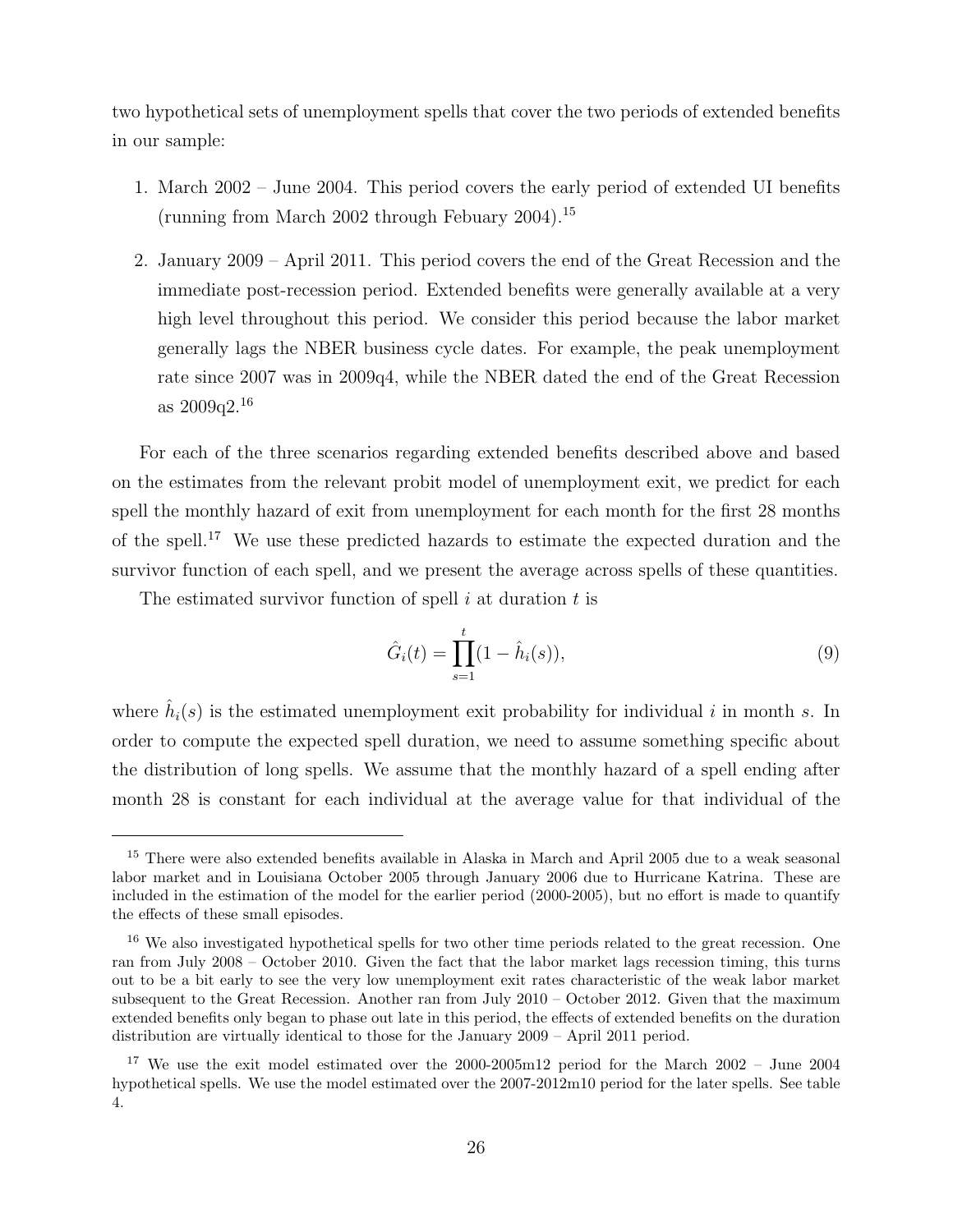hazard from months 24-28. The constant hazard feature of the conditional distribution of spells longer than 28 months implies that the conditional distribution is exponential and that the expected duration of spells from this point is simply the inverse of the constant hazard. On this basis, the expected duration of each spell is

$$
E(D_i) = \left[\sum_{s=1}^{28} s\hat{h}_i(s)\hat{G}_i(s-1)\right] + \hat{G}_i(28)\frac{1}{\bar{h}_i},\tag{10}
$$

where  $\bar{h}_i$  is the average across months 24-28 of the estimated monthly hazard of the unemployment spell of individual i ending.

#### 6.1 The Effect of Extended Benefits on the Duration Distribution

Figure 6 contains plots of the inverse of the CDF of unemployment duration for the sets of hypothetical spells of unemployment corresponding to the weakest labor market in the early 2000s (spells starting in 2002) and the weakest labor market later in the decade (spells starting in 2009).<sup>18</sup> In other words, these plots show the number of months required to reach a given quantile of the duration distribution (time-to-quantile).

Each panel of figure 6 presents a comparison of the inverse CDF of durations for two scenarios. The first row of the figure shows comparisons for the hypothetical spells beginning in 2002 while the second row shows comparisons for hypothetical spells beginning in 2009. The left panel in each row shows a comparison of the Observed-EB and No-EB scenarios, while the right panel in each row shows a comparison of the Full-EB and No-EB scenarios.

In neither case is there a difference in time-to-quantile for quantiles below 0.65 or so. This is because this quantile is reached well before 6 months and extended benefits do not have a measurable effect on exit so early in spells. At higher quantiles for spells beginning in 2002, the Observed-EB - No-EB difference in time-to-quantile is quite small while the Full-EB - No-EB difference is somewhat larger. This reflects the fact, shown in figure 1, that extended benefits were relatively less generous in the 2002-2004 period, so that the No-EB scenario is much closer to the observed EB scenario than to the Full-EB scenario. The plots in the second row of figure 6 for spells beginning in 2009 show an analogous pattern. At higher quantiles, the Observed-EB - No-EB difference in time-to-quantile is similar in magnitude to the Full-EB - No-EB difference in time-to-quantile. This reflects the fact that 99 weeks of extended benefits were almost universally available in the 2009-2011 period, so that the

<sup>&</sup>lt;sup>18</sup> The inverse CDF plots months of unemployment on the vertical axis against quantiles of the duration distribution on the horizontal axis.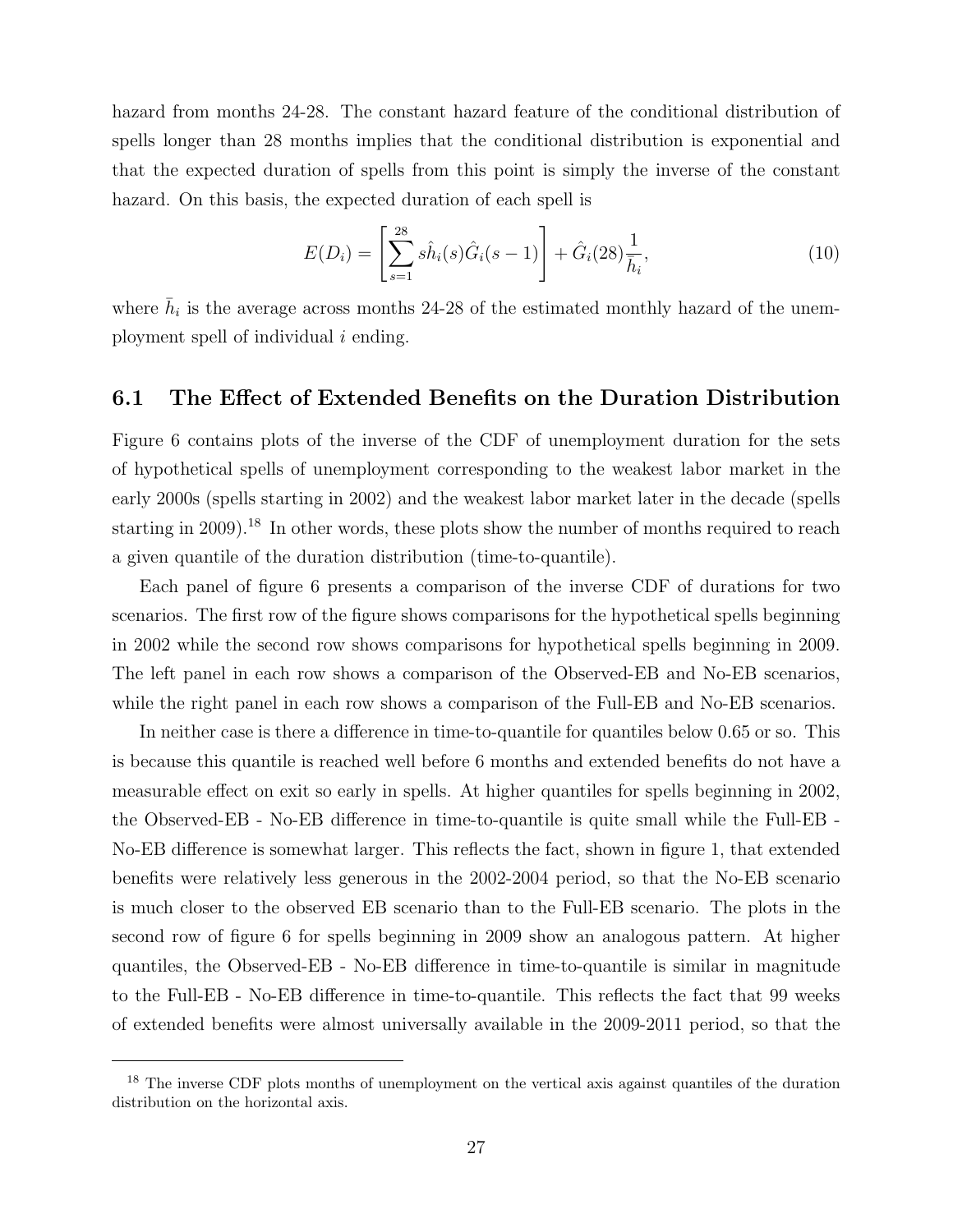

Figure 6: Comparisons of Time-to-Quantile: Observed-EB, No-EB, and Full-EB Scenarios.



Figure 7: Difference in Time-to-Quantile: Observed-EB-No-EB and Full-EB-No-EB.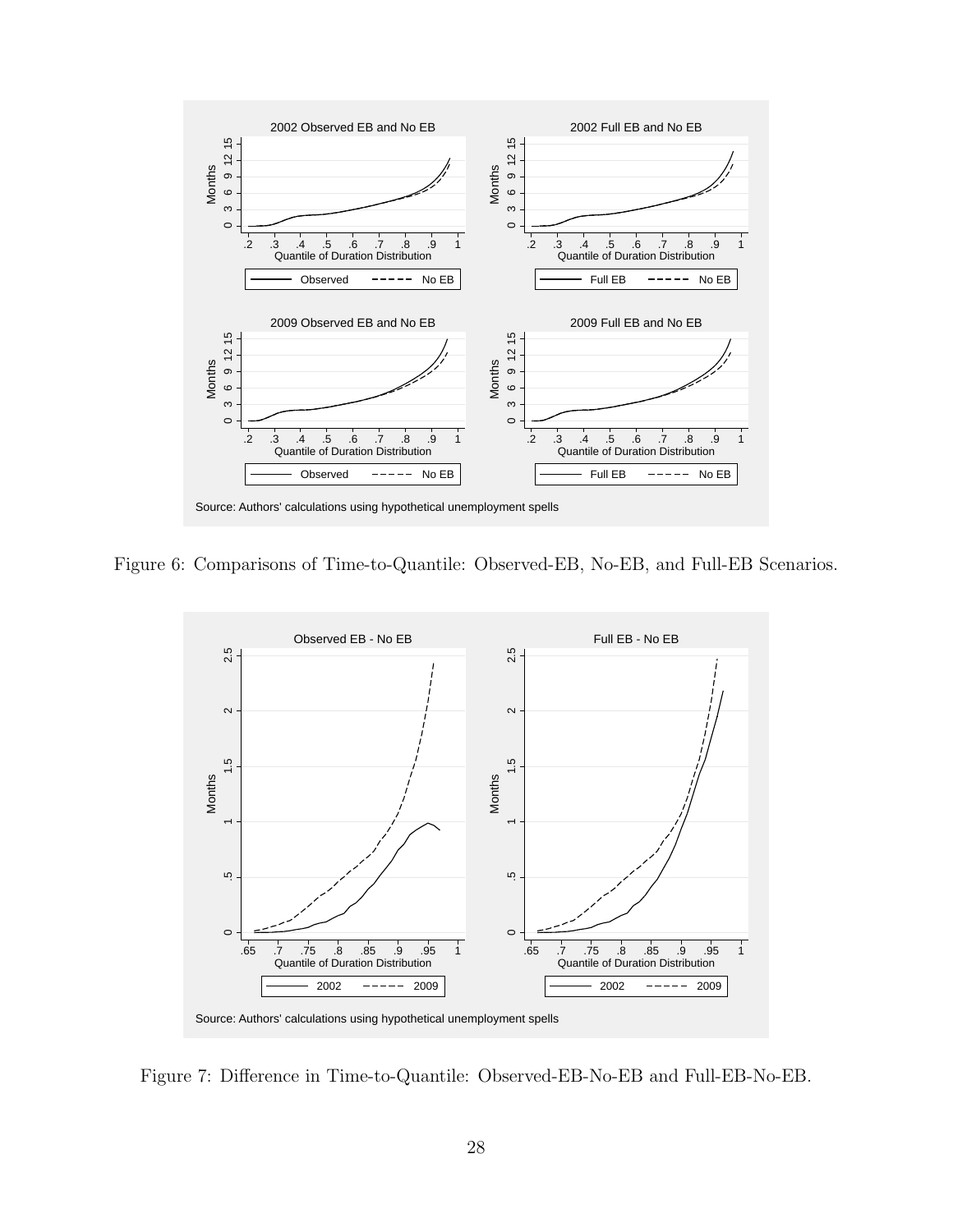Observed-EB and Full-EB scenarios are very similar to each other and far different from the No-EB scenario.

Figure 7 contains plots, for the 2002 and 2009 hypothetical spells, of the difference in timeto-quantile between the Observed-EB and No-EB scenarios (left panel) and the difference between the Full-EB and No-EB scenarios (right panel). The comparison of the Observed-EB and No-EB scenarios suggests that extended benefits had a much larger effect on the duration of unemployment at higher quantiles in the later period than in the earlier period. However, the comparison of the Full-EB and No-EB scenarios makes it clear that the difference across periods is largely due to the higher level of availability and generosity of UI in the 2009-2011 period relative to the 2002-2004 period.

Taken together, figures 6 and 7 imply that there is a substantial effect of a generous extended benefits program on unemployment durations for a small fraction of unemployment spells. Focusing on the Full-EB – No-EB comparison in the right hand columns of the two figures, there is no measurable effect of extended benefits on time-to-quantile for any quantile lower than 0.65. In the 2009-2011 period, the time to the 0.8 quantile is about 2 weeks longer with extended benefits than without extended benefits. In the 2002-2004 period the extended benefit effect at the 0.8 quantile was about 1 week. To put this in context, the average observed time to the 0.8 quantile was 6.8 months in the 2009-2011 period and 5.4 months in the 2002-2004 period. The extended benefit effect on time-to-quantile is larger at higher quantiles. The average observed time to the 0.9 quantile is about 1 month longer with full extended benefits in both periods. Again to put this in context, the average time to the 0.9 quantile was 10.1 months in the 2009-2011 period and 7.8 months in the 2002-2004 period. While a 10 percent or larger increase in the time-to-quantile seems substantial, this increase only applies to the small fraction of spells that survive to this point.

## 6.2 The Effect of Extended Benefits on Expected Duration

A useful summary measure of the overall effect of extended benefits on the distribution of duration of unemployment is the expected duration of an unemployment spell. Table 6 contains our estimates of the expected duration of unemployment spells for the 96,575 hypothetical spells for each of the three scenarios (Observed-EB, No-EB, Full-EB). Each panel of the table contains estimates for one of the two time periods we defined earlier. The first row of each panel contains predicted expected durations at the observed distribution of extended benefits for the single risk and competing risk models. The second and third rows of the table contain predicted expected durations for the two counterfactuals of 1) No-EB –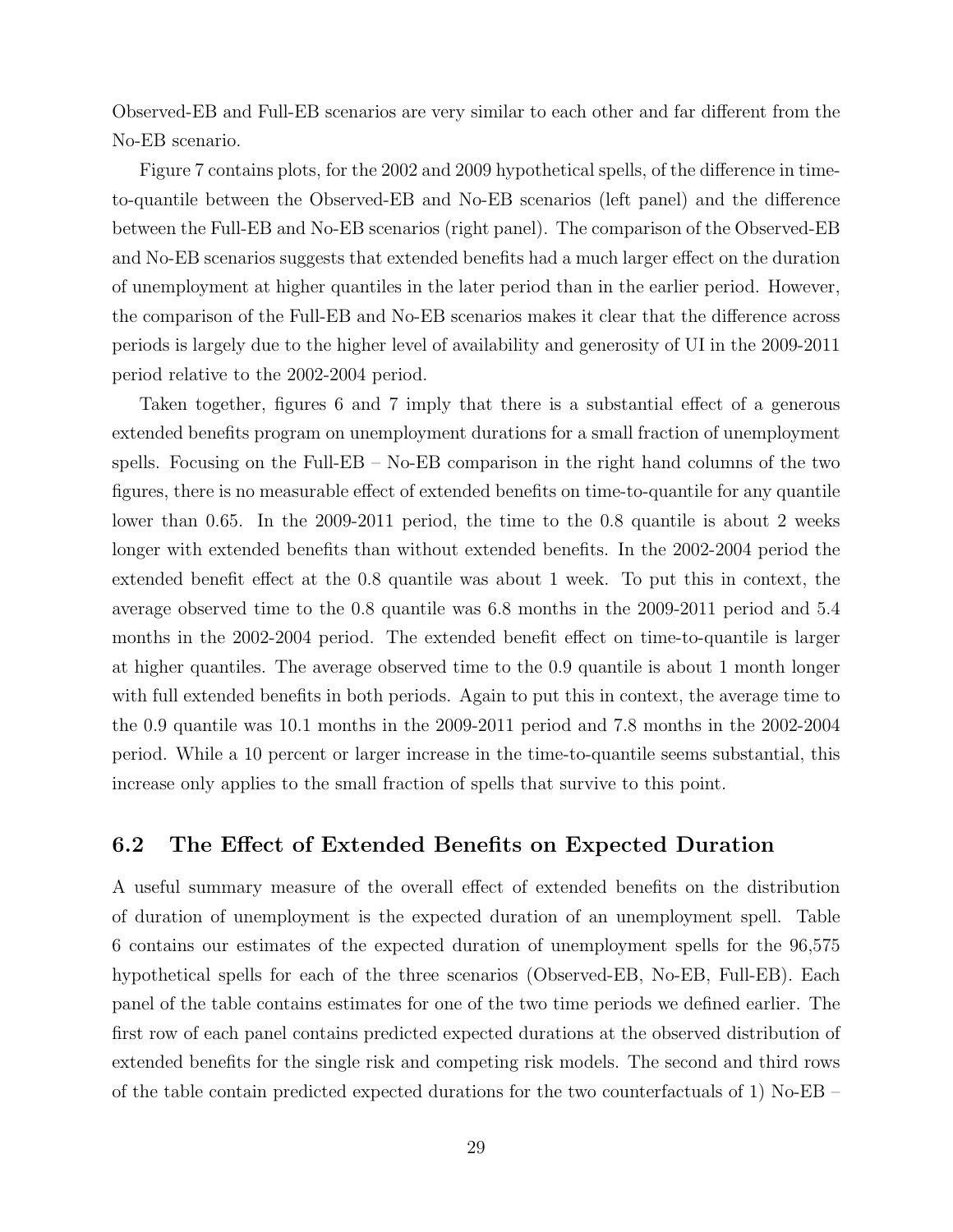|                           | Panel 1: March $2002 -$ June $2004$  |                         |              |
|---------------------------|--------------------------------------|-------------------------|--------------|
| Scenario                  |                                      | Single Risk Exit to Emp | Exit to NILF |
| Observed-EB               | 3.56                                 | 5.55                    | 9.05         |
| $No-EB$                   | 3.42                                 | 5.41                    | 8.61         |
| <b>Full-EB</b>            | 3.65                                 | 5.65                    | 9.59         |
| Observed-EB - No-EB       | 0.14                                 | 0.14                    | 0.43         |
| $(Obs EB - No-EB)/No-EB)$ | 0.04                                 | 0.03                    | 0.05         |
| Full-EB - No-EB           | 0.23                                 | 0.24                    | 1.02         |
| $(Full-EB - No-EB)/No-EB$ | 0.07                                 | 0.04                    | 0.12         |
|                           |                                      |                         |              |
|                           | Panel 2: January $2009 - April 2011$ |                         |              |
| Scenario                  |                                      | Single Risk Exit to Emp | Exit to NILF |
| Observed-EB               | 4.89                                 | 7.85                    | 10.29        |
| $No-EB$                   | 4.55                                 | 7.62                    | 9.32         |
| Full-EB                   | 4.89                                 | 7.85                    | 10.24        |
| Observed-EB - No-EB       | 0.34                                 | 0.23                    | 0.97         |
| $(Obs EB - No-EB)/No-EB)$ | 0.07                                 | 0.03                    | 0.10         |
| Full-EB - No-EB           | 0.34                                 | 0.23                    | 0.92         |

Table 6: Estimated Effect of Extended Benefits on Expected Duration (in Months) UI Eligible Spells

The estimates based on hypothetical samples of 96,575 spells of unemployment for each time period. The counterfactuals are based on the estimates of the probit model of exit from unemployment presented in table 4. The expected duration is calculated from equation 10. See text for details.

no extended benefits available and 2) Full-EB – 99 weeks of extended benefits available in all states and months. The next section of the panel shows both the absolute and proportional differences between the average expected duration in the Observed-EB and No-EB scenarios and the final section shows the absolute and proportional differences between the average expected duration in the Full-EB and No-EB scenarios.

Consider first the estimates for Observed-EB in the single risk model in the first column. The expected duration of unemployment spells beginning in March 2002 (Panel 1) averaged 3.56 months. This expected duration is intermediate between those for the No-EB and Full-EB scenarios. Our estimates suggest that the expected duration of unemployment was 4 percent higher due to the existence of extended benefits during the 2002-2004 period. The average expected duration of unemployment spells was substantially higher (4.89 months) for spells beginning in January 2009 (Panel 2). Our estimates suggest that the expected duration of unemployment was 7 percent higher due to the existence of extended benefits during the 2009-2011 period. As we noted earlier, the larger effect of extended benefits in the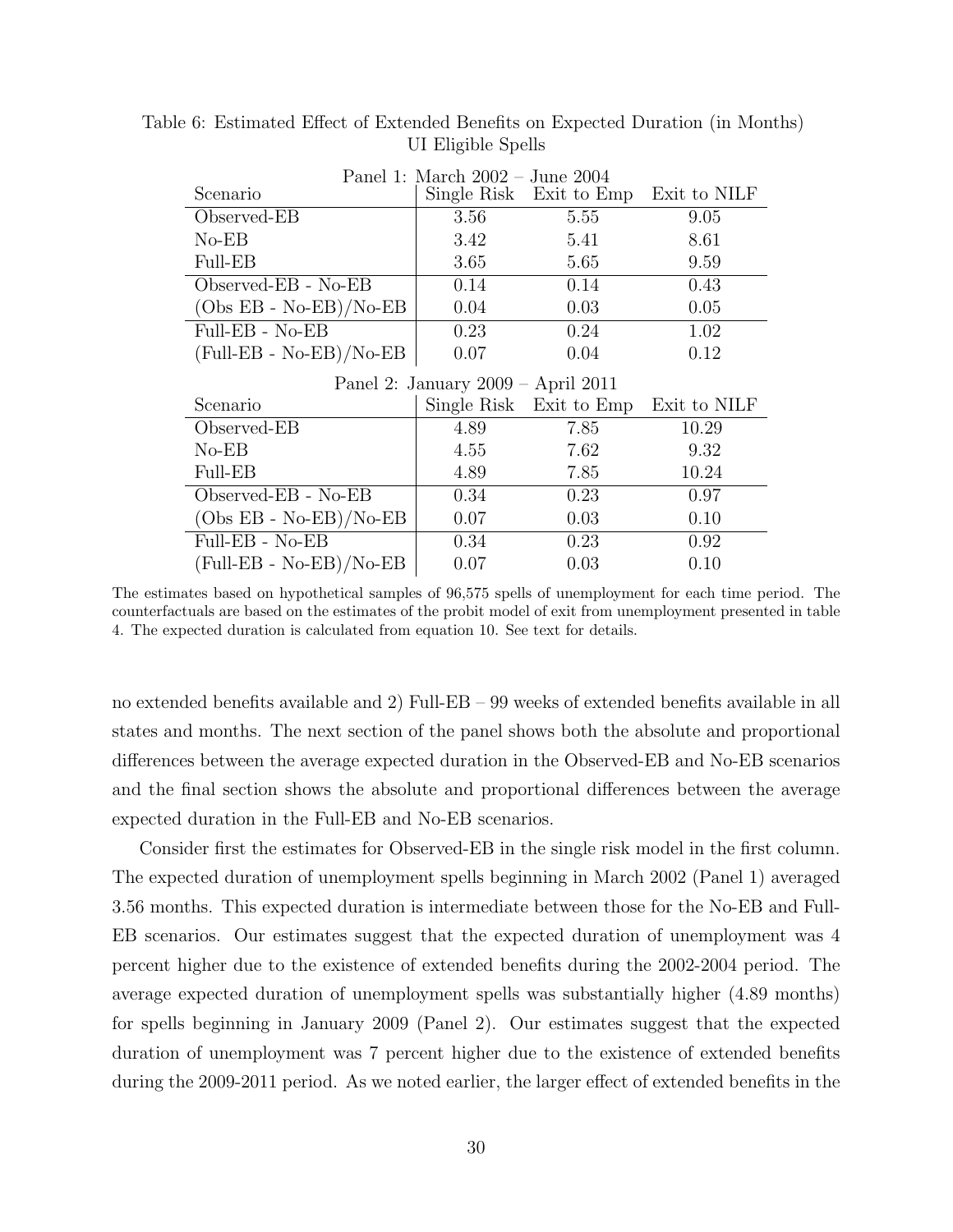2009-2011 period is due to the wider availability of generous extended benefits during this period. This is demonstrated in the last section of each panel, which show the proportional difference in average expected duration between the Full-EB and No-EB scenario (thereby holding constant the extent of availability). This comparison shows very similar difference in expected durations across the two periods (7 percent in both periods).

An interesting question is what the effect of extended benefits is on the measured unemployment rate. One very simple approach is based on two assumptions: 1) extended benefits have no effect on the rate of entry into unemployment or into the labor force and 2) extended benefits have no effect on exit from unemployment for job leavers or new entrants (our UI-ineligible sample). In this case, the proportional effect of extended benefits on the unemployment rate is equal to their proportional effect on the duration of unemployment spells multiplied by the fraction of spells that are UI-eligible.<sup>19</sup> On this basis, extended benefits accounted for 1) 0.12 percentage points (2.2 percent) of the 5.4 percent unemployment rate in 2003 and 2) 0.40 percentage points (4.4 percent) of the 9 percent unemployment rate in 2010.

#### 6.2.1 Time to Exit to Employment and NILF: The Competing Risk Model

There are at least two pathways through which extended benefits could reduce exit from unemployment:

- 1. The unemployed could reduce search effort or maintain a higher reservation wage. Either results in longer time until an unemployment spell ends in a new job.
- 2. The unemployed could remain attached to the labor force and searching (perhaps minimally) when, without extended benefits, they would exit the labor force.

The competing risk model is well suited to investigating the extent to which extended benefits works through these pathways, and the estimated effects of extended benefits on the times until exit to employment and exit to NILF are shown in the second and third columns of table 6 for each scenario and in each time period.

Recall that the estimated marginal effects from the probit model do not show a significant effect of extended benefits on exit to employment (table 4). The point estimates themselves

<sup>&</sup>lt;sup>19</sup> We use the proportional difference between the Observed-EB expected duration and the No-EB expected duration in table 6 as our measure of the proportional effect of extended benefits on expected duration. In 2003, 55.6 percent of spells were UI eligible, while in 2010 63.0 percent of spells were UI eligible.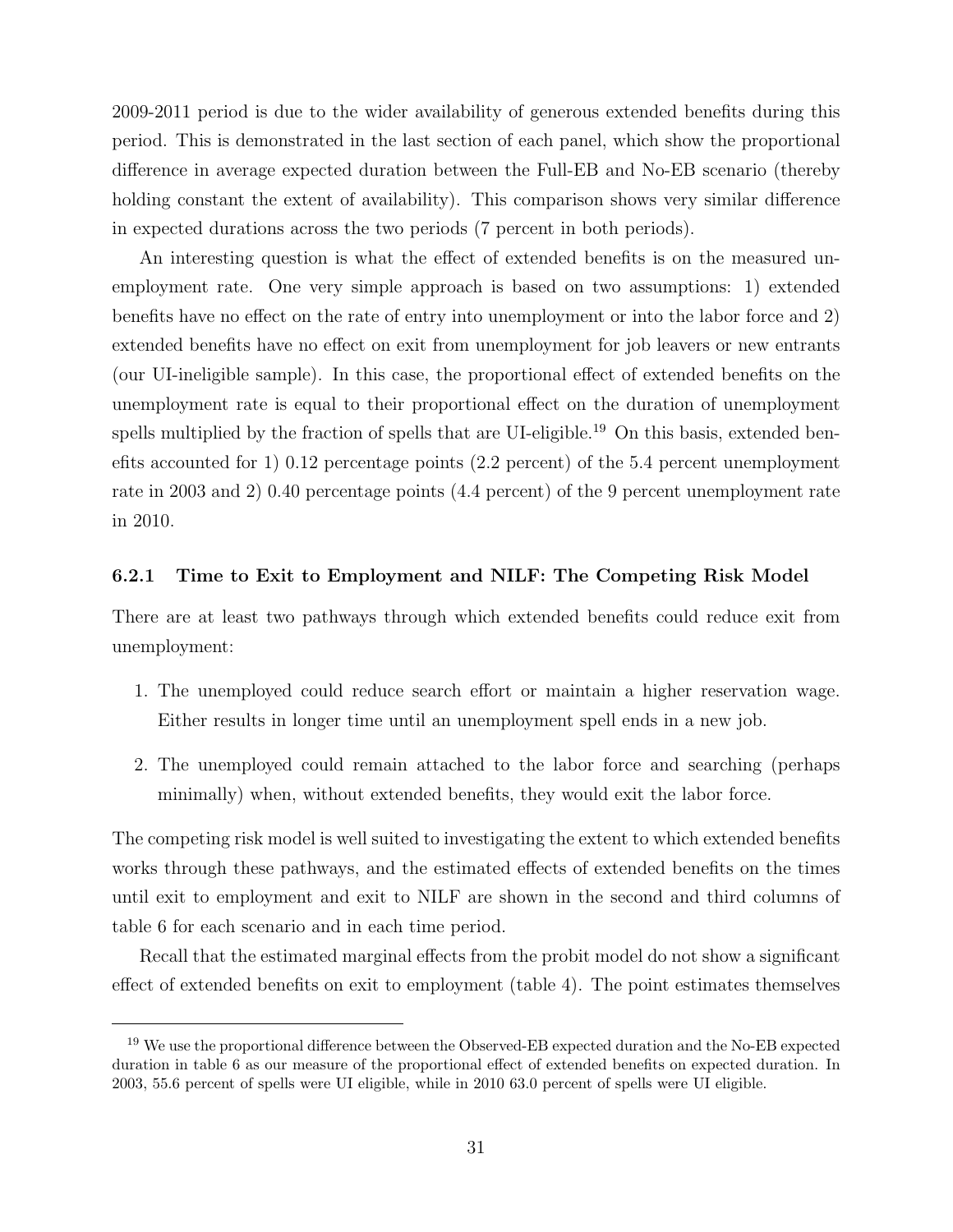imply only a small proportional effect of extended benefits on the expected time until exit to employment. The estimated proportional effect of extended benefits on expected time until exit to employment is only 3-4 percent in each of the time periods (column 2 of table 6), even for the stark comparison of the Full-EB and No-EB scenarios.

The estimated marginal effect of extended benefits on time to exit to NILF were statistically significant in the probit model (table 4) in both time periods. The effects of extended benefits on time to exit to NILF are substantial in each of our sets of hypothetical spells of unemployment (column 3 of table 6). In the set of hypothetical spells starting in March 2002, the difference between the observed and No-EB time to exit to NILF is 0.43 months (5 percent of average expected duration in the No-EB scenario). The effect is relatively small because extended benefits were not widespread and were less generous in this period. The Full-EB - No-EB difference during this period is 1.02 months (12 percent of average expected duration in the No-EB scenario), reflecting the large marginal effect of extended benefits in table 4. In the 2009-2011 time period, the difference between the observed and No-EB time to exit to NILF is almost a full month (10 percent of observed expected time to exit).

These results from the competing risk model are clear cut. We do not find a substantial effect of extended benefits on time to exit to employment. This implies that there is not a significant reduction in search effort or increase in the reservation wage due to the availability of extended benefits. However, we do find a significant effect of extended benefits on time to exit to NILF. This implies that there may be individuals who remain attached to the labor force, perhaps searching at a low level, because extended benefits are available. In our view, this latter effect of extended benefits does not have first-order efficiency consequences on the level of employment. It reflects mainly a redistribution to long-term job losers who, without extended benefits, would have left the labor force.<sup>20</sup>

# 6.3 The Cross-Section Distribution of Unemployment Duration in a Steady State

The weak labor market in the Great Recession and its aftermath is notable not only for the high level of unemployment but also for the historically high incidence of long-term unemployment, as measured based on the reported duration of in-progress spells (figure 4).<sup>21</sup> An interesting question regards the extent to which these long durations observed

<sup>20</sup> Card, Chetty, and Weber (2007) term this the reporting effect of unemployment insurance.

 $21$  Long-term unemployment is defined by the BLS as durations of at least 27 weeks.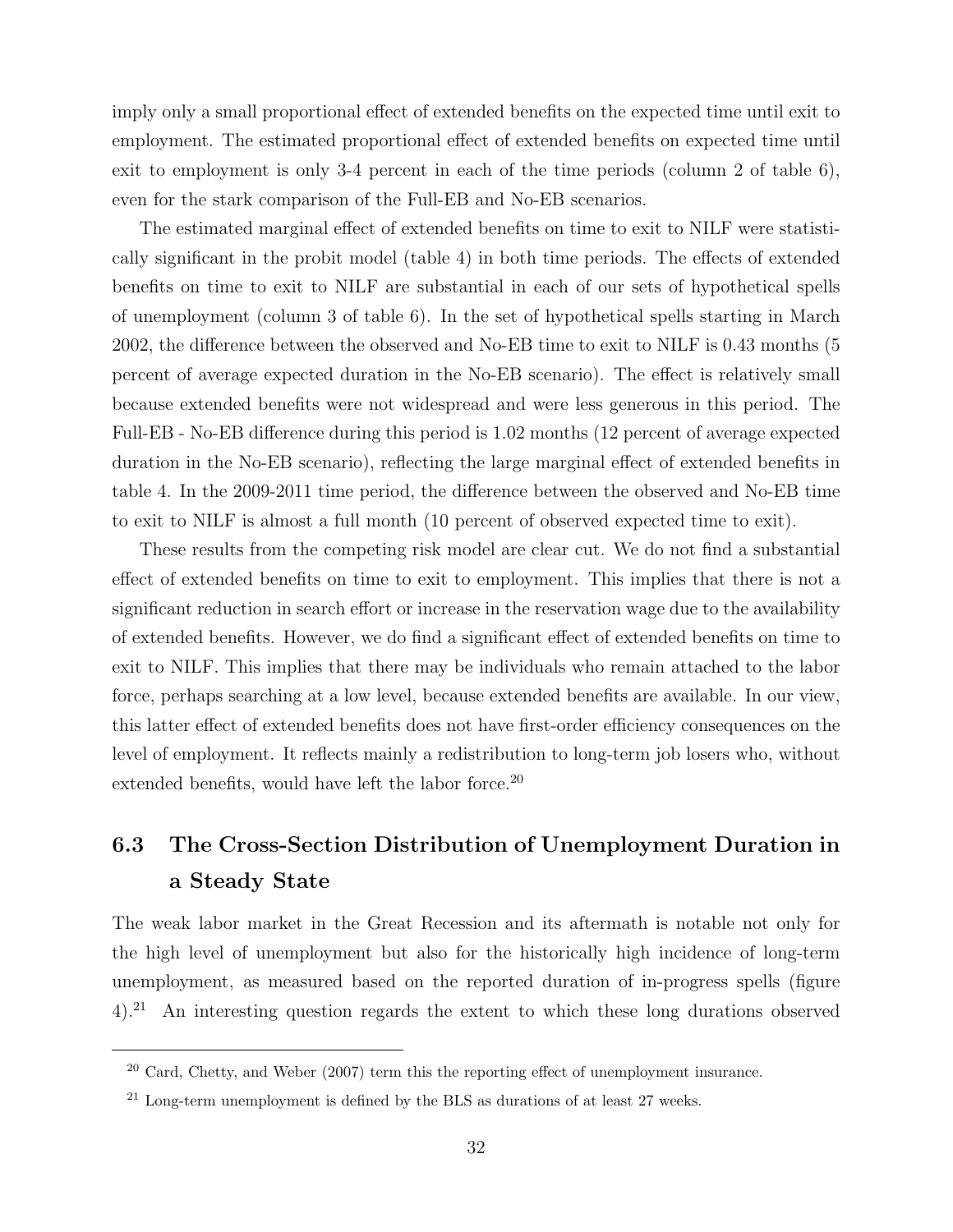in the cross-section are attributable to the availability of extended benefits. The effects of extended benefits on expected durations and on the distribution of spells more generally pertains to the distribution of completed spells. The cross-sectional distribution of durations of spells in progress results from the dynamic process of births and deaths of spells over time, and it is known to over-represent longer spells (length-biased sampling). The result is that the survivor function for a set of spells starting at a point in time appears on its face to be inconsistent with the observed cross-sectional distribution. For example, raw survivor rates calculated from the matched CPS data (table 3) show that for the 2009-2011 period, 13.7 percent of unemployment spells last at least six months while the cross-sectional distribution of unemployment spells for the same period shows 39 percent of unemployment spells in progress have lasted at least 6 months. The same comparison for 2002m3-2004m6 shows that 9.9 percent of unemployment spells from the matched CPS last at least 6 months while the cross-sectional distribution of unemployment spells shows that 22 percent of spells in progress have lasted at least 6 months.

We use our estimates of the model of exit from unemployment together with the steadystate assumption that there is a constant monthly inflow into unemployment to estimate the effect of extended benefits on the cross-sectional distribution of duration of spells in progress. We calculate these cross-sectional distributions for each of the two time periods (2002m3-2004m6 and 2009m1-2011m4) and for the Observed-EB and No-EB scenarios. The idea is that, in a steady state, the estimate of the survivor probability  $(G(\cdot))$  at a given duration s is also an estimate of the probability in a cross-section that a spell that started s periods earlier is still in progress. On this basis, the fraction of spells in progress in the cross-section with duration greater than s is

$$
P(D \ge s) = \frac{\sum_{j=s}^{\infty} \hat{G}(j)}{\sum_{j=1}^{\infty} \hat{G}(j)},
$$
\n(11)

where  $\hat{G}(j)$  is the average predicted probability that a spell of unemployment that started j periods earlier is still in progress (the survivor probability in the steady state). $^{22}$ 

Figure 8 contains plots for the 2002 and 2009 samples of simulated spells of the fraction of spells in a cross-section that have durations at least as long as the indicated number of months. This is calculated using the estimates for the relevant time period contained in table 4 and the two sets of hypothetical spells of unemployment described earlier. In order to

 $22$  In practice, we sum the survivor probabilities to 28 months (rather than an infinite sum). Contributions to the sums decline sharply with duration and are trivial after about 24 months.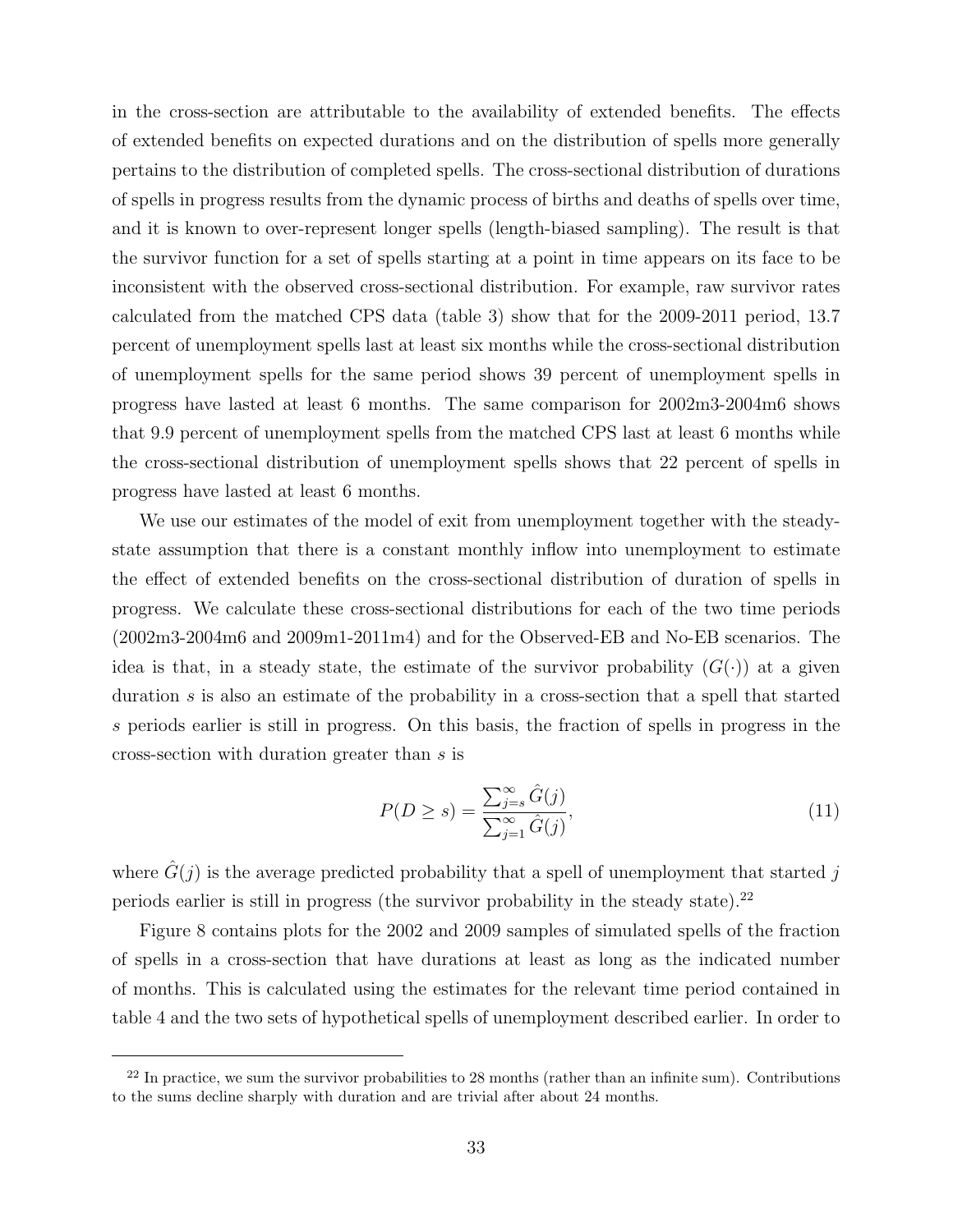

Figure 8: Cross-Sectional Distribution of Duration of Unemployment Spells in Progress in the Steady State.

implement the steady state assumption, exit probabilities were predicted using the estimated parameters and assuming that the time varying measures (the month indicators and the measures of economic activity in the state) are held constant at their state-specific mean values for each time period. As such we are assuming not only that entry into unemployment is time invariant but also that economic conditions are stable as well. The figures contain a vertical line at 6 months, indicating where the BLS defines unemployment to be "long term."

The left-hand panel contains the plot for the 2002m3-2004m6 simulated samples of unemployment spells of the fraction of spells in a cross-section that have durations at least as long as the indicated number of months. In the Observed-EB scenario, 20.3 percent of spells in the cross-section are long term ( $\geq 6$  months). In the No-EB scenario, 17.3 percent of spells in the cross-section are long term. This implies that 14.8 percent of long-term unemployment for UI-eligibles in this period was due to the availability of extended benefits.

The right-hand panel contains the analogous plot for the 2009m1-2011m4 simulated samples of unemployment spells. In the Observed-EB scenario, 31.4 percent of spells in the cross-section are long term ( $\geq 6$  months). In the No-EB scenario, 24.3 percent of spells in the cross-section are long term. This implies that 22.6 percent of long-term unemployment for UI-eligibles in this later period was due to the availability of extended benefits.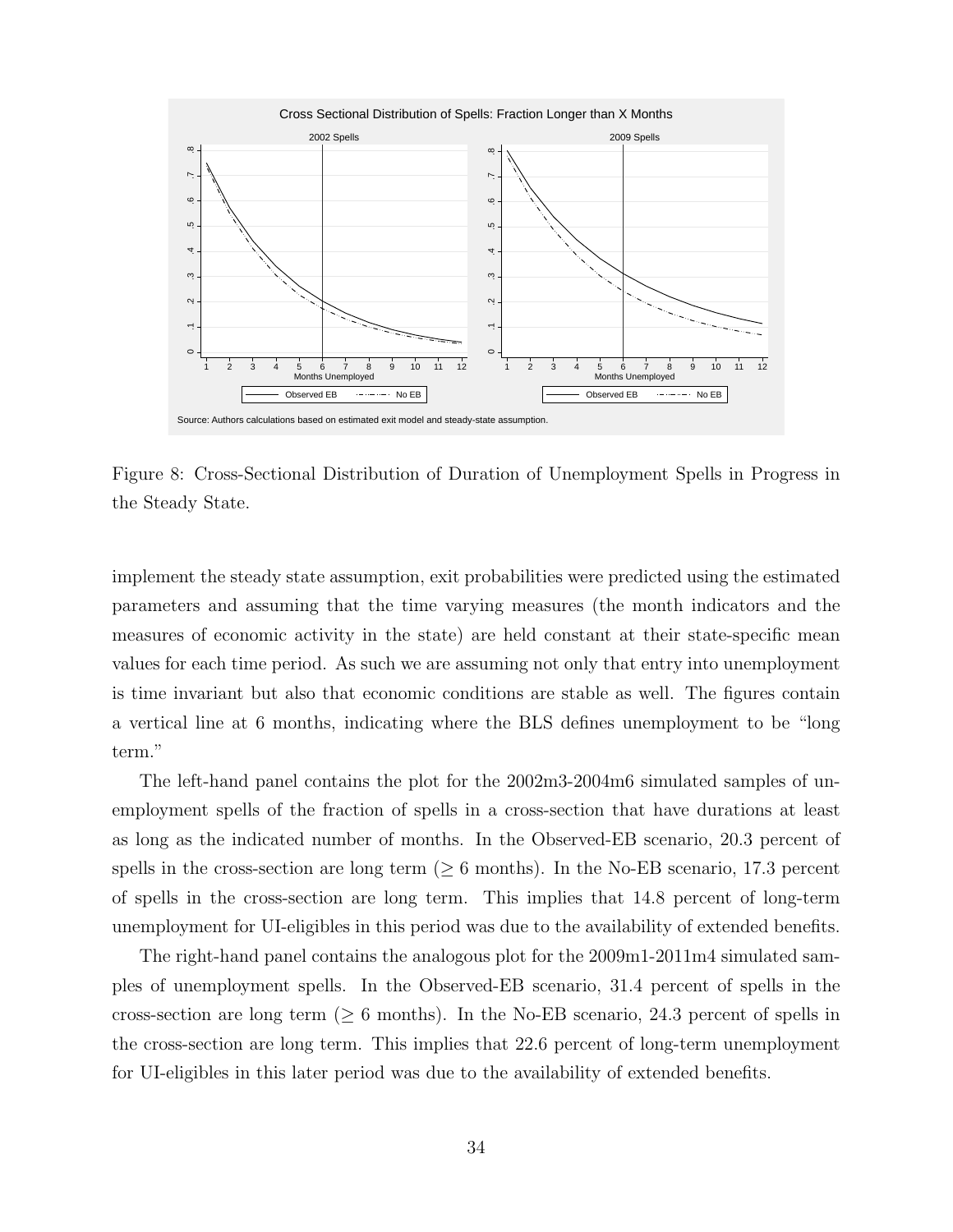Note that our steady-state calculation cannot mimic the observed cross-section distribution of unemployment durations because of the extreme assumptions of constant flows into unemployment and a stable economic environment. However, this calculation largely reconciles the low survivor rates for individual spells with the relatively high share of long-term unemployment in total unemployment in the cross-section. In the 2002-2004 period, our steady-state calculation for the Observed-EB scenario indicates that 17.3 percent of unemployment in the cross-section is long term, compared with a long-term share of 22 percent based on reported duration in the CPS. In the 2009-2011 period, our steady-state long-term share is 31.4 percent while the reported CPS long-term share is 39 percent.

The results of these calculations show that a substantial fraction (15-25 percent) of the long-term unemployment observed in the cross-section is due to the availability of extended UI benefits.

# 7 Concluding remarks

We examined the impact of the unprecedented extensions of UI benefits in the United States over the past few years on unemployment dynamics and duration and compared their effects with the extension of UI benefits in the milder recession of the early 2000s. We found small but statistically significant reductions in unemployment exits and small increases in unemployment durations arising from both sets of UI extensions. The magnitude of these overall effects is similar across the two episodes.

Potential caveats to our findings include the possible influence of mis-classification of labor force states leading to mis-measurement of exits from unemployment and the possible mis-classification of individuals as UI-eligible. The former mis-classification is likely to lead to a downward bias in our estimated effects of extended benefits. On the other hand, the results of our placebo analysis of UI-ineligibles raises the possibility that our indicators of UI availability are correlated with unobserved features of state economic conditions, and this would lead to an upward bias in our estimated effects of extended benefits. Thus, these biases likely run in opposite directions and may offset to a greater or lesser extent.

We find that the effect on exit from unemployment occurs primarily through a reduction in labor force exits rather than through exit to employment (job finding). This is important because it implies that extended benefits do not delay the time to re-employment substantially and so do not have large first-order efficiency consequences. The major effect of extended benefits is redistributive, providing income to job losers who would have exited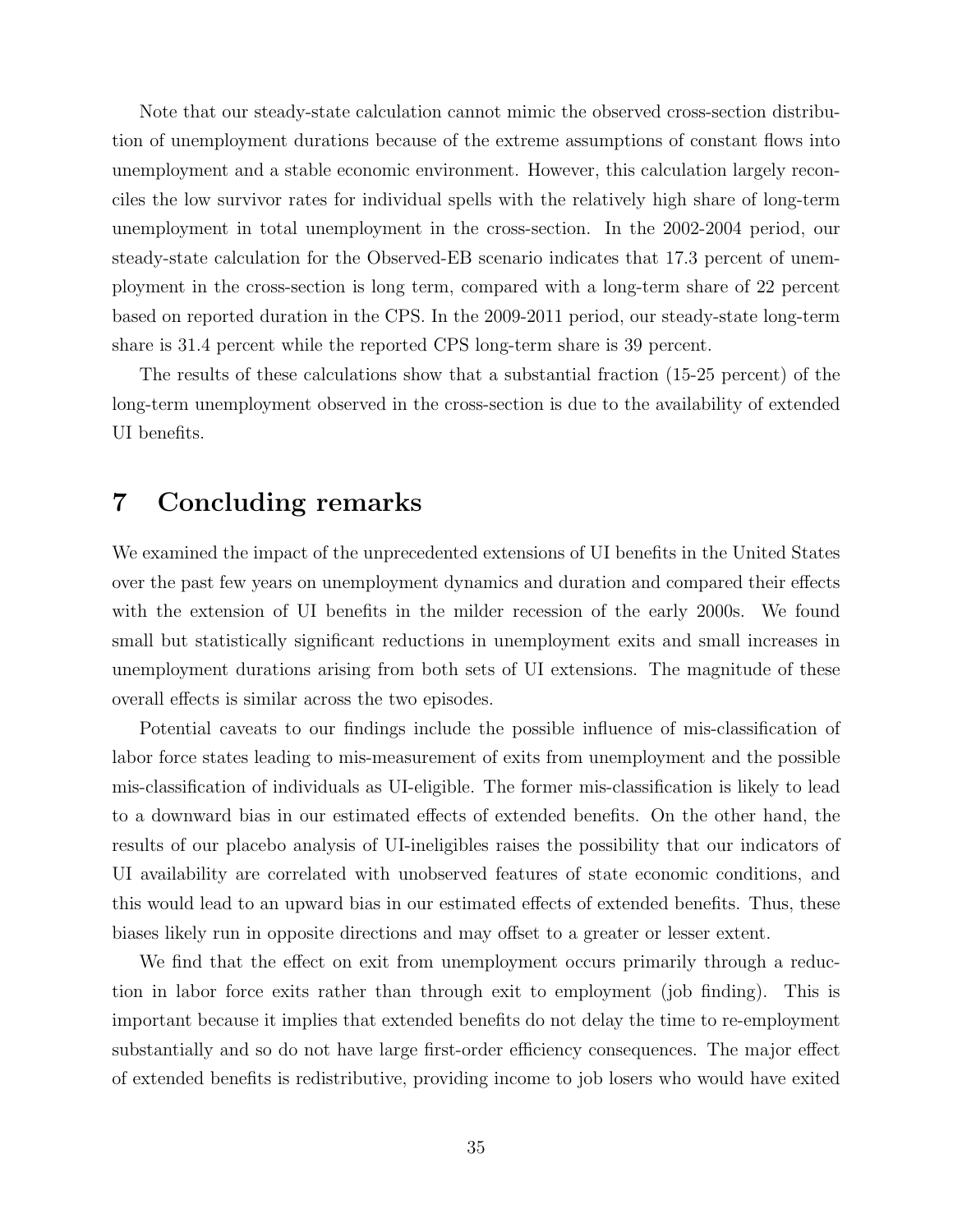the labor force otherwise (consistent with Card et al. 2007).

While we find small effects of extended benefits both on exits from unemployment and on the expected duration of completed unemployment spells, our estimates imply a substantial effect of extended benefits on the share of unemployment in the cross-section that is long-term. For example, we find that, during the recent downturn, extended benefits increased the expected duration of unemployment by about 7 percent account but accounted for about 22 percent of long-term unemployment in the cross-section. This apparent conflict arises because extended benefits have only small effects on the distribution of unemployment duration early in spells  $(< 6$  months), and the substantial majority of spells end in the first 6 months.

Overall, our estimates suggest that extending unemployment insurance benefits in weak labor markets has virtually no effect on the rate of job finding but that, on average, unemployment spells are somewhat longer as a subset of UI recipients remain nominally unemployed rather than exit the labor force. In addition to these limited implications for economic efficiency, we find only small impacts on the aggregate labor market. We estimate that extended UI increased the overall unemployment rate by only about 0.4 percentage points in the recent episode, which is small in comparison with the peak unemployment rate of 10 percent.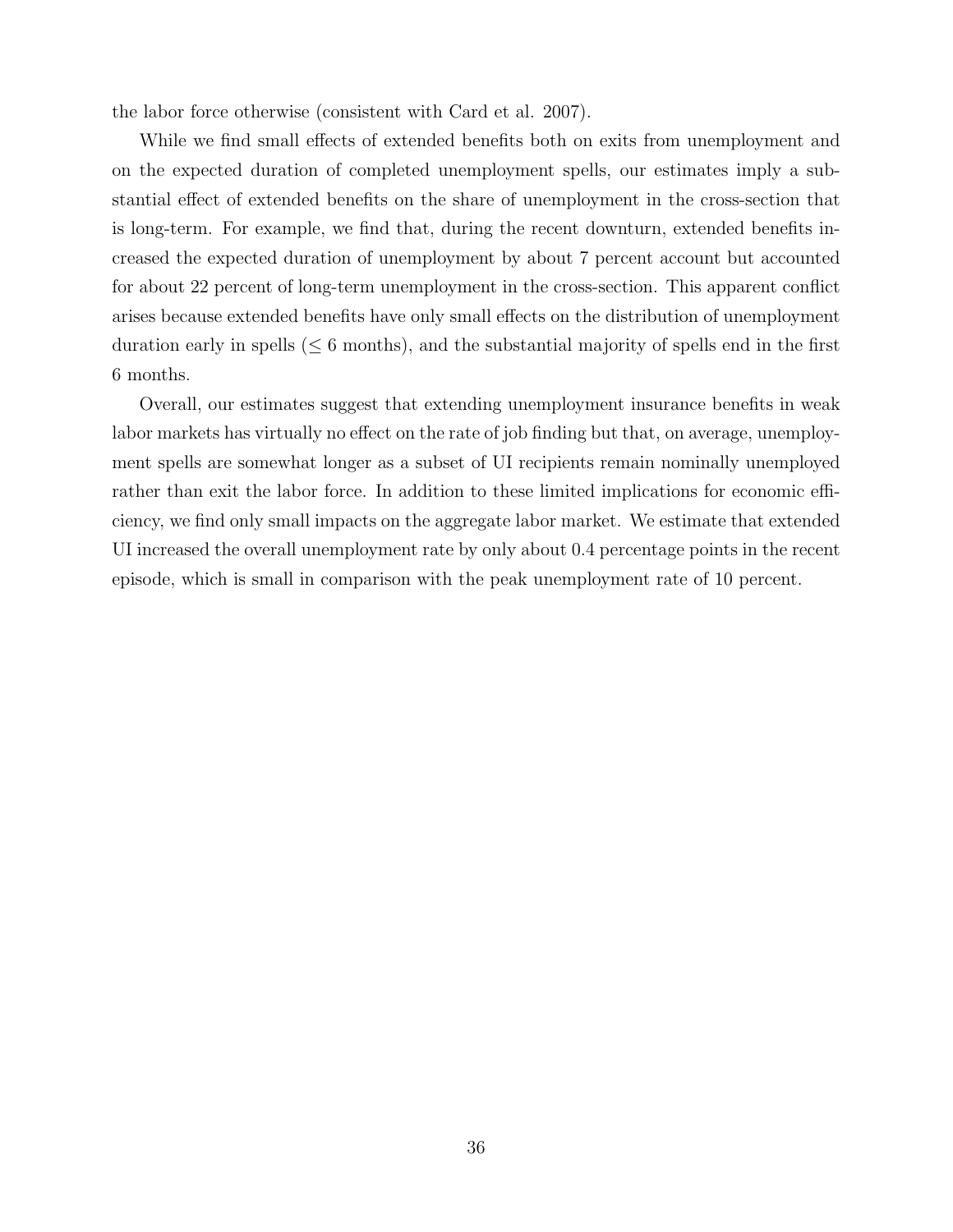# 8 References

- Abowd, John M., and Arnold Zellner. 1985. "Estimating Gross Labor-Force Flows." Journal of Business and Economic Statistics 3, no. 3: 254-83.
- Anderson, Patricia M. and Bruce D. Meyer. 1997. "Unemployment Insurance Takeup Rates and the After-Tax Value of Benefits." Quarterly Journal of Economics, 112 (3, August): 913-937.
- Blank, Rebecca M. and David E. Card. 1991. "Recent Trends in Insured and Uninsured Unemployment: Is There an Explanation?" Quarterly Journal of Economics, 106 (4, November): 1157-1189.
- Card, David, Raj Chetty, and Andrea Weber. 2007. "The Spike at Benefit Exhaustion: Leaving the Unemployment System or Starting a New Job?" American Economic Review, Papers and Proceedings 97: 113-118.
- Card, David, and Phillip B. Levine. 2000. "Extended benefits and the duration of UI spells: evidence from the New Jersey extended benefit program." Journal of Public Economics 78: 107-138.
- Chetty, Raj. 2008. "Moral Hazard versus Liquidity and Optimal Unemployment Insurance." Journal of Political Economy 116(2, April): 173-234.
- Elsby, Michael, Bart Hobijn, Ayşegül Şahin, and Robert G. Valletta. 2011. "The Labor Market in the Great Recession: An Update." *Brookings Papers on Economic Activity* 103 (Fall), pp. 353-71.
- Farber, Henry S. 2010. "Job Loss and Unemployment in the 21st Century: The Great Recession in Labor Market Perspective." Working Paper, Industrial Relations Section, Princeton University, December.
- Fujita, Shigeru. 2010a. "Economic Effects of the Unemployment Insurance Benefit." Federal Reserve Bank of Philadelphia Business Review, Fourth Quarter.
- Fujita, Shigeru. 2010b. "Effects of the UI Benefit Extensions: Evidence from the Monthly CPS." Working Paper No. 10-35, Federal Reserve Bank of Philadelphia, November.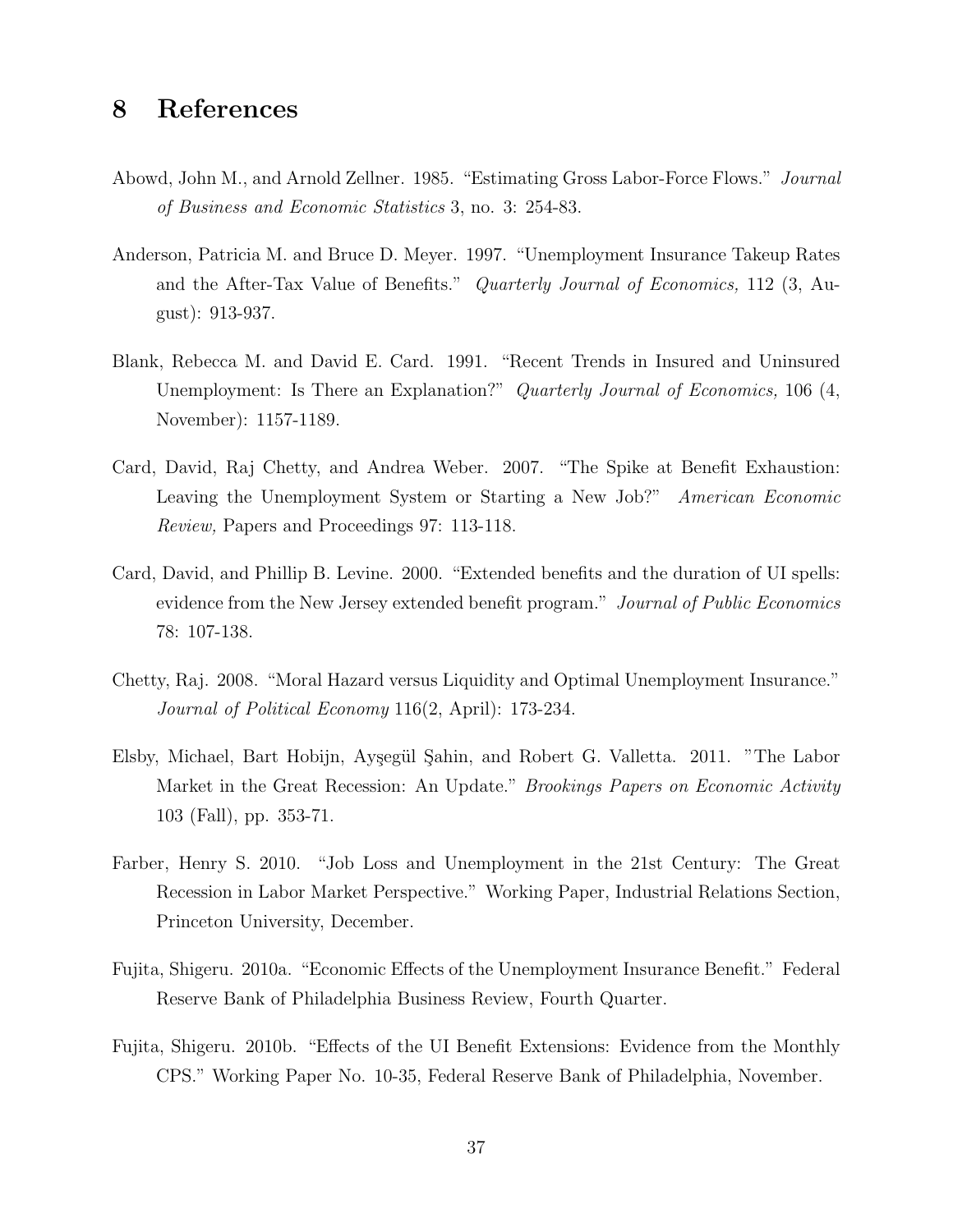- Howell, David R. and Bert M. Azizoglu. 2011. "Unemployment Benefits and Work Incentives: The U.S. Labor Market in the Great Recession." Manuscript, The New School, May (forthcoming in Oxford Review of Economic Policy).
- Jurajda, S. and F.J. Tannery. 2003. "Unemployment Durations and Extended Unemployment Benefits in Local Labour Markets." Industrial and Labor Relations Review 56(2): 324- 348.
- Katz, Lawrence. 2010. "Long-Term Unemployment in the Great Recession." Testimony to the Joint Economic Committee, U.S. Congress. April 29, 2010.
- Katz, Lawrence, and Bruce Meyer. 1990. "The Impact of the Potential Duration of Unemployment Benefits on the Duration of Unemployment." Journal of Public Economics 41 (Feb.): 45-72.
- Kroft, Kory, and Matthew J. Notowidigdo. 2011. "Should Unemployment Insurance Vary with the Local Unemployment Rate? Theory and Evidence." Working paper No. 17173, National Bureau of Economic Research, June 2011.
- Landais, Camille, Pascal Michaillat, and Emmanuel Saez. 2010. "Optimal Unemployment Insurance over the Business Cycle." NBER Working Paper 16526, November. Cambridge, MA: National Bureau of Economic Research.
- Levine, Phillip B. 1993. "Spillover Effects Between the Insured and Uninsured Unemployed," Industrial and Labor Relations Review 47: 73-86.
- Mazumder, Bhashkar. 2011. "How did unemployment insurance extensions affect the unemployment rate in 2008-10?" Chicago Fed Letter 285, April.
- Meyer, Bruce. 1990. "Unemployment Insurance and Unemployment Spells." Econometrica 58 (July): 757-782.
- Moffitt, Robert. 1985. "Unemployment Insurance and the Distribution of Unemployment Spells." Journal of Econometrics 28: 85-101.
- Poterba, James M., and Lawrence H. Summers. 1986. "Reporting Errors and Labor Market Dynamics." Econometrica 54, no. 6: 1319-38.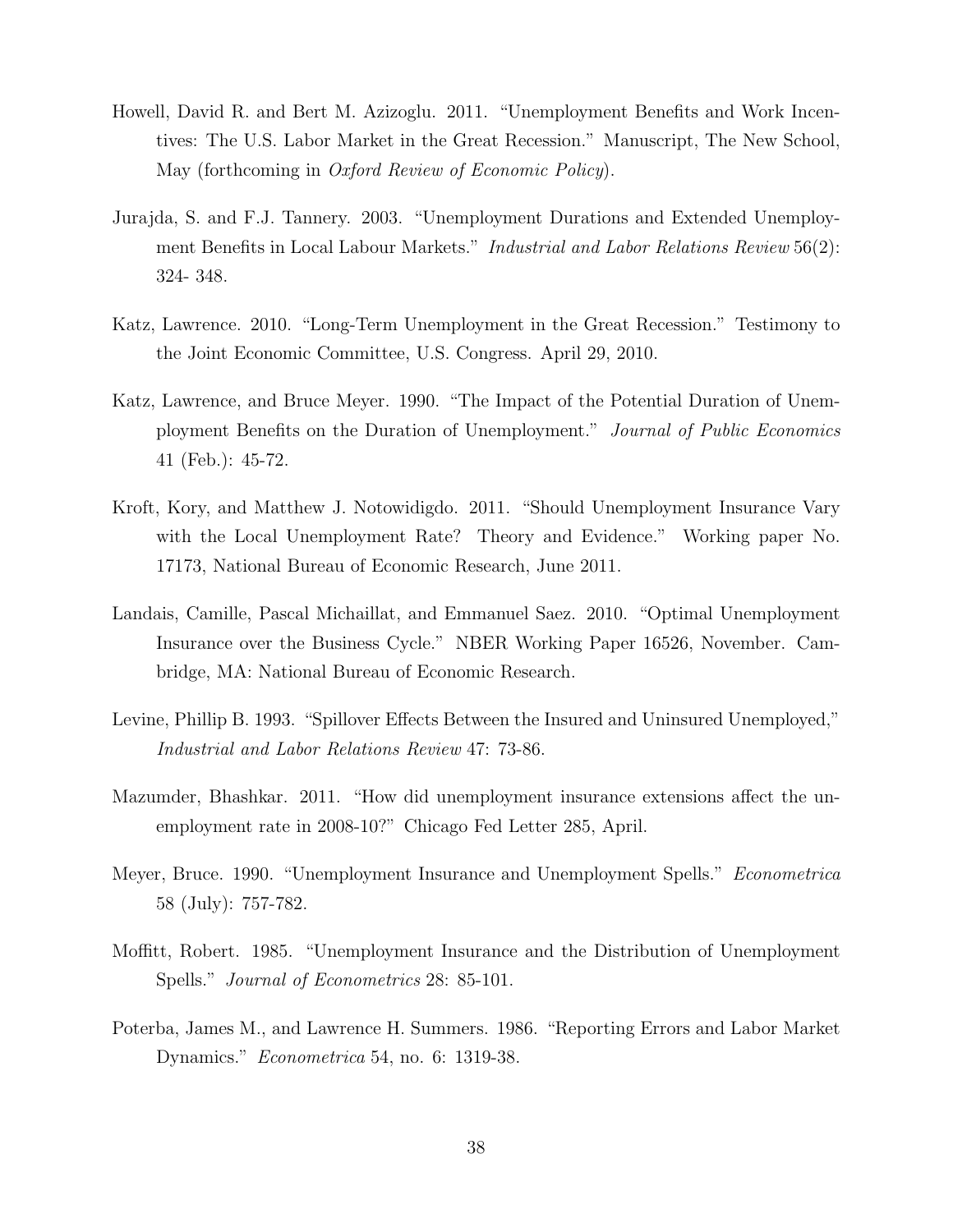- Poterba, James M., and Lawrence H. Summers. 1995. "Unemployment Benefits and Labor Market Transitions: A Multinomial Logit Model with Errors in Classification." Review of Economics and Statistics 77, no. 2: 207-16.
- Rothstein, Jesse. 2011. "Unemployment Insurance and Job Search in the Great Recession," Brookings Papers on Economic Activity (Fall): 143-96
- OECD. 2007. Benefits and Wages 2007: OECD Indicators (Paris: OECD).
- Valletta, Robert G., and Katherine Kuang (2010). "Extended Unemployment and UI Benefits," FRBSF Economic Letter 2010-12.
- Vroman, Wayne. 2010. "The Role of Unemployment Insurance As an Automatic Stabilizer During a Recession." Report, Urban Institute and IMPAQ International, July.
- Whittaker, Julie M. 2008. "Extending Unemployment Compensation Benefits During Recessions." Report RL34340, Congressional Research Service, December.
- Whittaker, Julie M., and Katelin P. Isaacs. 2012. "Unemployment Insurance: Programs and Benefits." Report RL33362, Congressional Research Service, April.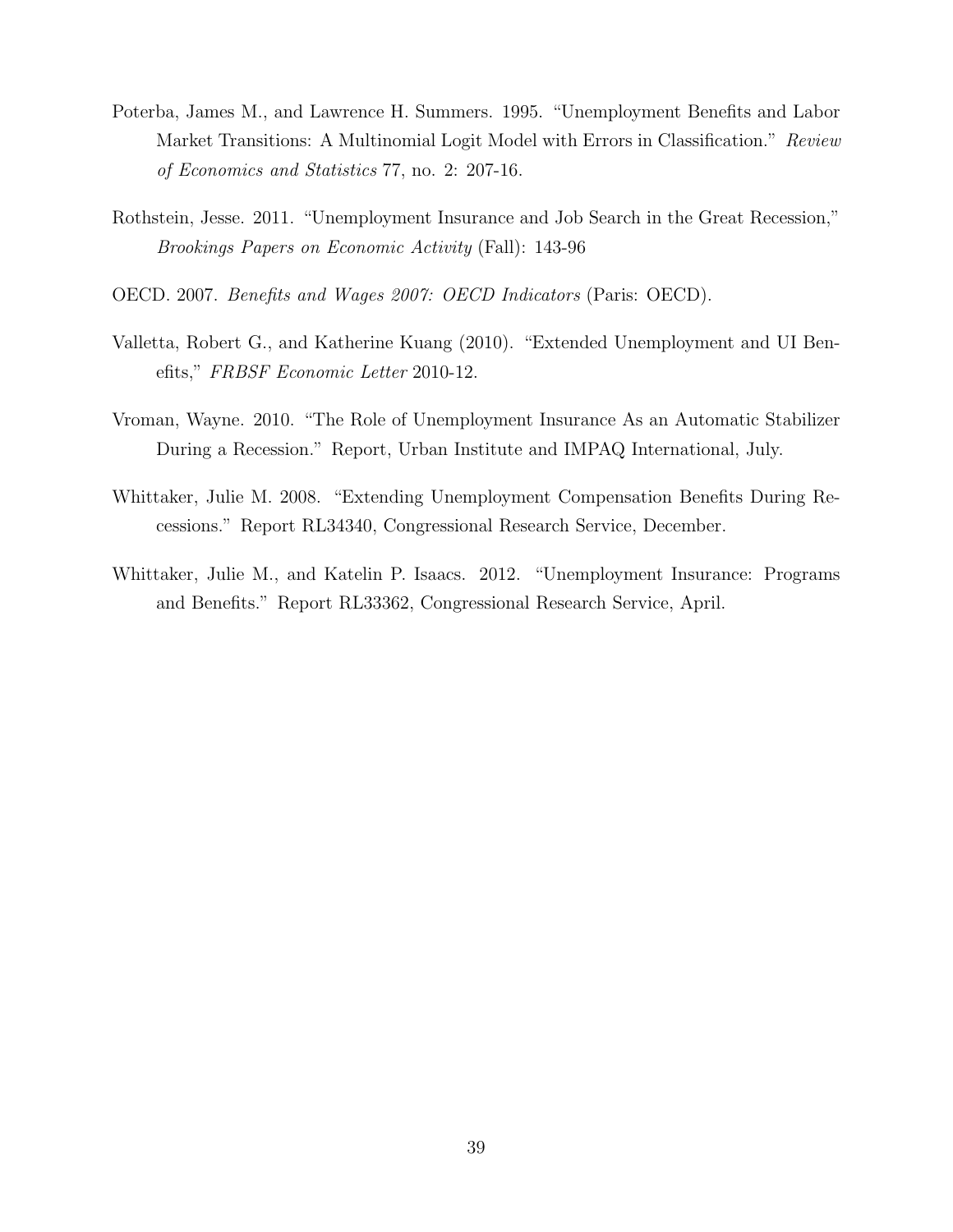# Appendix  $I$  – The Timing and Extent of Unemployment Insurance Extensions

The temporary UI extensions initiated in 2008 were historically unprecedented. In addition to the automatic extensions under the EB program (up to 20 weeks) in 2008, four additional extensions took effect between mid-2008 and late 2009, as specified by the Emergency Unemployment Compensation (EUC) program. The initial extension in mid-2008 provided for 13 additional weeks of UI benefits in all states. This was followed by implementation of a second tier (tier II) in late 2008 that allowed receipt up to 33 weeks of extended benefits, with eligibility for weeks 21-33 predicated on a state total unemployment rate (TUR) of at least 6 percent or an insured unemployment rate (IUR, based on the number of regular UI claimants) of at least 4 percent.

EUC Tiers III and IV were added in early November of 2009. At that point, Tier II eligibility was expanded by 1 week to 14, and the unemployment rate threshold was eliminated for Tier II eligibility and applied to Tier III eligibility (13 weeks). Tier IV eligibility (6 weeks) was based on a TUR of at least 8.5 percent or an IUR of at least 6 percent.<sup>23</sup> As of November of 2009 and continuing through early 2012, individuals in states that met eligibility requirements for EB and all EUC tiers could receive up to 99 weeks of UI payments (26 weeks of regular benefits, 20 weeks of EB, and 53 weeks of EUC). The maximum of 99 weeks through existing legislation continued into early September 2012. By that point, however, many states had "triggered off" (i.e., became ineligible for) available EUC tiers and EB benefits based on declines in their unemployment rates. In addition, as of early September 2012, the number of weeks available through the various EUC tiers was reduced slightly, lowering the maximum number of UI weeks available from 99 to 93. By the end of 2012, no state qualified for all EUC tiers and maximum EB benefits; the highest number of weeks available through all programs in any state at that point was 83.

It is important to note that the EUC program was subject to several temporary suspensions arising from legislative disagreements that precluded seamless reauthorization of the program. Suspensions of 12 days or longer occurred during April, June-July, and December of 2010. Although otherwise eligible individuals were unable to apply for a new tier of EUC

<sup>&</sup>lt;sup>23</sup> The EUC triggers also are based on a 10 percent increase in the unemployment rate over the preceding 2 years. This constraint has become binding on a widespread basis as labor market weakness persisted. As of late 2010, the legislation was changed so that the unemployment rate 3 years earlier was used; some states chose to opt out of the higher tiers subsequent to that change.